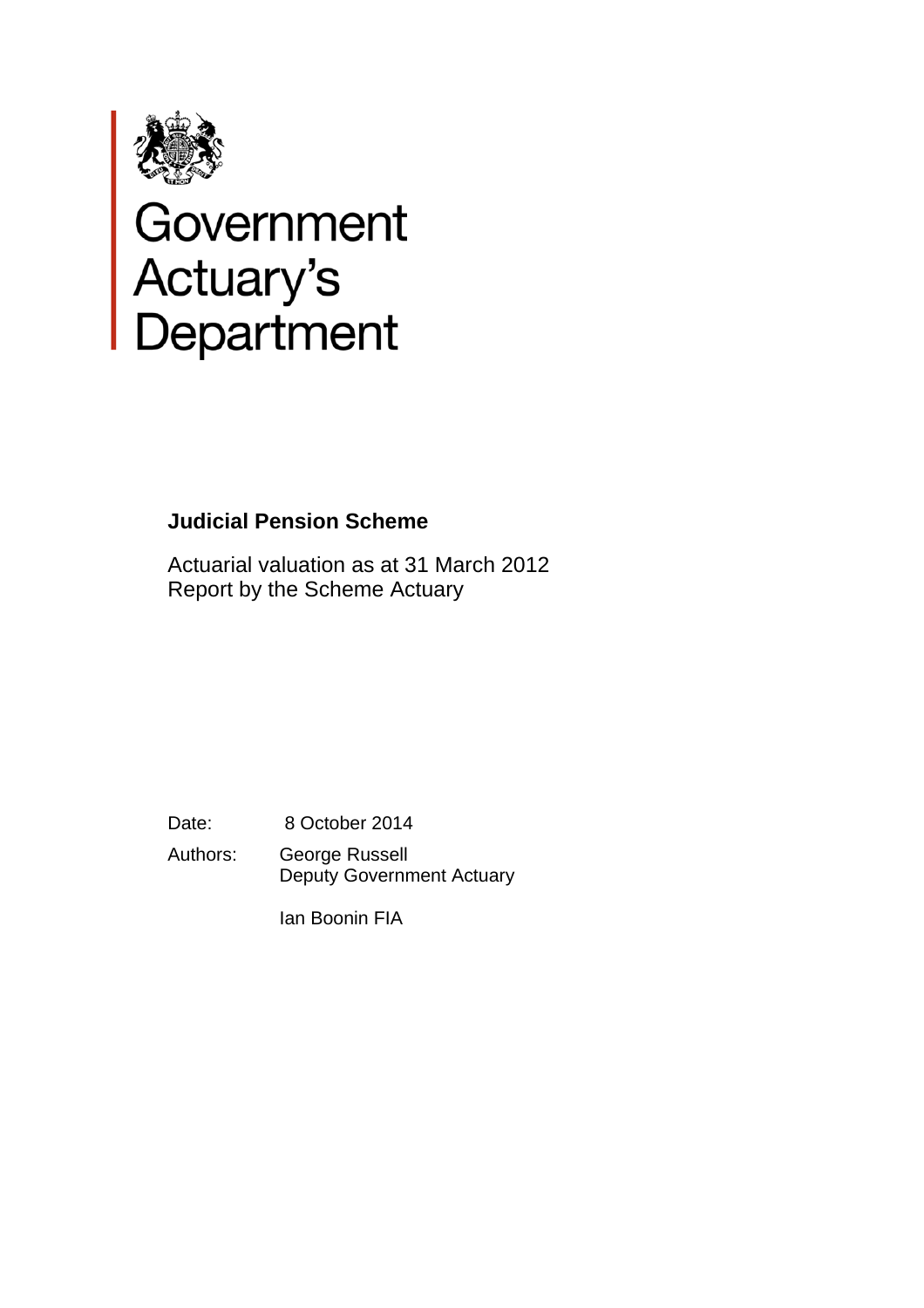Government Actuary's<br>Department

# **Contents**

| 1                                                             | <b>Executive summary</b>                                                              |              |  |
|---------------------------------------------------------------|---------------------------------------------------------------------------------------|--------------|--|
| $\mathbf{2}$                                                  | <b>Background</b>                                                                     | $\mathbf{2}$ |  |
| 3                                                             | <b>Key inputs</b>                                                                     | 4            |  |
| 4                                                             | <b>Valuation results</b>                                                              | 7            |  |
| 5                                                             | Reconciliation of result with previous valuation results                              | 11           |  |
| 6                                                             | Sensitivity of valuation results to assumptions                                       | 15           |  |
| 7                                                             | Uncertainties around possible outcomes of the next valuation                          | 17           |  |
| 8                                                             | <b>Conclusion</b>                                                                     | 21           |  |
|                                                               | Appendix A: Summary of membership data and comparison with data at previous valuation | 22           |  |
|                                                               | <b>Appendix B: Summary of benefits</b>                                                | 26           |  |
|                                                               | Appendix C: Notional assets and cashflows                                             | 29           |  |
| Appendix D: Events since the 2009 actuarial valuation<br>30   |                                                                                       |              |  |
|                                                               | <b>Appendix E: Summary of assumptions</b>                                             | 32           |  |
| 37<br>Appendix F: Summary of methodology and calculations     |                                                                                       |              |  |
| Appendix G: The cost cap mechanism<br>39                      |                                                                                       |              |  |
| Appendix H: Location of material required by Directions<br>41 |                                                                                       |              |  |
| 42<br><b>Appendix I: Limitations</b>                          |                                                                                       |              |  |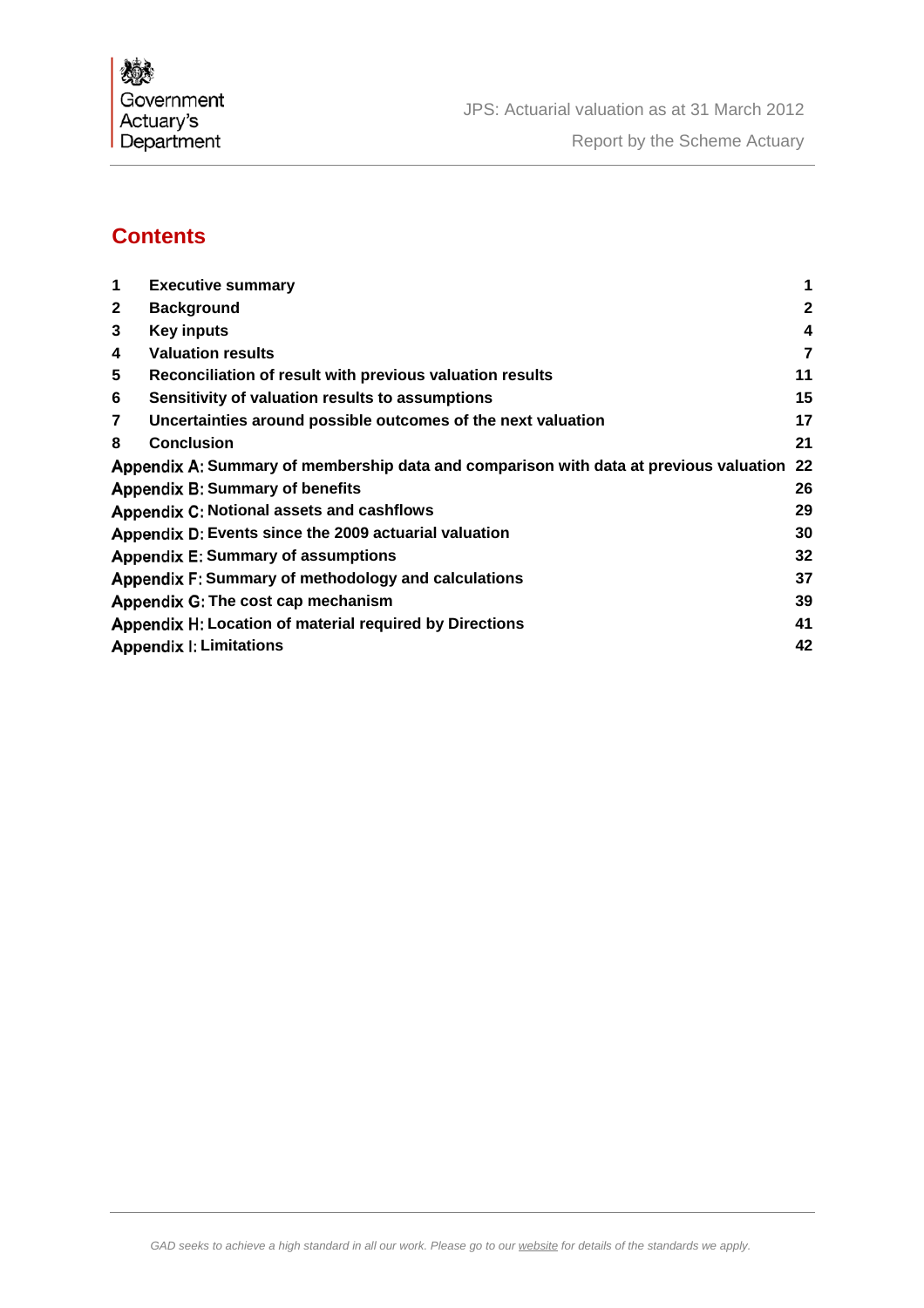#### Report by the Scheme Actuary

## **1 Executive summary**

*This report is addressed to the Lord Chancellor and provides the results of the actuarial valuation of the Judicial Pension Scheme carried out as at 31 March 2012.*

- 1.1 At the request of the Ministry of Justice, we have carried out an actuarial valuation of the Judicial Pension Scheme as at 31 March 2012 (the *effective date*). The valuation has been undertaken in accordance with *The Public Service Pensions (Valuations and Employer Cost Cap) Directions 2014*, which specify certain assumptions and require other assumptions to be the Lord Chancellor's best estimates. HM Treasury has confirmed its consent to the assumptions proposed by the Lord Chancellor.
- 1.2 This report is addressed to the Lord Chancellor and sets out the results of the valuation. The *valuation results* specify the rate of employer contribution payable for the four year period from 1 April 2015 (the *implementation period*) and the *employer cost cap<sup>1</sup>*, both of which are to be set in regulations.
- 1.3 The key results of the valuation are as follows:
	- > *Employer contribution rate* payable for the *implementation period*: 38.2% of pensionable pay
	- > *Employer cost cap*: 25.7% of pensionable pay
	- > Total Scheme liabilities for service to the *effective date* of £2,138m and *notional assets* of £1,954m, giving a notional past service deficit of £184m.

<sup>&</sup>lt;sup>1</sup> In accordance with Section 12 of the Public Service Pensions Act 2013 ('the Act')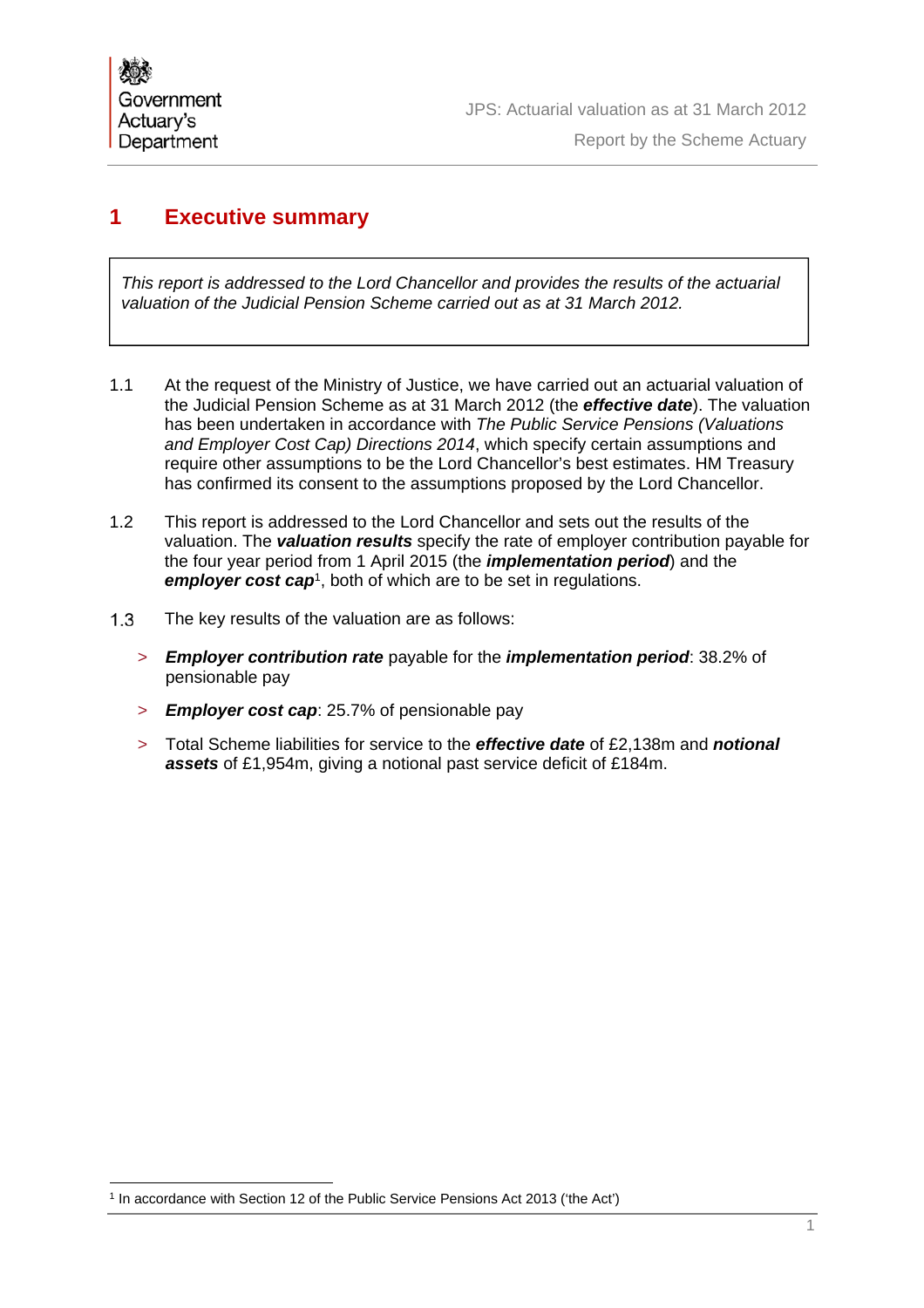# **2 Background**

*The valuation has been carried out in accordance with the HMT Directions.*

- The Judicial Pension Scheme (JPS or 'the Scheme') provides pensions to members of the Judiciary. The Scheme is an unfunded statutory public service pension scheme with the benefits underwritten by the Government. The Scheme is financed by payments from the employer and from those current employees who are members of the Scheme. The rate of employer contributions is typically set following an actuarial valuation. The previous valuation of the Scheme was carried out as at 31 March 20092 and this recommended an employer contribution rate of 34.25% of pay including an allowance of 0.25% of pensionable pay to cover the cost of administrative expenses.
- 2.2 GAD has been appointed as **Scheme Actuary**<sup>3</sup> by the Lord Chancellor to carry out an actuarial valuation of the Scheme as at 31 March 2012 (the *effective date*). This report on the valuation is addressed to the Lord Chancellor and is also being made available to HM Treasury (HMT).
- The valuation has been undertaken in accordance with *The Public Service Pensions (Valuations and Employer Cost Cap) Directions 2014* as amended4 ('the Directions'). Terms defined in the Directions are shown in *bold italics* when used in this report.
- The Directions require the existing JPS and the new scheme being introduced for the judiciary on 1 April 2015 under Section 1 of the 2013 Act<sup>5</sup> ('the 2015 Scheme') to be taken into account in aggregate for the purposes of the current valuation. The results shown in this report relate to 'the aggregate scheme', that is the combination of the existing JPS and 2015 Scheme<sup>6</sup>.
- The main requirements of the valuation are set out in the Directions. These are to determine the rate of employer contribution payable from 1 April 2015 (*the implementation date*) for the four year period from 1 April 2015 (the *implementation*  **period**) and the initial **employer cost cap**<sup>7</sup>, both of which are to be set in regulations<sup>8</sup>. Paragraph 22 of the Directions requires a number of results relating to the liabilities, *notional assets*, and contribution rates to be prepared and reported. These results are set out in Section 4 of this report. Appendix H sets out where other

11 of the *Public Service Pensions Act 2013* and so is not part of the aggregate scheme*.* 

7 In accordance with Section 12 of *The Public Service Pensions Act 2013*

 $\overline{a}$ <sup>2</sup> The full results of the valuation as at 31 March 2009 can be found in GAD's report dated 31 March 2010. <sup>3</sup> In accordance with direction 4 of *The Public Service Pensions (Valuations and Employer Cost Cap) Directions* 

*<sup>2014</sup>* 

<sup>4</sup> Amendments are the *Public Service Pensions (Valuations and Employer Cost Cap) (Amendment) Directions 2014* and the *Public Service Pensions (Valuations and Employer Cost Cap) (Amendment) (No 2) Directions 2014* <sup>5</sup> *The Public Service Pensions Act 2013*

<sup>6</sup> Members of the judiciary can pay money purchase AVCs under paragraph 2.18 *The Judicial Pensions (Additional Voluntary Contributions) Regulations 1995*. This is not a connected scheme for the purpose of Section

<sup>8</sup> The Directions specify the *implementation date* for the purpose of the valuation calculations. However, the decision on the actual contribution rate to be implemented and from when is to be taken by the Lord Chancellor.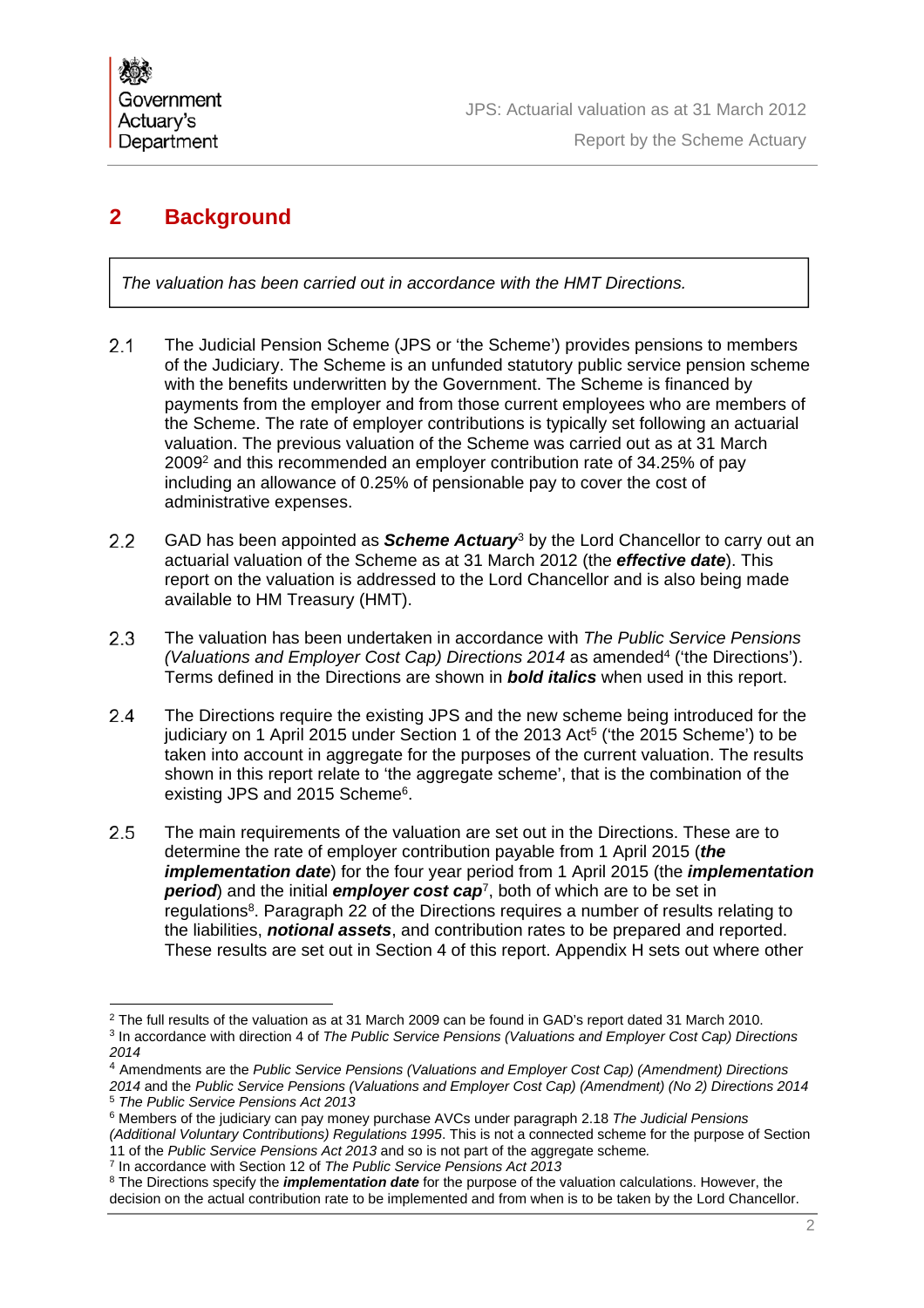information as required by the Directions is provided in this, or related, valuation reports.

- The *employer contribution rate* is expected to be reassessed at the actuarial valuation to be carried out as at 31 March 2016 (and each subsequent four yearly valuation). The next revision to the *employer contribution rate* is expected to take effect from 1 April 2019. The financial position relative to the *employer cost cap* will also be reconsidered at each four yearly valuation.
- 2.7 We have previously provided advice and information on certain aspects of the valuation. Some of the reports were issued in draft and there have been no substantive changes to the final version.
	- > *Judicial Pension Scheme: Report on membership data as at 31 March 2012,* previous version dated 11 September 2013, final dated 8 October 2014
	- > *Judicial Pension Scheme: Actuarial valuation as at 31 March 2012: Report on data used for experience analysis,* draft dated 12 September 2013, final dated 8 October 2014
	- > *Judicial Pension Scheme: Actuarial valuation as at 31 March 2012: Advice on assumptions,* draft dated 10 January 2014, final dated 8 October 2014
	- > *Judicial Pension Scheme: Report on methodology,* draft dated 21 August 2014 final dated 8 October 2014

Some of the reports were not signed off in case further information came to light before the conclusion of the valuation process, including changes to the Directions. The reports have been signed on 8 October 2014 alongside this report. Changes to the reports are not substantive. The finalised reports should be read in conjunction with this report.

- Throughout this report the totals given for summed data may not be exactly the same as the sum of the components shown due to rounding effects.
- 2.9 Appendix I sets out the limitations of this report.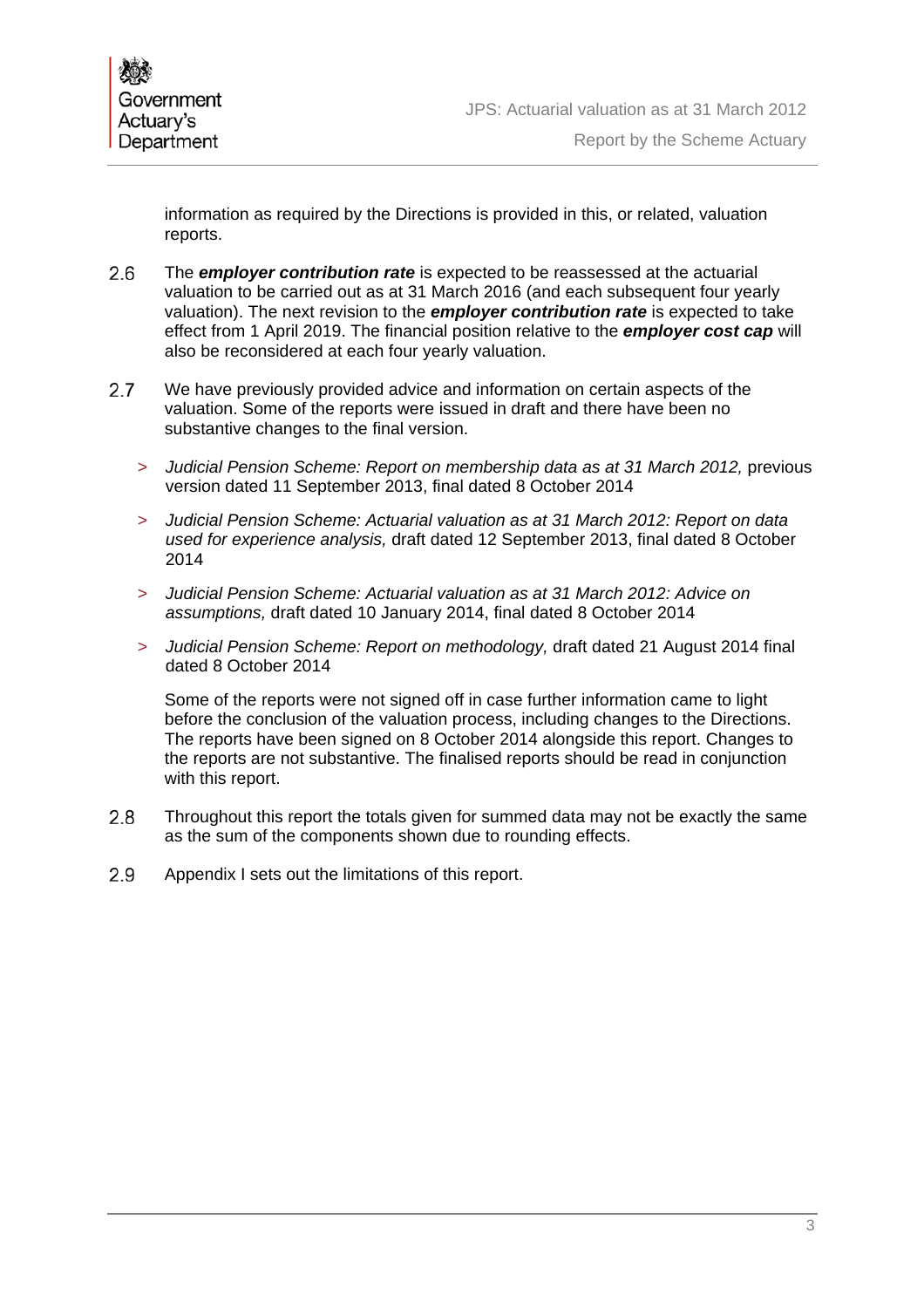# **3 Key inputs**

*This section summarises what calculations were carried out, including the data, methodology and assumptions used, and the analysis performed on the results.*

#### **Data**

- At the *effective date*, there were around 2,200 contributors to the Scheme with a total payroll of around £266 million and around 1,700 pensions in payment with total annual pensions amounting to around £77 million. There were 35 ex-contributors (including pension credit and debit members) who had not yet started to receive their pension. Appendix A provides a summary of the membership data. Further details on the data, including the checks carried out on that data, the limitations of those checks and adjustments made, are provided in the report *Judicial Pension Scheme: Report on membership data as at 31 March 2012* dated 8 October 2014.
- The fee-paid judiciary were not included in this data and have been excluded from the valuation - see paragraph 7.5 below.

#### **Benefits**

- 3.3 The benefits provided to members of the JPS are set out in legislation<sup>9</sup>. A new scheme ('the 2015 Scheme') is being introduced from 1 April 2015 under separate regulations10. Some existing Scheme members will transfer to the 2015 Scheme on 1 April 2015. Under transitional arrangements aimed at providing protection for those nearest retirement age, older members will continue in the existing scheme until they leave due to retirement or otherwise, while others will transfer to the new Scheme at a later date.
- The JPS currently has two sections, the 1981 Scheme and the 1993 Scheme. Both the 1981 Scheme and the 1993 Scheme are defined benefit occupational pension schemes, which provide benefits based on the member's salary close to retirement and the member's length of service. The principal benefits provided by the schemes are a pension payable to the member after retirement, a lump sum benefit payable at retirement date, and a pension payable to the spouse of the member after the member's death.
- The target level of benefits in the majority of cases is to provide the member with a pension of approximately 50% of final salary, after 20 years of service. However, some members of the 1981 Scheme become entitled to a pension of half pay after 15 years of service. Normal retirement age is 65 years. Benefits are increased annually in deferment and payment by the PI Act (currently CPI).
- A range of risk benefits is also provided in both schemes. These include spouses' pensions and children's pensions (payable if the member dies either in service or

 $\overline{a}$ <sup>9</sup>*Judicial Pensions Act 1981 and Judicial Pensions and Retirement Act 1993*

<sup>10</sup> *Draft regulations were consulted upon from 16 June to 29 September 2014*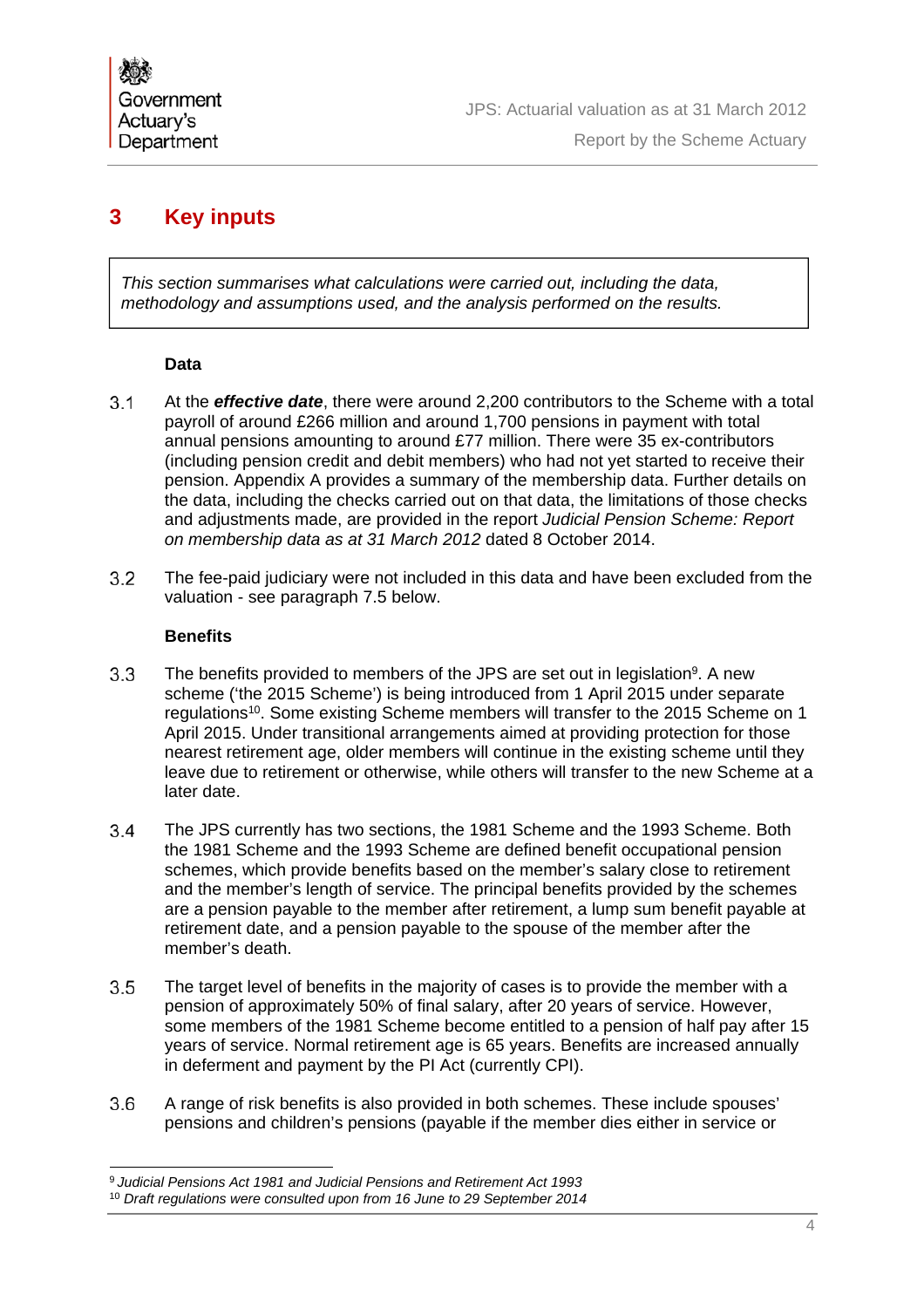

after retirement), lump sum death benefits and early payment of pension and associated benefits on a breakdown in health.

- The 2015 Scheme is a career average scheme with NPA equal to State Pension Age, an accrual rate of 2.32%, and revaluation of CPI while in service and out of service. Member contribution rates are tiered in relation to members' salaries.
- Appendix B gives a summary of the benefits provided under the 2015 Scheme. It also sets out the criteria by which Scheme membership will be determined from 1 April 2015 when the 2015 Scheme is introduced and employee contribution rates payable from 2015. Further details on final salary scheme benefits and the membership of the two schemes from 1 April 2015 is provided in the report *Judicial Pension Scheme: Report on membership data as at 31 March 2012* dated 21 August 2014.

#### **Notional assets**

 The Scheme is financed by contributions from employers and current members of the Scheme. The contributions paid to the Scheme fall into general government revenues. There is no actual fund of assets but an account is maintained of a notional fund made up of contributions paid by employers and members, supplemented by a return on the notional fund at a pre-determined rate and reduced by benefits as and when they are paid to retired and former members of the Scheme. The notional fund stood at £1,954 million as at the *effective date*. Appendix C provides further information on the development of the notional fund since its inception as at 31 March 2005. Appendix D sets out the rates of contribution paid since the previous valuation and summarises other events affecting the Scheme since that valuation.

#### **Assumptions**

- The Directions specify certain assumptions to be used for the valuation whilst requiring certain other assumptions to be set as the Lord Chancellor's best estimates, after taking the advice of the *Scheme Actuary*. Actuarial advice on the scheme specific assumptions (including variations appropriate for the purposes of determining the *employer cost cap*), and other relevant information (including an analysis of the Scheme's demographic experience), is set out in the report: *Judicial Pension*  Scheme: Actuarial valuation as at 31 March 2012: Advice on assumptions dated 8 October 2014.
- The Lord Chancellor has consulted relevant stakeholders and instructed us to adopt the best estimate assumptions recommended in our advice, having obtained HMT consent to those assumptions. Appendix E summarises the key assumptions made.

#### **Methodology and calculations**

 The Directions specify that the Projected Unit Methodology should be used. Application of this methodology to determine the *valuation results* as specified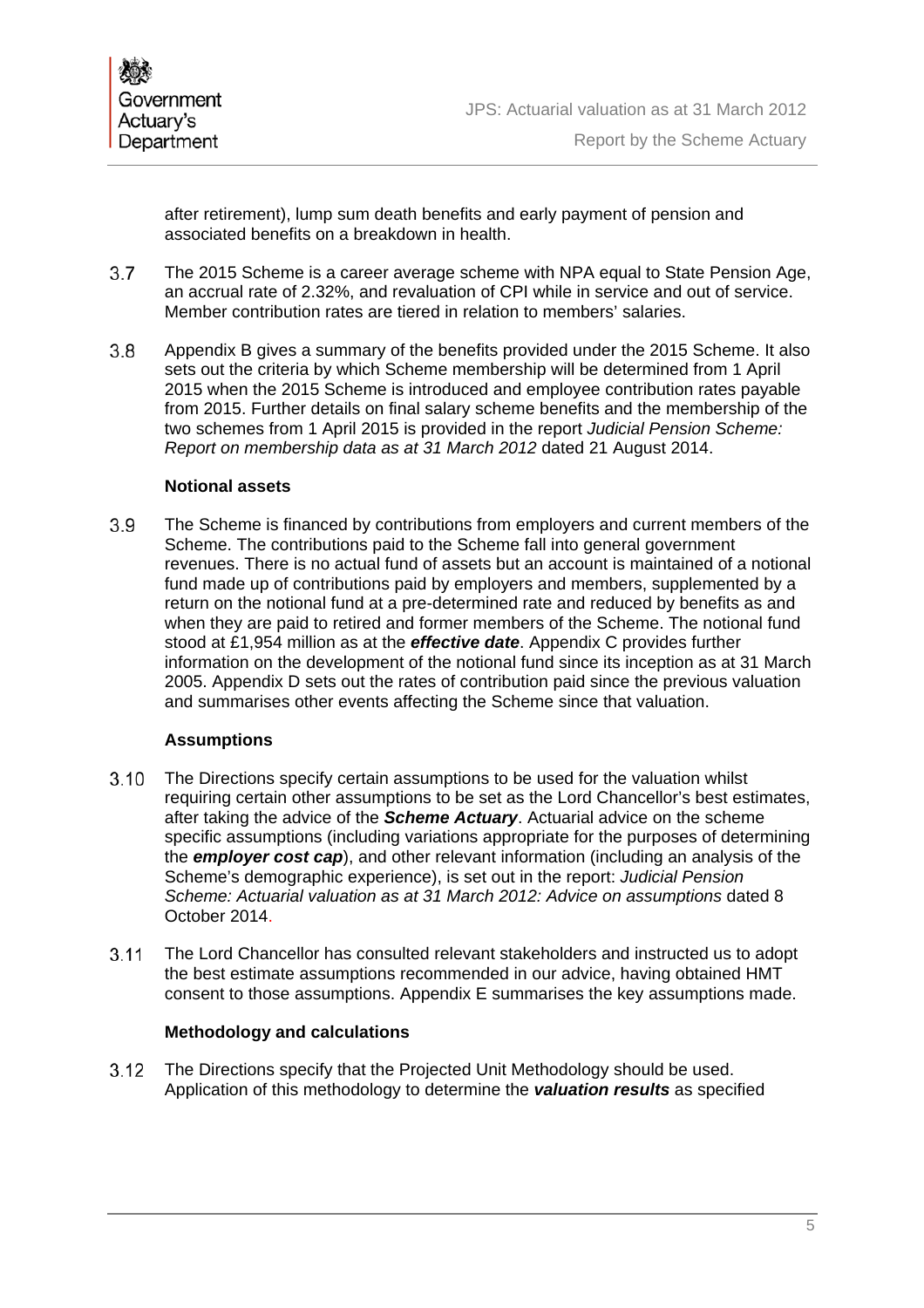requires some assumptions to be made about the size and make-up of the workforce up to the end of the *implementation period*<sup>11</sup>.

- To calculate the *employer contribution rate*, we have placed a net present value on the extra annual benefit accrual over the four-year *implementation period* and then adjusted for the repayment of the deficit over 15 years and member contributions. The *employer cost cap* is a measure of the cost of the 2015 Scheme only. The calculation of the *employer cost cap* is similar to that of the *employer contribution rate* but is based on all members being in the 2015 Scheme in April 2015, with assumptions reflecting members' likely behaviour had they never been members of the existing schemes, and no deficit contributions apply.
- Appendix F summarises the actuarial methodology adopted for the valuation in more detail. Further details on methodology, including the approach taken to projecting the workforce and the rationale for that approach, are provided in the report *Judicial Pension Scheme: Report on methodology* dated 8 October 2014. Appendix F also summarises the calculations undertaken to determine the *valuation results*.
- Section 4 of this report sets out the *valuation results*. These results do not make allowance for the admission of the fee-paid judiciary.

#### **Analysis of result**

- Section 5 of this report provides a reconciliation of the financial position at the previous valuation date, 31 March 2009, and at the *effective date* of the current valuation.
- Section 6 provides further information which is intended to assist in the interpretation of the results shown. In particular, this section shows the main sensitivities of the *valuation results* to the assumptions set by the Lord Chancellor. The most significant of these are the post-retirement mortality rates, the age retirement rates and promotional pay increases.
- Section 7 comments on the main risks which could result in some variations in the *valuation results* at subsequent valuations.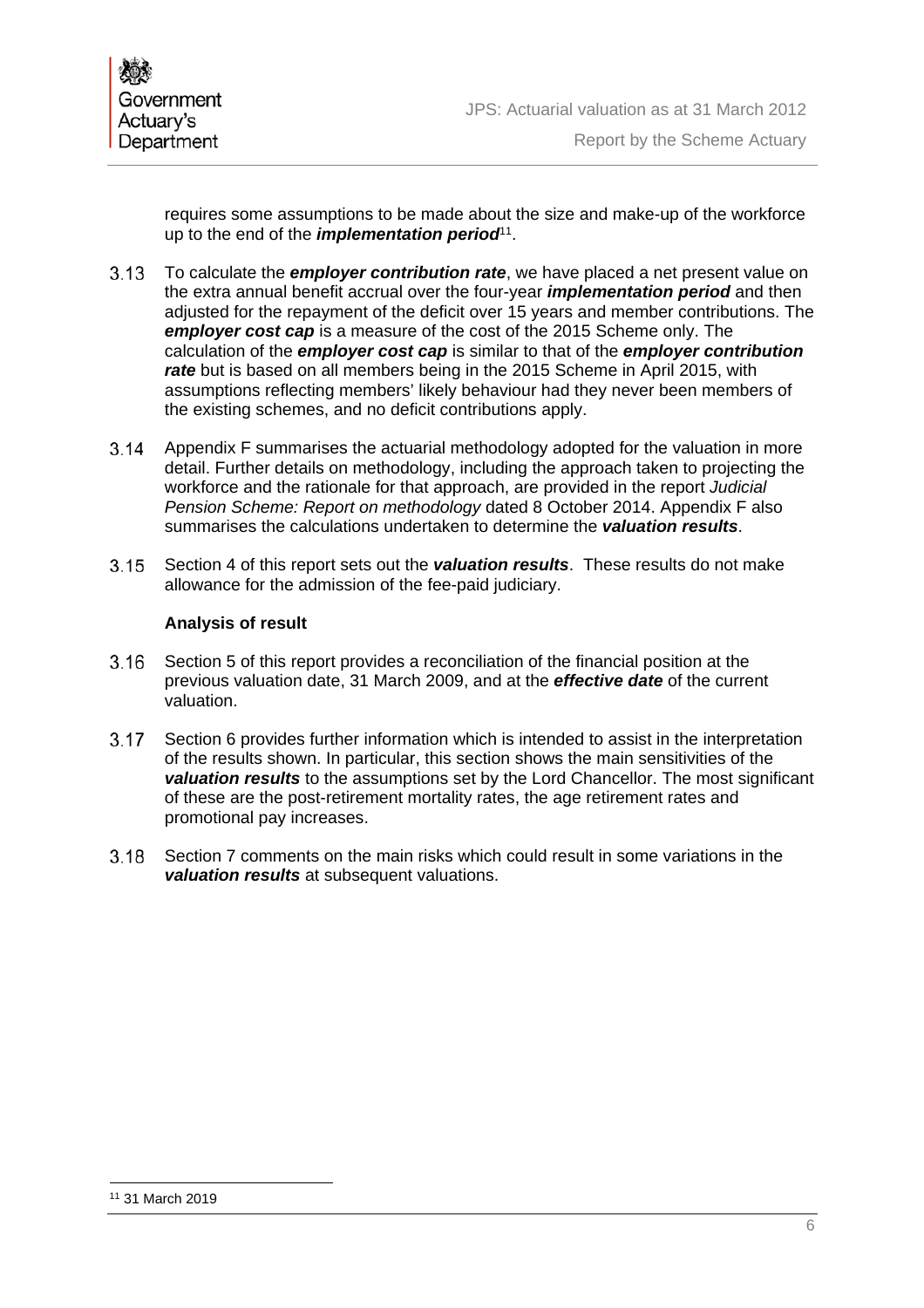# **4 Valuation results**

*This section provides the valuation results required by the Directions.*

 Direction 22 requires certain numerical *valuation results* to be reported. This section provides the information required by the Directions.

#### **Valuation balance sheet at 31 March 2012**

 The assets and past service liabilities of the aggregate scheme12 as at the *effective date* calculated in accordance with the Directions, and otherwise as specified in this report, are set out in Table 4.1. The liabilities valued include all benefits currently or prospectively payable under the aggregate scheme to pensioners and deferred pensioners as at 31 March 2012 and to active members as at 31 March 2012 in respect of service completed to the *effective date*. In the case of active members, liabilities arising from future pay inflation to the assumed future date of cessation of pensionable service are included in the liability shown. Corresponding figures at the previous valuation date are shown for comparison purposes.

|                                                           | £ million     | <b>Direction</b> | £ million      |
|-----------------------------------------------------------|---------------|------------------|----------------|
|                                                           | 31 March 2012 |                  | 31 March 2009  |
| Aggregate scheme assets                                   | 1.954         | 25               | 1,63413        |
| Aggregate scheme liabilities <sup>14</sup> in respect of: |               |                  |                |
| Active members                                            | 1.114         |                  | $1,047^{15}$   |
| Deferred pensioners                                       | 5             |                  | $\overline{2}$ |
| Pensioners                                                | 1.019         |                  | 734            |
| Total aggregate scheme liabilities                        | 2,138         | 24               | 1,783          |
| Surplus (Shortfall) as at valuation date                  | (184)         |                  | (149)          |

#### **Table 4.1: Valuation balance sheet**

 $\overline{a}$ 

<sup>&</sup>lt;sup>12</sup> The results shown in this report relate to 'the aggregate scheme' that is the combination of the existing JPS and 2015 Scheme. All liabilities in respect of service to the *effective date* relate to the existing JPS. 13 Balance in SCAPE fund as at 31 March 2009.

<sup>&</sup>lt;sup>14</sup> Includes liabilities relating to past added years and other options paid for by member contributions

<sup>&</sup>lt;sup>15</sup> Calculated as the total liability for service before and after the valuation date (including after re-entry following a break in service) less the value of future contributions in respect of the members in the group. The 2009 valuation report showed total liabilities in full with future contributions included as assets of the scheme.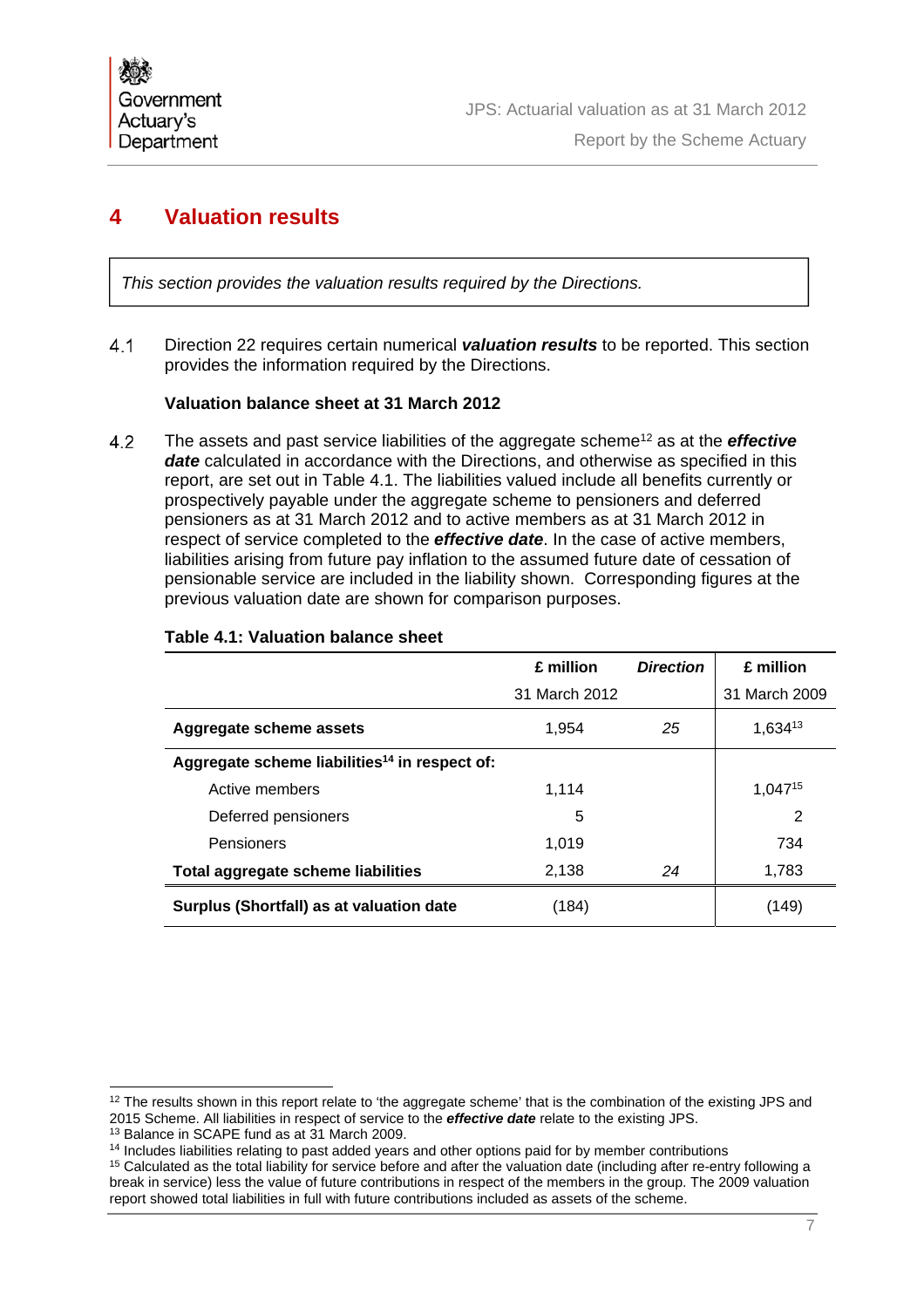

 $\overline{a}$ 

#### **Contribution rates**

- Whilst the *effective date* of the actuarial valuation is 31 March 2012, the *employer contribution rate* determined is that payable in respect of the period 1 April 2015 to 31 March 2019 (the *implementation period*). The *employer contribution rate* required over the *implementation period* is determined from the following components
	- > The contribution rate, payable from 1 April 2015 for a period of 15 years, required to meet the shortfall between assets and liabilities as shown in Table 4.1
	- > Plus the contribution rate, payable from 1 April 2015 for a period of 15 years, required to meet any shortfall in the expected cost of benefits accruing between the *effective date* and 31 March 2015 and the actual contributions paid by employers and members over the same period
	- > Plus the contribution rate, payable from 1 April 2015, required to cover the expected cost of benefits accruing by members over the *implementation period*
	- > Less normal<sup>16</sup> member contributions expected to be payable during the *implementation period*.
- The relevant *valuation results*, expressed as a percentage of pensionable payroll, are summarised in Table 4.2.
- This contribution rate is expressed as a percentage of total pensionable pay, and therefore should be paid in respect of all members, including protected members who have reached the service cap in the 1981 and 1993 schemes and who are not accruing any further pension or paying employee contributions themselves.

<sup>&</sup>lt;sup>16</sup> Excluding additional voluntary contributions (past added years, money purchase AVCs) and contributions for any other options exercised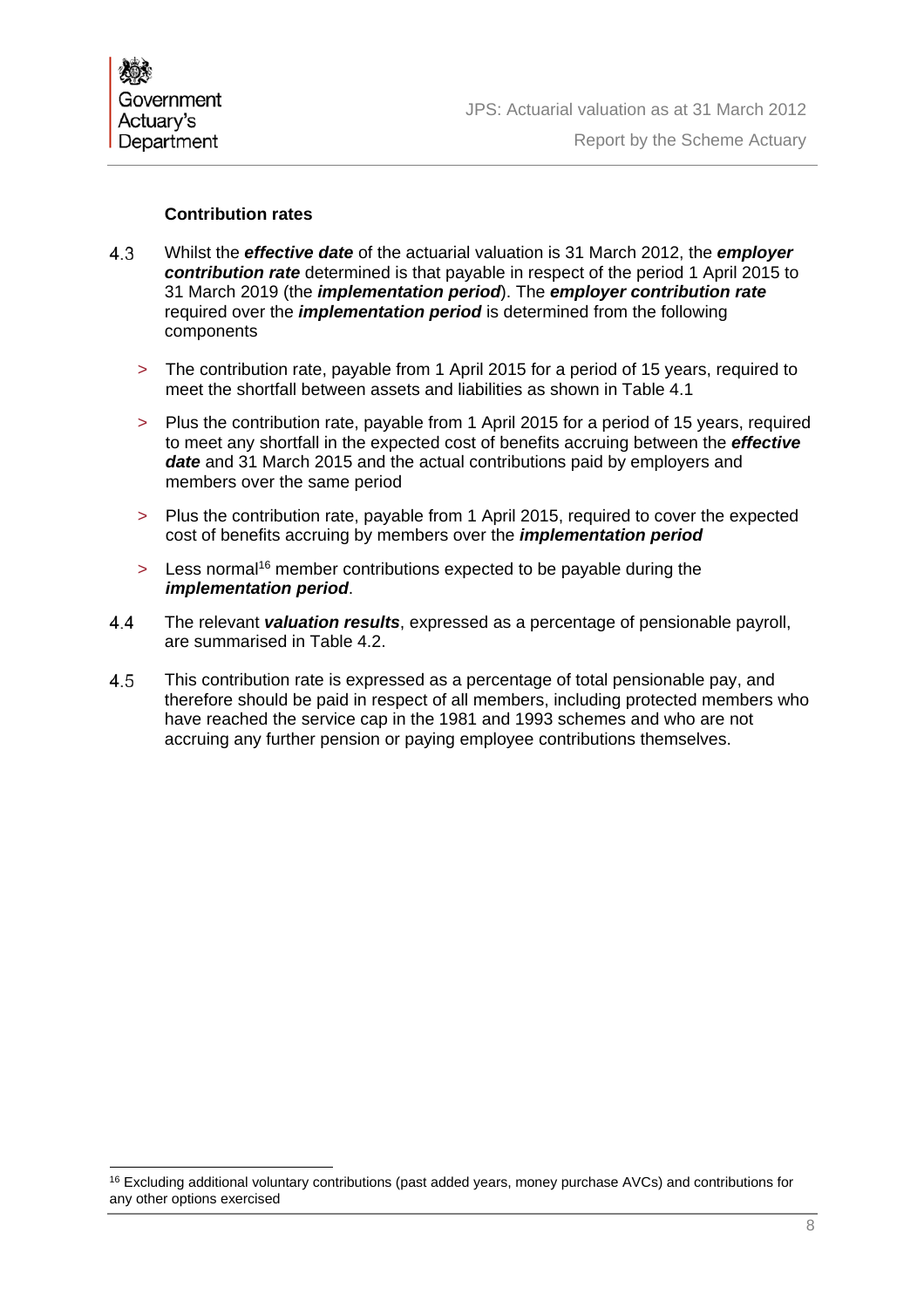$\overline{a}$ 

#### **Table 4.2: Contribution rates**

|                                                                                                                                                                   | %    | %    |       | <b>Direction</b> |
|-------------------------------------------------------------------------------------------------------------------------------------------------------------------|------|------|-------|------------------|
| Contribution rate required to be paid for 15 years from 1 April 2015 to<br>correct shortfall at 31 March 2012                                                     |      | 5.6  | A     | 27(1)(a)         |
| Contribution rate required to cover cost of benefits accruing between 1<br>April 2012 and 31 March 2015 <sup>17</sup>                                             | 42.5 |      |       | 27(1)(b)         |
| Less normal member contribution rate expected between 1 April 2012<br>and 31 March 2015                                                                           | 3.8  |      |       | 28(a)            |
| Less employer contribution rate expected between 1 April 2012 and 31<br>March 2015                                                                                | 32.0 |      |       | 28(b)            |
| Net contribution shortfall between 1 April 2012 and 31 March 2015                                                                                                 | 6.7  |      |       |                  |
| Contribution rate required to be paid for 15 years from 1 April 2015 to<br>correct underpayment of contributions between 1 April 2012 and 31<br><b>March 2015</b> |      | 1.6  | B     | 27(1)(c)         |
| Contribution rate required to cover cost of benefits accruing over<br>implementation period                                                                       | 36.8 |      | C     | 27(1)(d)         |
| Less normal member contribution rate expected over implementation<br>period                                                                                       | 5.8  |      | D     | 28(c)            |
| Employer contribution rate required for cost of accrual of benefits over<br>implementation period                                                                 |      | 31.0 | $C-D$ |                  |
| Employer contribution rate required over implementation period<br>$(A + B + C) - D$                                                                               |      | 38.2 |       | 29               |

<sup>&</sup>lt;sup>17</sup> Cost of accrual excludes past added years, additional pension and other options paid for by member contributions.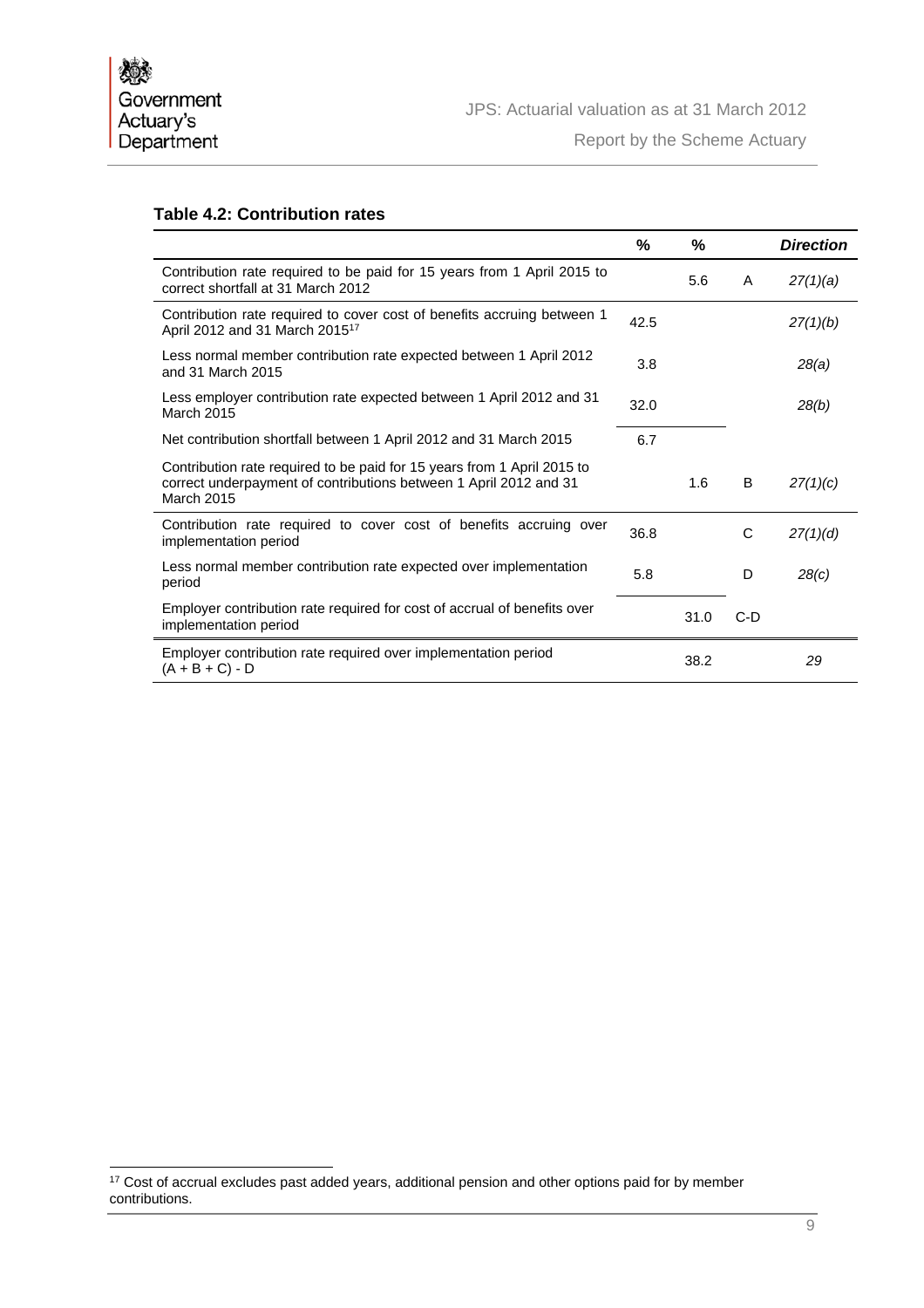

#### **Employer cost cap**

- The *proposed employer cost cap* is determined from the following components.
	- > The contribution rate, payable from 1 April 2015, required to cover the expected cost of benefits accruing by members over the *implementation period* (determined using data, methodology and assumptions adjusted in accordance with Direction 53(3) to (6))
	- > Less normal member contributions expected to be payable over the *implementation period*.
- The calculated employer cost cap assumes that all members pay contributions at the new scheme rate i.e. protected members as well as everyone accruing new scheme benefits
- The relevant valuation results, expressed as a percentage of pensionable payroll, are summarised in Table 4.3.

|                                                                                                                                                                        | %    |   | Direction |
|------------------------------------------------------------------------------------------------------------------------------------------------------------------------|------|---|-----------|
| Contribution rate required to cover expected cost of benefits accruing over<br>implementation period, assuming all members are accruing benefits in the<br>2015 scheme | 33.2 | A |           |
| Less normal member contribution rate expected over implementation<br>period                                                                                            | 7.5  | В |           |
| Proposed employer cost cap (A - B)                                                                                                                                     | 25.7 |   | 53        |

#### **Table 4.3: Employer cost cap**

 The *valuation results* have been determined in accordance with the requirements as to data, assumptions and methodology as specified in the Directions.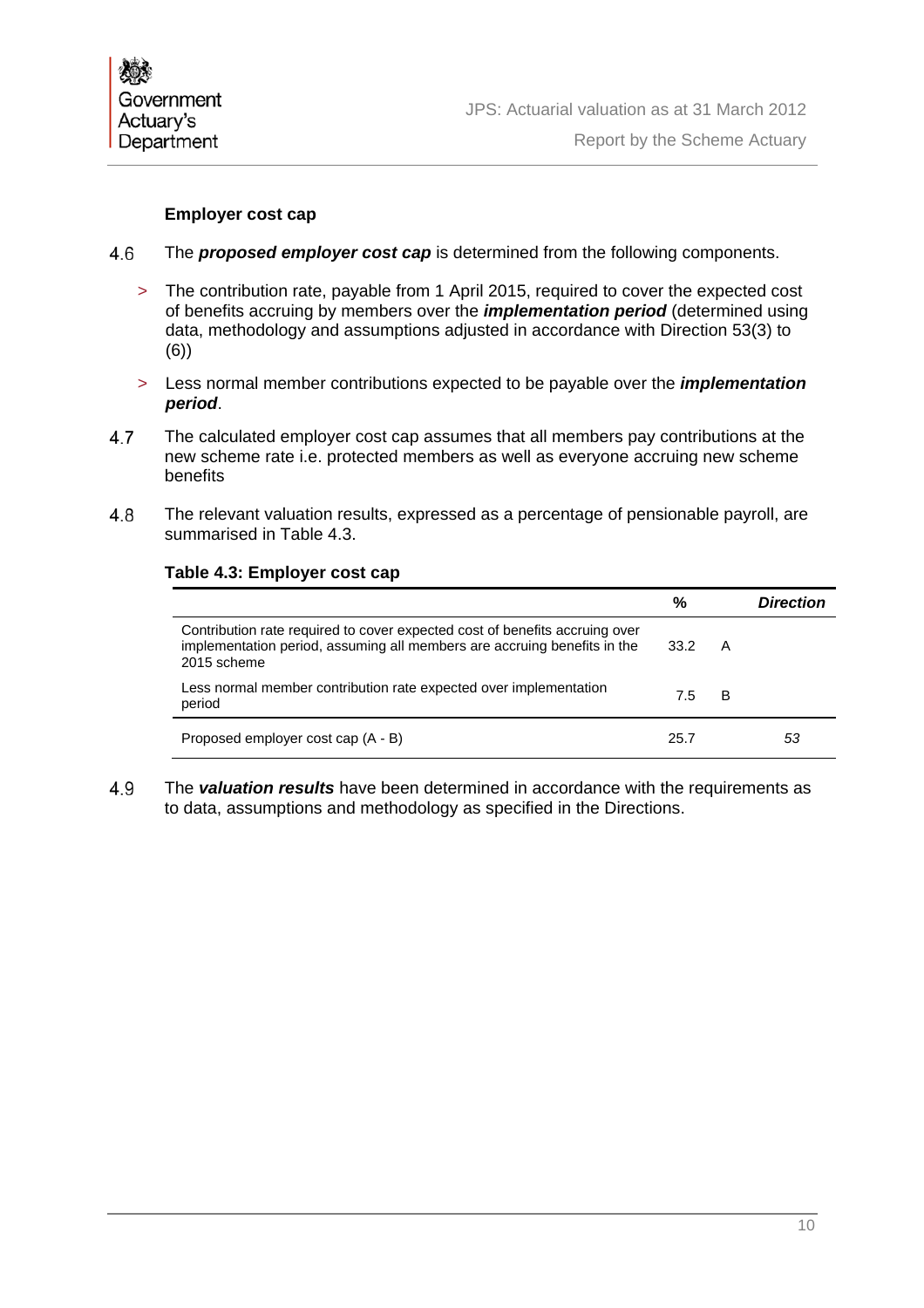# **5 Reconciliation of result with previous valuation results**

*This section looks at how the valuation results have changed since the previous valuation as at 31 March 2009.*

- The Directions have established a fund of *notional assets* as at 31 March 2005. This has been set at a level so that scheme *notional assets* were equal to the liabilities calculated in the valuation carried out as at that date. The *notional assets* would have been equal to £1,634m as at 31 March 2009, the date of the previous valuation of the JPS. A change in financial and demographic assumptions between 2005 and 2009 would have led to a shortfall of approximately £149m as at 31 March 2009 if the *notional assets* had been reported on at that time.
- The framework for the valuation at 31 March 2009 was different to that under which the current valuation has been carried out. This has resulted in some considerable movements in the calculation of the liabilities. Table 5.1 shows how the valuation balance sheet has changed since 31 March 2009. Some figures have been calculated in an approximate manner but are sufficient to show the general size of the impact on the balance sheet. Table 5.2 provides further information on the items identified. Impacts are considered in the order listed. Using a different order could change the intermediate figures significantly, though there is no impact on the final shortfall.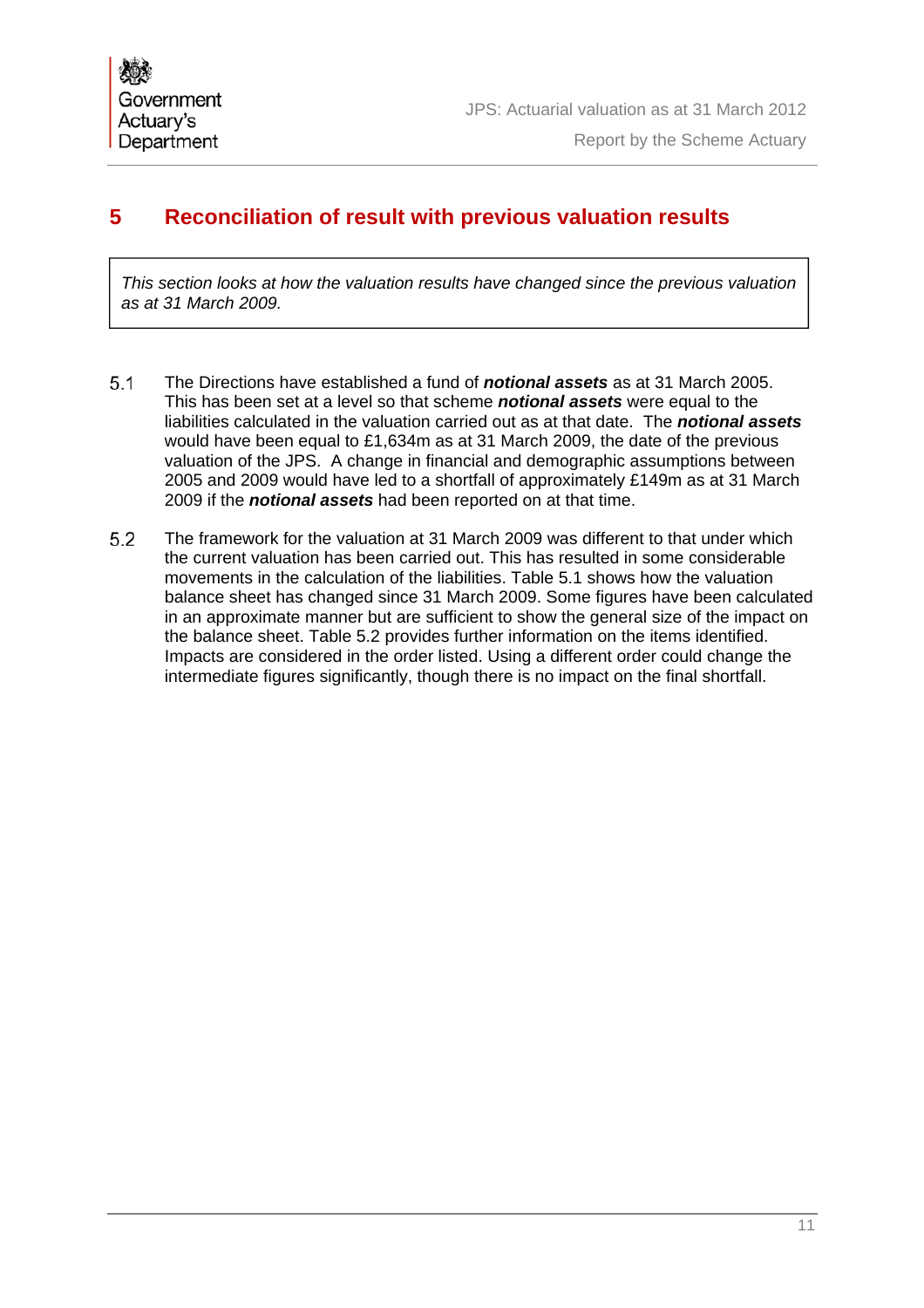|                                                                                                                        | £ million      | <b>Note</b>      |
|------------------------------------------------------------------------------------------------------------------------|----------------|------------------|
| Surplus (shortfall) at 31 March 2009                                                                                   | (149)          |                  |
| Change in actuarial method                                                                                             | 0              | 1.               |
| Adjusted surplus (shortfall) at 31 March 2009                                                                          | (149)          |                  |
| Interest on surplus (shortfall)                                                                                        | (16)           |                  |
| Shortfall in return on notional assets                                                                                 | (9)            | $\overline{2}$ . |
| Shortfall of contributions paid against cost of benefits<br>accruing 2009 to 2012                                      | (17)           | 3.               |
| <b>Experience effects</b>                                                                                              |                |                  |
| Pay increases lower than expected                                                                                      | 132            | $\mathbf{4}$     |
| Members retiring later than expected (members in the<br>1981 Scheme retired 1 year later than expected, on<br>average) | $\mathfrak{p}$ |                  |
| Negative inflation in 2009 (pensions held level in 2010)                                                               | (11)           |                  |
| Data cleansing                                                                                                         | (24)           | 5.               |
| Change in long-term financial assumptions                                                                              | (218)          | 6.               |
| Impact of short-term variation of assumptions                                                                          | 133            | $\overline{7}$   |
| Impact of change in demographic assumptions                                                                            | (35)           | 8.               |
| Unattributed                                                                                                           | 28             | 9.               |
| Surplus (shortfall) at 31 March 2012                                                                                   | (184)          |                  |

## **Table 5.1: Valuation balance sheet - Comparison with previous valuation**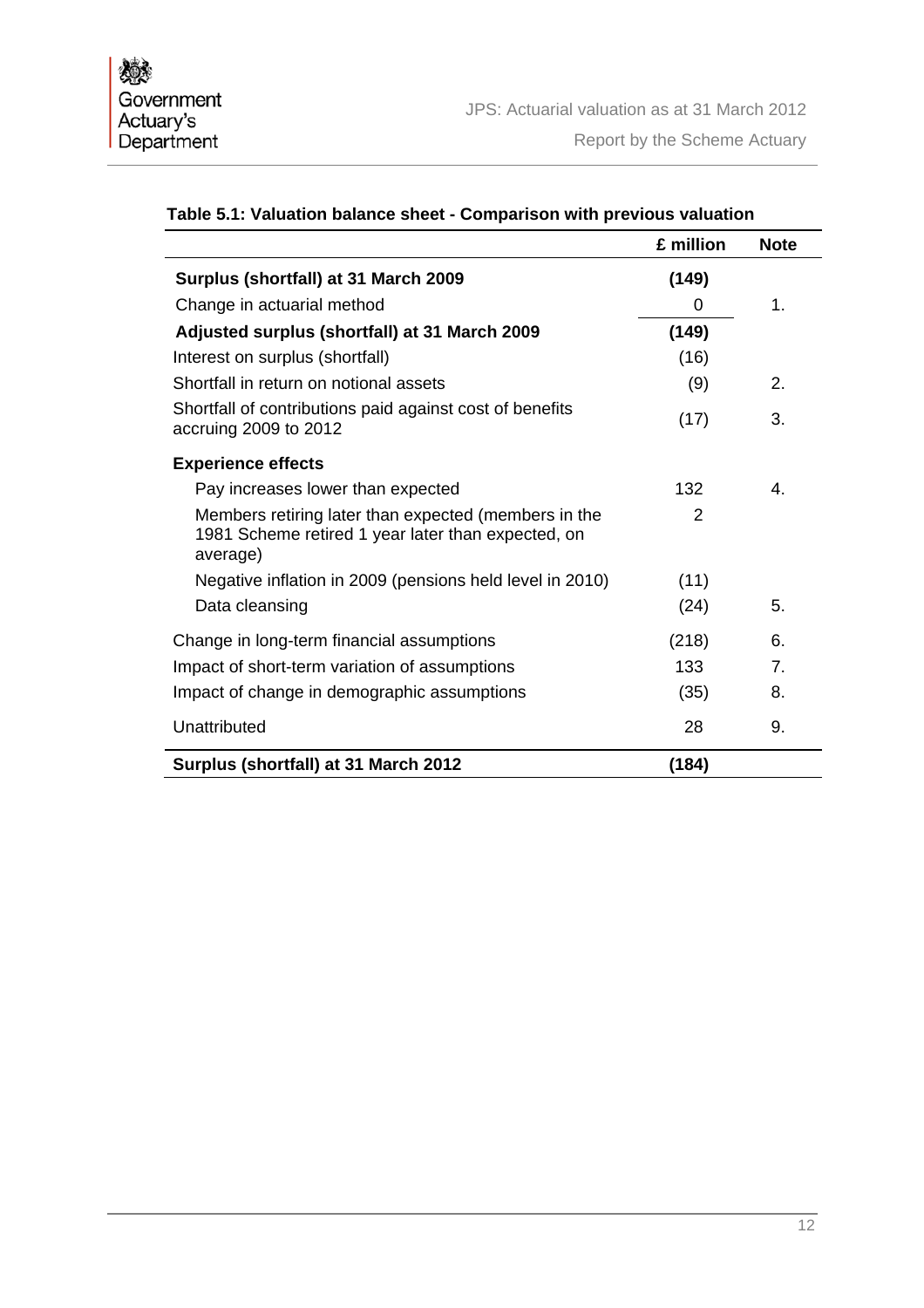#### **Table 5.2: Explanation of analysis**

| <b>Note</b> | <b>Explanation</b>                                                                                                                                                                                                                                                                                                                                                                                                                                                                                                               |
|-------------|----------------------------------------------------------------------------------------------------------------------------------------------------------------------------------------------------------------------------------------------------------------------------------------------------------------------------------------------------------------------------------------------------------------------------------------------------------------------------------------------------------------------------------|
| 1.          | The Directions require the use of the Projected Unit Methodology for the<br>current valuation. This method was used at the previous valuation and so<br>there is no change in methodology and no surplus or deficit arises.                                                                                                                                                                                                                                                                                                      |
| 2.          | At the previous valuation the discount rate used was 3.5% a year above<br>pension increases. This would have been the rate of return on the<br>notional assets if a fund had been established at that date. This rate<br>applied until 31 March 2011 but was reduced to 3% above pension<br>increases after that date, see Direction 25 (4). The impact of this change<br>means the <i>notional assets</i> are lower than would have been otherwise.                                                                             |
| 3.          | In 2009 the cost of accrual to the employer was calculated to be 34.25%<br>of pensionable pay (including a provision for expenses of 0.25%)<br>However, this contribution rate was not adopted, and instead the previous<br>contribution rate of 32.15% of pensionable payroll was retained. This<br>resulted in a deficit emerging from actual contributions into the scheme<br>being less than the cost of accrual.                                                                                                            |
| 4.          | Pay increases over the period between the previous and current<br>valuations have been lower than anticipated. This is largely as a result of<br>the pay restraint policy applied to members of the judiciary during the<br>period.                                                                                                                                                                                                                                                                                              |
| 5.          | The scheme administrator has improved the data held in respect of some<br>members since the previous valuation. This resulted in a small element<br>of deficit arising.                                                                                                                                                                                                                                                                                                                                                          |
| 6.          | The financial assumptions are set by HMT. Appendix E summarises the<br>financial assumptions set for the current and previous valuations. The<br>most financially significant change in the long term financial assumptions<br>is the reduction in the rate of discount net of pension increases from 3.5%<br>a year to 3.0% a year. This includes the impact of changing from RPI to<br>CPI revaluation of pensions in payment and deferment, which in isolation<br>would have reduced liabilities by about 10% <sup>18</sup> . |
| 7.          | The Directions for the current valuation specify some variation in financial<br>assumptions for the period between the <i>effective date</i> and the end of the<br>implementation period. The short-term assumptions specified result in<br>lower assessed liabilities. No short-term variations were assumed for the<br>previous valuation.                                                                                                                                                                                     |
| 8.          | The impact of the change in demographic assumptions is the net result of<br>a number of changes but is dominated by an increase in life expectancy.                                                                                                                                                                                                                                                                                                                                                                              |

 $\overline{a}$ <sup>18</sup> In line with 2010/11 Annual Accounts which assumed an annual difference between CPI and RPI of 0.75% per annum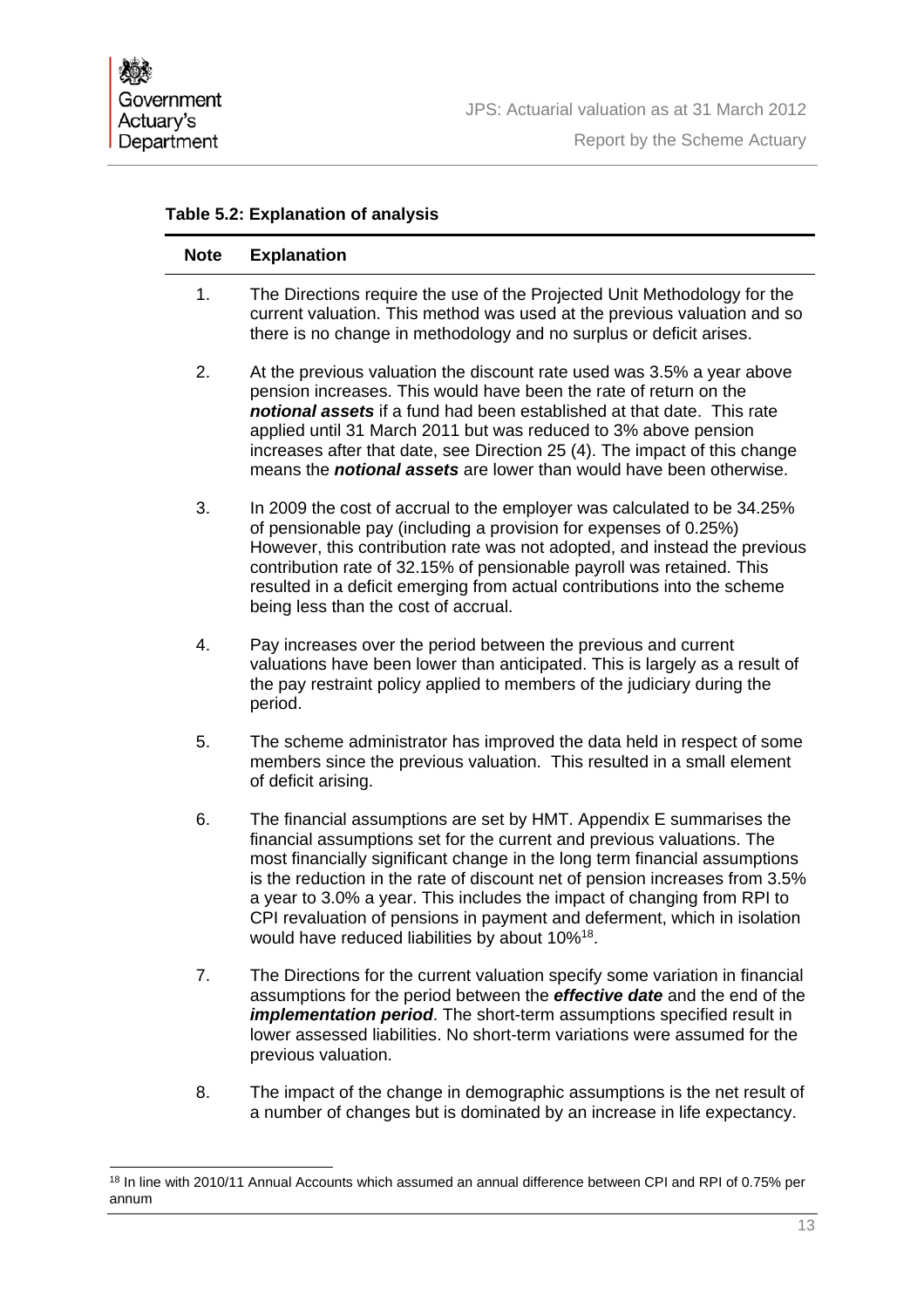Report by the Scheme Actuary

#### **Note Explanation**

- 9. There was insufficient data to analyse the impact of pensioner mortality being lighter or heavier than expected. Part of this unattributed amount is expected to be due to this difference.
- Table 5.3 illustrates how the employer contribution rate has changed since the previous valuation. Again, some figures have been calculated in an approximate manner but are sufficient to show the general size of the impact on the contribution rate. Impacts are considered in the order listed. Using a different order could change the intermediate figures significantly, though there is no impact on the final contribution rate.

|                                                                   | % pay |
|-------------------------------------------------------------------|-------|
| Employer contribution rate determined at 31 March 2009*           | 34.0  |
| Change in financial assumptions                                   | 7.5   |
| Change in demographic assumptions                                 | 0.5   |
| Introduction of adjustment for past service effects <sup>19</sup> | 7.2   |
| Increase in member contributions                                  | (3.8) |
| Introduction of 2015 Scheme                                       | (9.5) |
| Change in membership profile                                      | 2.8   |
| Unattributed                                                      | (0.5) |
| <b>Employer contribution rate determined at 31 March 2012</b>     | 38.2  |

#### **Table 5.3: Employer contribution rate - Comparison with previous valuation**

\* excluding the allowance for administrative expenses of 0.25% of pensionable pay.

 19 Including contribution shortfall between *effective date* and *implementation date*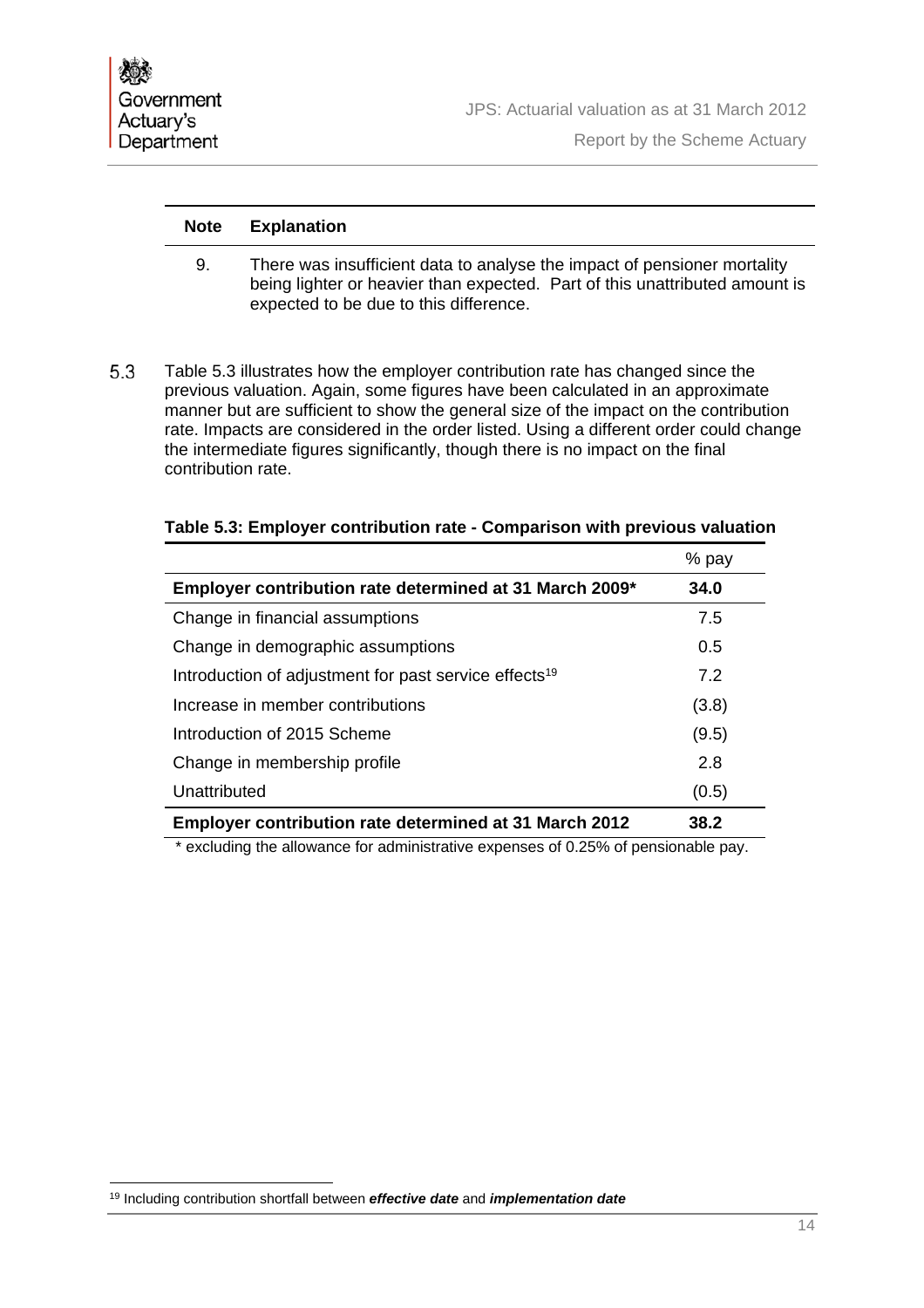# **6 Sensitivity of valuation results to assumptions**

*This section illustrates how the valuation results would change if different assumptions were used.*

- This section illustrates the main sensitivities of the *valuation results* to the assumptions determined by the Lord Chancellor<sup>20</sup>. Sensitivities are not shown for assumptions specified in the Directions since these are fixed for the purpose of this valuation.
- Table 6.1 shows the sensitivities relative to the past service liabilities, the cost of future accrual, the *employer contribution rate* and the *proposed employer cost cap*. The sensitivities shown are intended to illustrate a range of reasonable outcomes which might have been determined at this valuation. They are not intended to show the possible range of variation in assumptions which might be considered at future valuations and in light of future experience. Section 7 and Appendix G comment on the main risks which could result in some variations in the *valuation results* at subsequent valuations.
- The sensitivities shown are those relevant for JPS and numbered as per direction 19(e).

#### **Table 6.1: Sensitivity of valuation results to Lord Chancellor set assumptions**

|                                                                                                          | <b>Addition to</b><br>past service<br><b>liabilities</b> | <b>Addition to</b><br>contribution<br>rate for<br>future<br>accrual | <b>Combined</b><br>addition to<br>employer<br>contribution<br>rate $^{21}$ | <b>Addition to</b><br>proposed<br>employer<br>cost cap |
|----------------------------------------------------------------------------------------------------------|----------------------------------------------------------|---------------------------------------------------------------------|----------------------------------------------------------------------------|--------------------------------------------------------|
| (i) New entrant profile*: new joiners<br>assumed 2 years older on<br>average                             | No impact                                                | 0.5%                                                                | 0.5%                                                                       | 0.5%                                                   |
| (ii) Mortality rates*: pensioners<br>subject to mortality rates 5% heavier<br>than assumed <sup>22</sup> | (30m)                                                    | $(0.4\%)$                                                           | $(1.3\%)$                                                                  | $(0.4\%)$                                              |
| (iii) Age retirement rates*: 1993<br>Scheme active members retire 1<br>year later than currently assumed | (30m)                                                    | $(0.6\%)$                                                           | $(1.5\%)$                                                                  | No impact                                              |

<sup>&</sup>lt;sup>20</sup> As specified in direction 19(e)

<sup>&</sup>lt;sup>21</sup> Combined effect of additions for past service, underpayment of contributions over 2012-15 (not shown separately) and future accrual

 $22$  Broadly speaking this is equivalent to assuming members spend 0.5 years less in retirement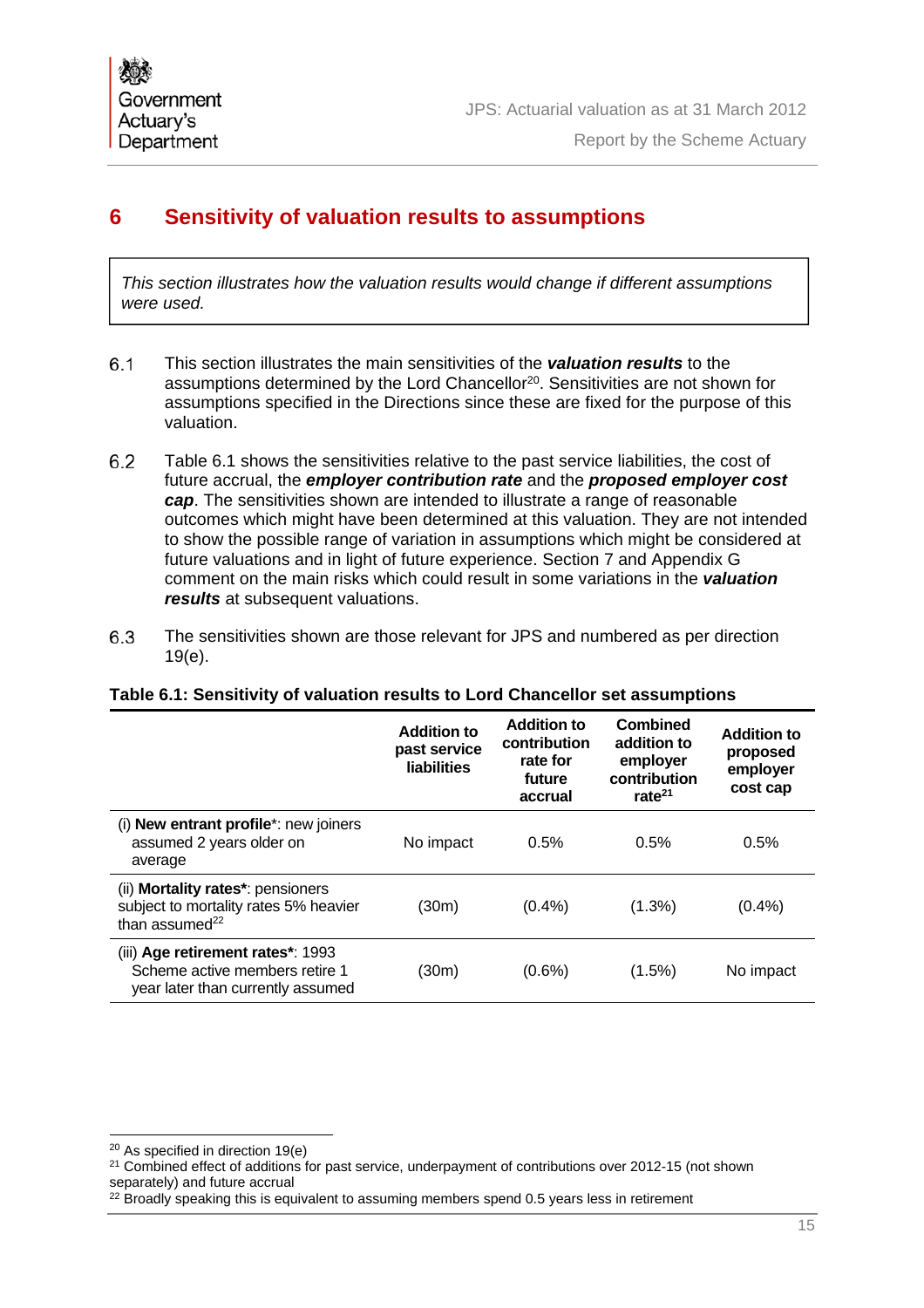Report by the Scheme Actuary

|                                                                                                                                     | <b>Addition to</b><br>past service<br><b>liabilities</b> | <b>Addition to</b><br>contribution<br>rate for<br>future<br>accrual | <b>Combined</b><br>addition to<br>employer<br>contribution<br>rate $^{21}$ | <b>Addition to</b><br>proposed<br>employer<br>cost cap |
|-------------------------------------------------------------------------------------------------------------------------------------|----------------------------------------------------------|---------------------------------------------------------------------|----------------------------------------------------------------------------|--------------------------------------------------------|
| (vii) Members' dependants*                                                                                                          |                                                          |                                                                     |                                                                            |                                                        |
| (a) proportions partnered: 5% more<br>members assumed to have<br>qualifying partners at death                                       | 10 <sub>m</sub>                                          | 0.2%                                                                | 0.6%                                                                       | 0.2%                                                   |
| (b) age difference between<br>member and partner: dependants<br>assumed to be 1 year older than<br>that based on current assumption | (10m)                                                    | $(0.2\%)$                                                           | $(0.7\%)$                                                                  | $(0.2\%)$                                              |
| (x) Promotional pay increases*:<br>promotional pay increase 0.25%<br>per annum higher on average than<br>assumed                    | 20 <sub>m</sub>                                          | 0.4%                                                                | 1.2%                                                                       | No impact                                              |

**\*** Opposite changes in the assumptions will produce approximately equal and opposite changes in the valuation results.

6.4 In each variant of Table 6.1 the sensitivity shown is in relation only to the change in assumption described. The impact of a combination of assumption changes will not necessarily equate to the sum of the relevant rows above.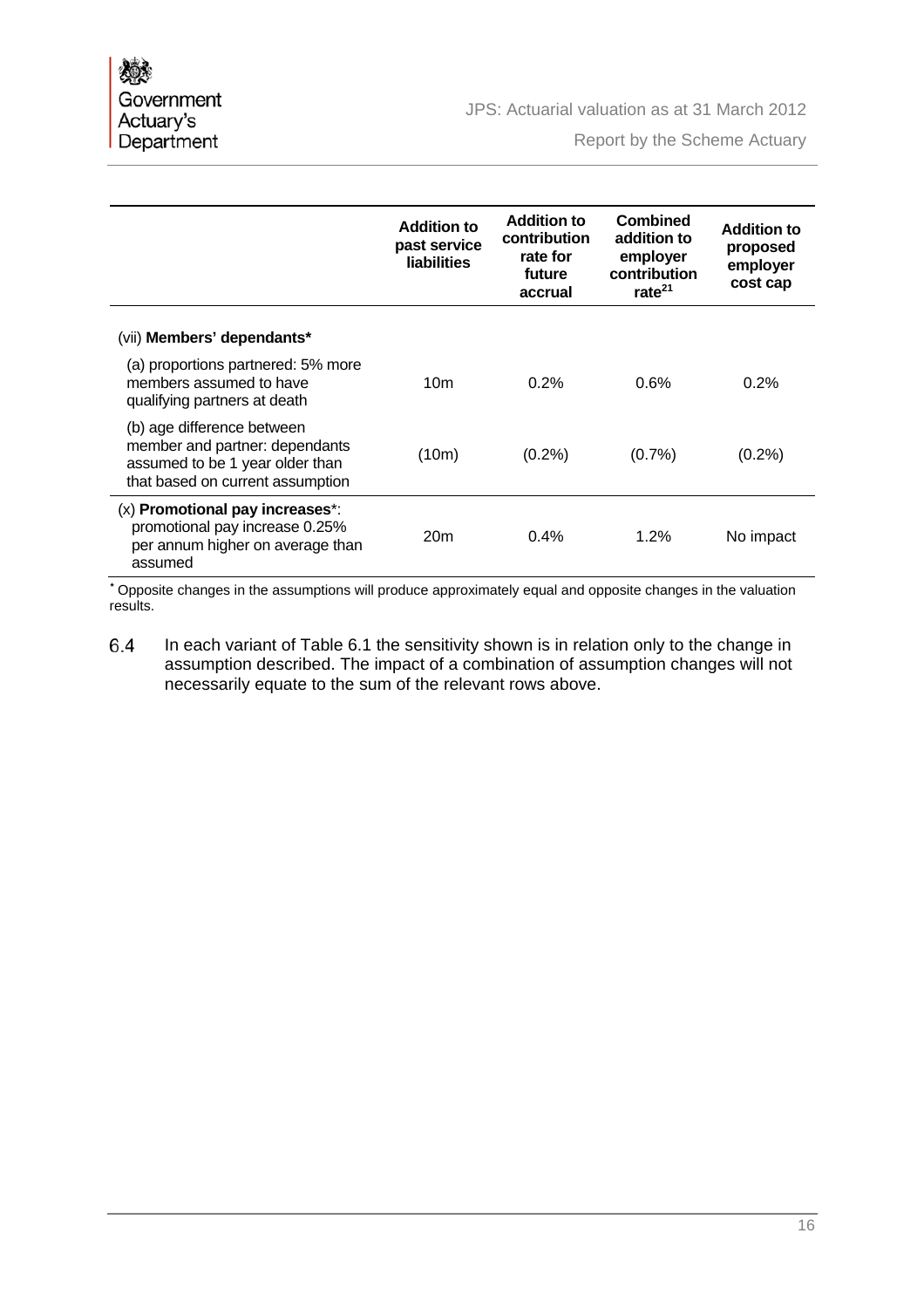# **7 Uncertainties around possible outcomes of the next valuation**

*This section considers some of the risks relating to the outcomes of the next valuation.*

- The results of this valuation are set out in Section 4. Section 6 outlines the sensitivity of the results to those assumptions set by the Lord Chancellor. The sensitivities shown in that section are intended to illustrate a range of reasonable outcomes which might have been determined at this valuation had different assumptions been used. The range of reasonable outcomes at this valuation is different to, and not necessarily related to, the possible range of outcomes at future valuations.
- The results of the next valuation (both the *employer contribution rate* and the *cost cap cost of the scheme23*) will differ from the results shown in this report for many reasons. Table 7.1 shows some of these reasons. These differences can be split into three categories:
	- > those that are expected
	- > those that are likely to occur due to short-term variations between experience and assumptions
	- > those that are possible but less likely and result from more significant experience variations leading to changes in assumptions or from data errors
- The results of future valuations might affect the level of contributions payable by both employers and members and/or the amount of benefits payable to members for future service. Further information on the cost cap mechanism and how this may affect member benefits and/or contributions after future valuations is provided in Appendix G.
- 7.4 More explanation relating to the items in the table is given in the remainder of this section.

<sup>&</sup>lt;sup>23</sup> This will be compared to the *employer cost cap* at the next valuation. See Appendix G for further details.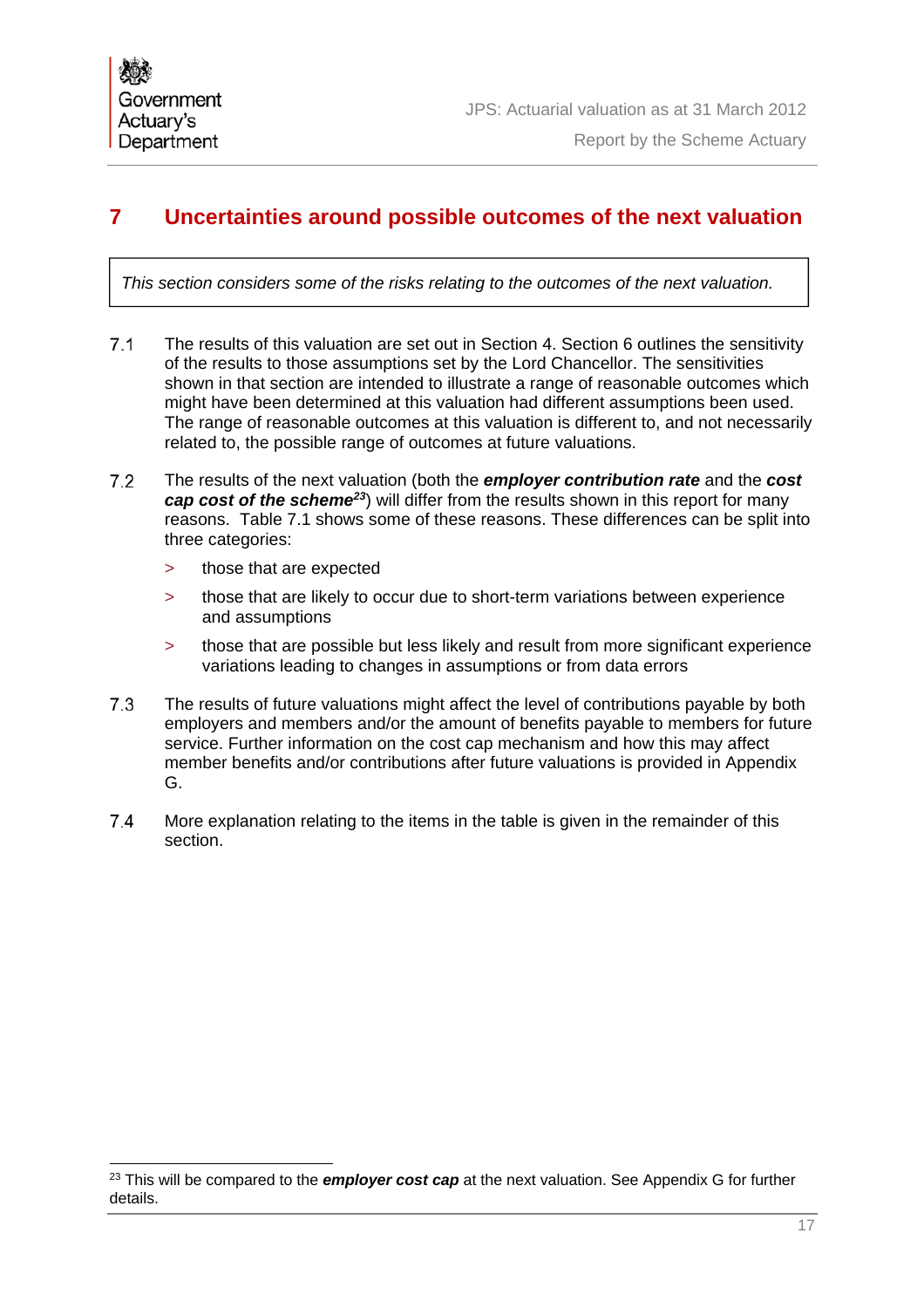| <b>Item</b> |                                                                                                  | <b>Employer</b><br>contribution<br>rate $^{26}$ | Cost cap cost<br>of the<br>scheme |
|-------------|--------------------------------------------------------------------------------------------------|-------------------------------------------------|-----------------------------------|
| Expected:   | Reduction in proportion of membership<br>accruing benefits in existing schemes                   | ✓                                               | $\Omega$                          |
|             | Admission of fee-paid judiciary                                                                  | ✓✓                                              | ✓                                 |
|             | Partial deficit repayment                                                                        | ✓                                               | N/A                               |
|             | Short-term mortality improvements &<br>increases in members' average SPA                         | 0                                               | $\mathbf 0$                       |
|             | Run-off of short-term financials up to the<br>next valuation date (Final Salary<br>schemes only) | ✓                                               | N/A                               |
| Likely:     | Short-term experience effects:                                                                   |                                                 |                                   |
|             | - demographic                                                                                    |                                                 |                                   |
|             | - financial                                                                                      |                                                 |                                   |
|             | Assumption changes:                                                                              |                                                 |                                   |
|             | - short-term financials after the next<br>valuation date                                         | ✓✓                                              | $\checkmark$                      |
|             | - mortality improvements                                                                         | $\checkmark$                                    | $\checkmark$                      |
| Possible:   | Errors found in data sets from previous<br>valuations                                            | ✓✓                                              | ✓✓                                |
|             | Unanticipated membership changes                                                                 | ✓✓                                              | $\checkmark$                      |
|             | Assumption changes:                                                                              |                                                 |                                   |
|             | - demographics set by the Lord<br>Chancellor                                                     | $\checkmark$                                    | ✓                                 |

| Table 7.1: Items that may affect the next valuation $^{24,\,25}$ |
|------------------------------------------------------------------|
|------------------------------------------------------------------|

 $Key^{27, 28}: N/A = not applicable,$ 

 $o =$  impact is likely to be less than 0.5% of pay,

 $\checkmark$  = impact may well be more than 0.5% of pay but, although possible, is quite unlikely to be more than 2.0% of pay,

 $\sqrt{2}$  = impact may well be more than 2% of pay

 $\overline{a}$ 

<sup>24</sup> All cost pressures are assumed to feed through to the *employer contribution rate* and the *cost cap cost of the scheme* in line with the Directions; more detail on how the directions treat cost pressures is set out in paragraphs 2.31 to 2.35 of *Public service pensions: actuarial valuations and the employer cost cap mechanism* published by HMT in March 2014.

 $^{25}$  We have ignored items such as changes to the Directions (apart from those described as "likely" in paragraph 2.39 of *Public service pensions: actuarial valuations and the employer cost cap mechanism*), benefit changes or changes to relevant law (including European law), because it is impossible for us to form any judgement on the likelihood or quantum of such changes.

<sup>&</sup>lt;sup>26</sup> Each item is considered separately; a combination of these items could have a larger impact than is considered likely for any of those items individually.

 $27$  Showing relative importance of items in the table, in our judgement at the time of signing

<sup>&</sup>lt;sup>28</sup> Shown in increasing order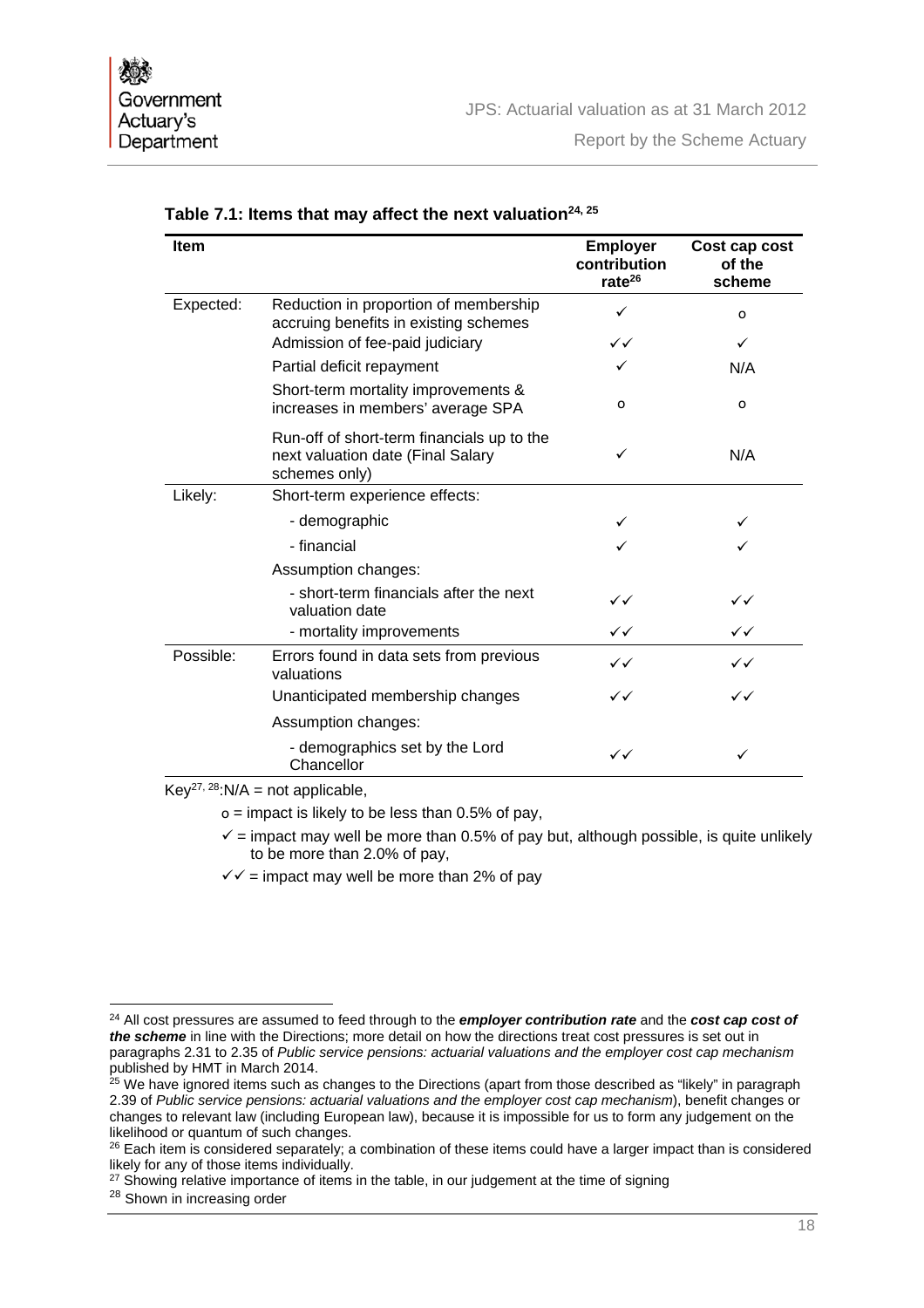- As explained above, some of the factors affecting the results of the next valuation are relatively predictable. For example:
	- > **Scheme membership:** There will be fewer members of the existing sections of the Scheme as protected members retire and tapered members move across.
	- > **Fee-paid members of the judiciary:** These members will be admitted to the scheme from 2015 and a new final salary scheme will be set up for fee-paid members entitled to transitional protection. This will impact on the cost of future accrual and making allowance for the accrued past service will give rise to a deficit and higher employer contribution rates. Data used to calculate the provision for fee-paid judiciary in the JPS accounts suggests that fee-paid officeholders are younger than salary-paid office-holders which would tend to reduce the cost cap cost of the scheme. However, fee-paid judiciary are expected to pay a lower contribution as a percentage of pay than salary-paid which would tend to offset this to an extent. We have assumed that the opening cost cap fund will have full allowance for accrued rights of the fee-paid judiciary in active service so there will be no initial impact on the cost cap cost of the scheme from pre-2015 fee-paid service.
	- > **Deficit:** Part of the existing deficit will be paid off through the deficit contributions payable before the next *implementation date*.
	- > **Mortality improvements:** Life expectancies are expected to continue to increase though the impact of this will be offset to an extent by increases in the average SPA of active members.
	- > **Short term financials:** The short term financial assumptions up to the effective date of the next valuation will determine some of the experience effects at the next valuation but otherwise will not be relevant to the determination of the valuation results of the next valuation.
- It would be possible to calculate the expected contribution rate at the next valuation allowing for these more predictable effects. However, any estimate would still be subject to considerable uncertainty, not least because although the admission of the fee-paid judiciary is expected, the financial impact is still very uncertain due to the ongoing litigation. The long period over which the membership would need to be projected would add further uncertainty.
- 7.7 Other impacts on the results of the next valuation are less predictable. These include:
	- > **Data:** If the data used for this valuation is later shown to be materially incorrect, a gain or loss will emerge when it is corrected. For example, if the next valuation reveals that the accrued pensions at this valuation are found to be 5% underreported, all other things being equal, the employer contribution rate could increase by around 3% of pay.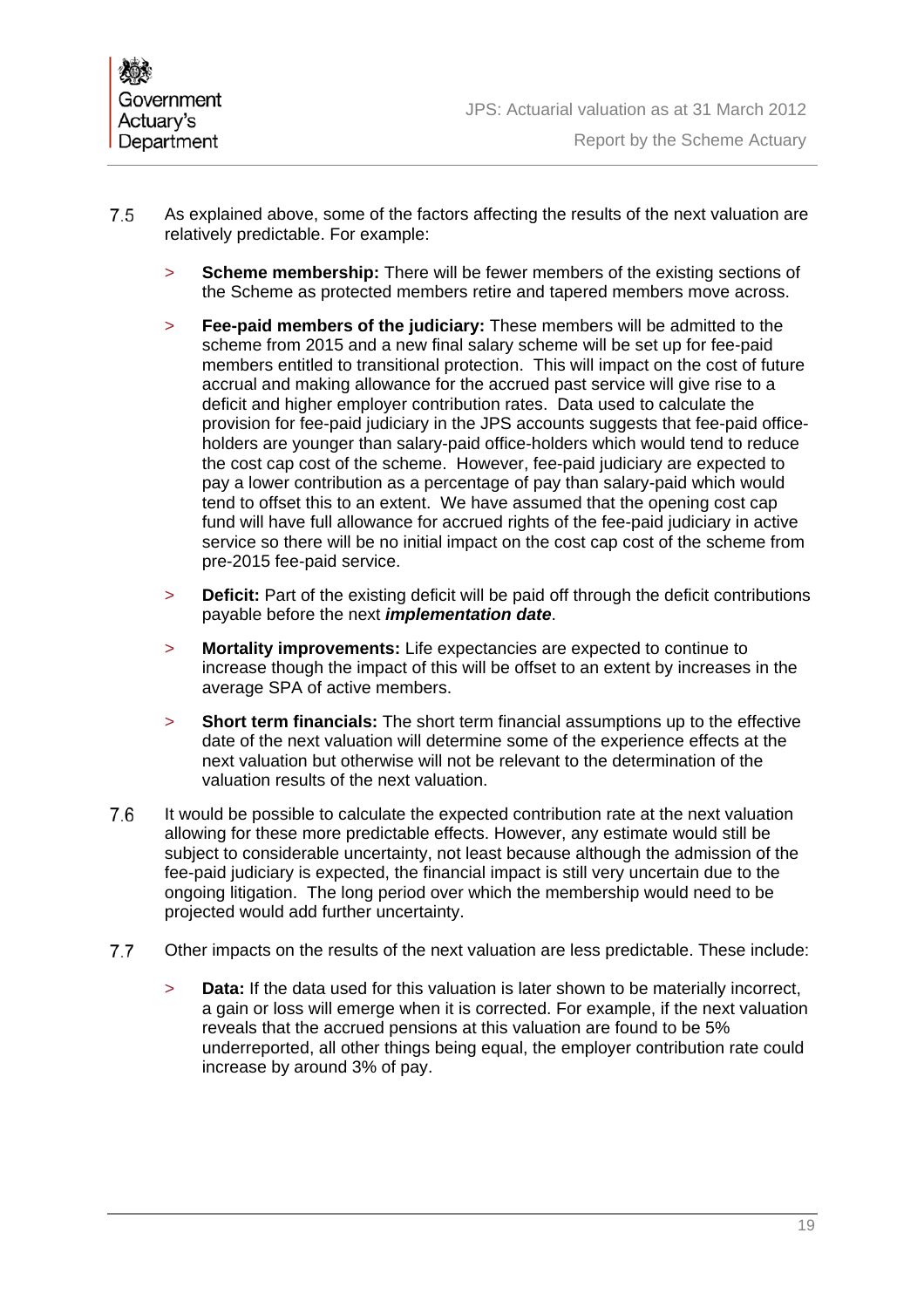- > **Scheme membership:** The distribution of future scheme membership may differ from that projected at this valuation. For example, if the scheme membership unexpectedly grows29 by 10% by 2016 then this might reduce the *employer contribution rate* by about 1% and the *cost cap cost of the scheme* by about ½%.
- > **Short term experience effects:** If experience is not in line with the assumptions made, a gain or loss will emerge over an inter-valuation period. Although the scale of the experience effects seen over the current inter-valuation period is not necessarily indicative of the scale of the effects for future periods, it is reasonable to infer that the impact of demographic experience effects is likely to be considerably lower than the potential impact of financial experience effects. For example, at this valuation none of the items of demographic experience that could be analysed resulted in an impact on the *employer contribution rate* of significantly more than 0.1% of pay whereas the pay experience was equivalent to a contribution impact of about 4% of pay for future service. Note, however paragraph 5.2.9; there was insufficient data to analyse the impact of pensioner mortality.
- > **Longer term experience effects:** Assumption changes at future valuations in light of scheme experience may have more substantial effects on the results than actual experience effects. The greater sensitivity to assumption changes is because the assumptions typically apply to longer periods than the experience effects are measured over.
- > **Other assumption changes:** Assumptions may change for reasons other than scheme experience, and paragraph 2.39 of *Public service pensions: actuarial valuations and the employer cost cap mechanism* flags that some of the assumptions set in the Directions (including short-term financial assumptions) are likely to change. The *employer contribution rate* is particularly sensitive to the short-term financial assumptions (the use of short term rather than long term assumptions up to March 2019 for this valuation reduced the *employer contribution rate* by about 4½% of pay for future service). *Valuation results* are also sensitive to other assumptions set in the Directions, such as the discount rate, mortality improvements and commutation take up. It is expected that any changes to assumptions in the Directions will impact on the *employer contribution rate*. The impact of changes in assumptions on the cost cap mechanism is described in paragraphs 2.31 to 2.35 of *Public service pensions: actuarial valuations and the employer cost cap mechanism*.

Growth due to a surge of new entrants with characteristics in line with the current valuation assumptions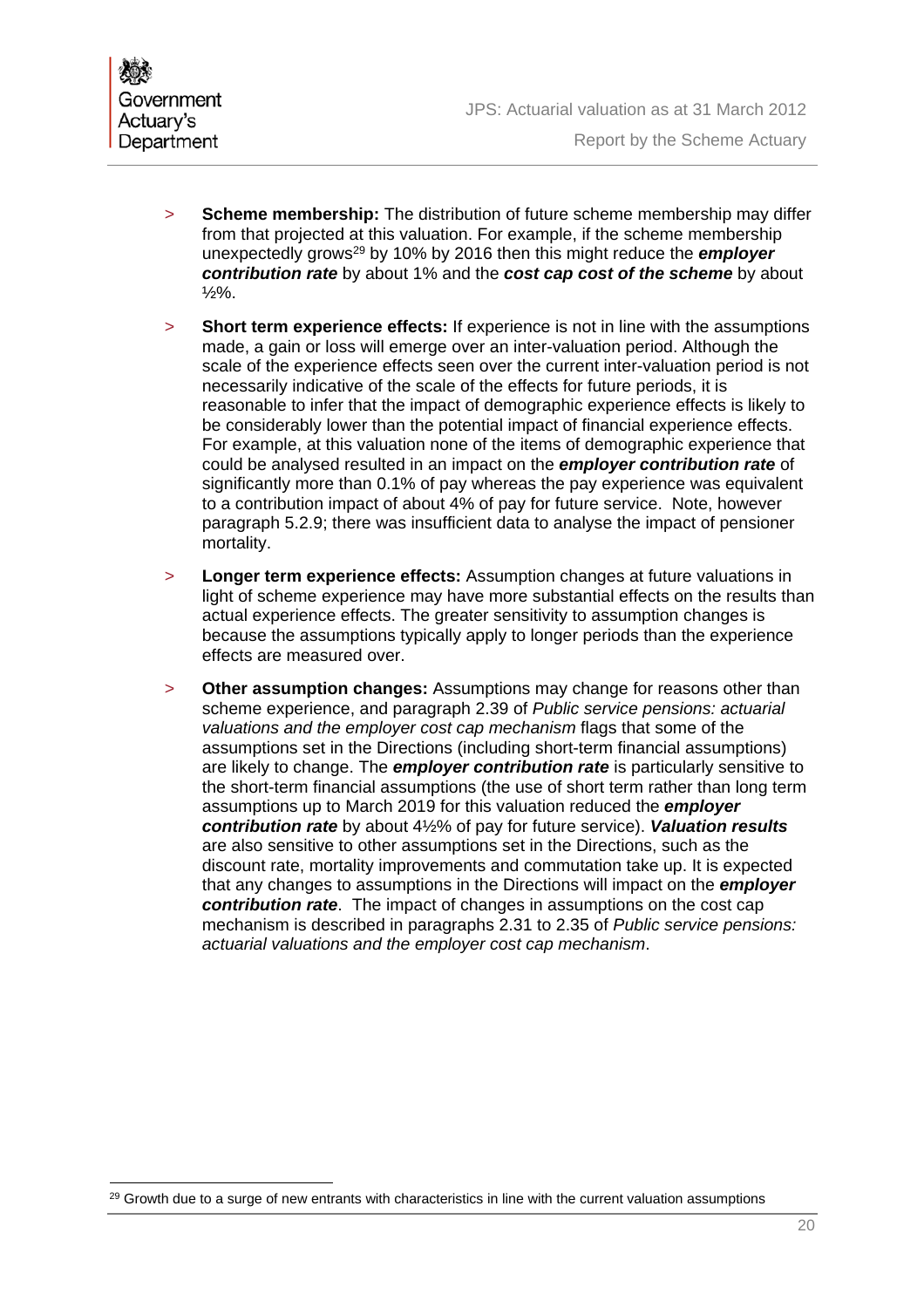# **8 Conclusion**

*This section summarises the valuation results.*

- Based on the detailed analysis as set out in this report, the key results of the valuation are as follows:
	- > *Employer contribution rate* payable for the *implementation period*: 38.2% of pensionable pay
	- > *Employer cost cap*: 25.7% of pensionable pay
	- > Total Scheme liabilities for service to the valuation date of £2,138m and *notional assets* of £1,954m, giving a notional past service deficit of £184m.
- The next valuation of the Scheme is due to be undertaken as at 31 March 2016. This will set the *employer contribution rate* payable from 1 April 2019, determine the opening value of the *cost cap fund* and provide the cost cap analysis as required by the Directions for future valuations.

George Russell

George Russell Deputy Government Actuary 8 October 2014

Ian Boonin Fellow of the Institute and Faculty of Actuaries 8 October 2014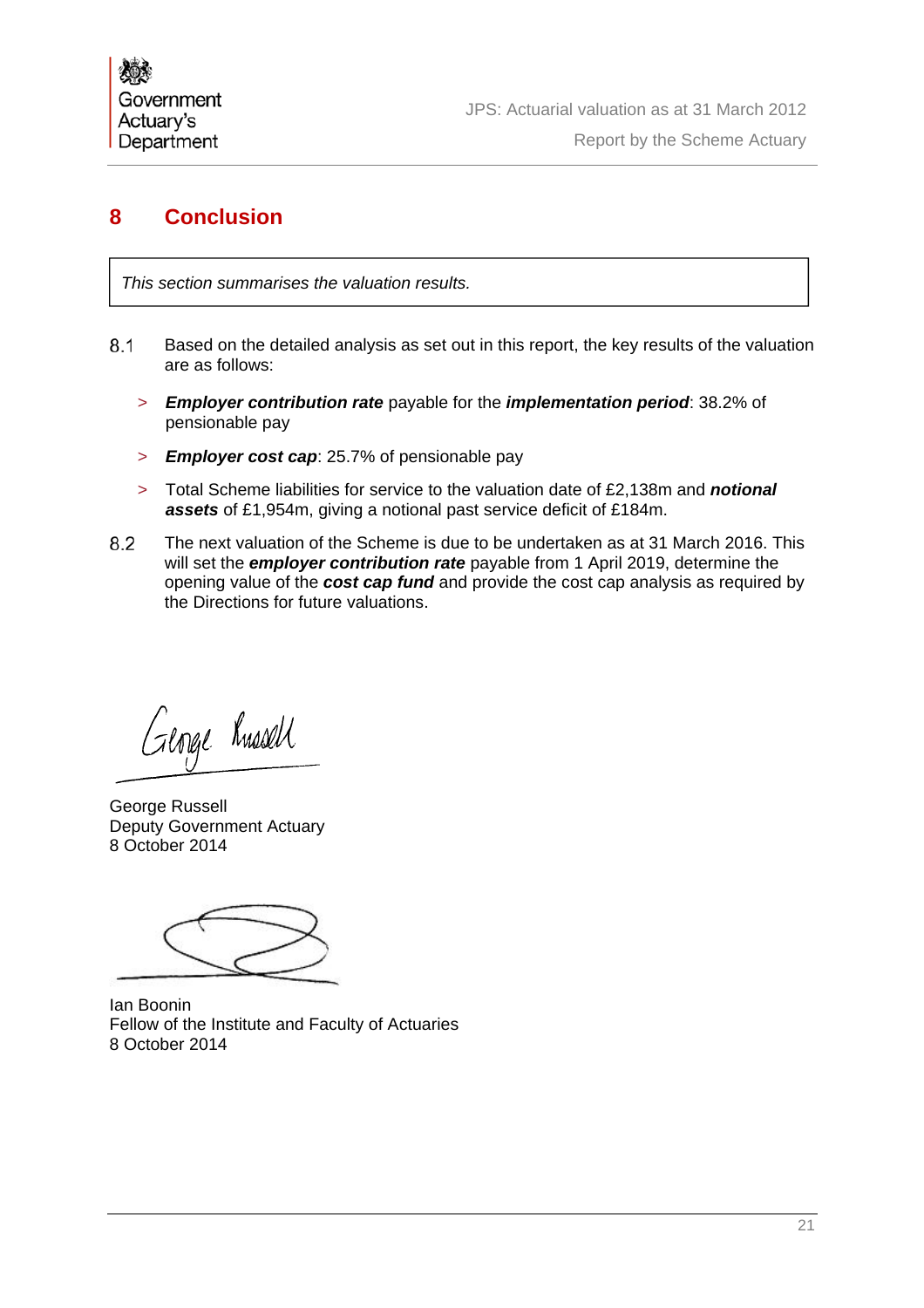| 燃                       |                                              |
|-------------------------|----------------------------------------------|
| Government<br>Actuary's | JPS: Actuarial valuation as at 31 March 2012 |
| Department              | Report by the Scheme Actuary                 |

## Appendix A: Summary of membership data and comparison with data at previous valuation

**Table A1: Actives** 

**1981 and earlier schemes** 

|              | 2009                 |                                         |                                      |                                |                                                  | 2012                 |                                                  |                                      |                                |                                                  |
|--------------|----------------------|-----------------------------------------|--------------------------------------|--------------------------------|--------------------------------------------------|----------------------|--------------------------------------------------|--------------------------------------|--------------------------------|--------------------------------------------------|
|              | Number of<br>members | Total<br>pensionable<br>pay (i)<br>(£m) | Average<br>pensionable<br>pay<br>(E) | Average<br>age (ii)<br>(years) | Average<br>reckonable<br>service (ii)<br>(years) | Number of<br>members | Total<br>pensionable<br>pay (i)<br>$(\text{Em})$ | Average<br>pensionable<br>pay<br>(E) | Average<br>age (ii)<br>(vears) | Average<br>reckonable<br>service (ii)<br>(years) |
| <b>Male</b>  | 342                  | 42.9                                    | 125,528                              | 64                             | 15.73                                            | 167                  | 21.7                                             | 130,182                              | 66                             | 16.58                                            |
| Female       | 34                   | 4.0                                     | 117,806                              | 62                             | 16.02                                            | 26                   | 3.1                                              | 118,814                              | 64                             | 17.38                                            |
| <b>Total</b> | 376                  | 46.9                                    | 124,829                              | 64                             | 15.76                                            | 193                  | 24.8                                             | 128,651                              | 66                             | 16.68                                            |

#### **1993 scheme**

|              | 2009                 |                                                  |                                      |                                |                                                  | 2012                           |                                         |                                      |                                |                                                  |
|--------------|----------------------|--------------------------------------------------|--------------------------------------|--------------------------------|--------------------------------------------------|--------------------------------|-----------------------------------------|--------------------------------------|--------------------------------|--------------------------------------------------|
|              | Number of<br>members | Total<br>pensionable<br>pay (i)<br>$(\text{Em})$ | Average<br>pensionable<br>pay<br>(E) | Average<br>age (ii)<br>(years) | Average<br>reckonable<br>service (ii)<br>(years) | <b>Number</b><br>of<br>members | Total<br>pensionable<br>pay (i)<br>(£m) | Average<br>pensionable<br>pay<br>(E) | Average<br>age (ii)<br>(vears) | Average<br>reckonable<br>service (ii)<br>(years) |
| Male         | ,362                 | 164.0                                            | 120,428                              | 58                             | 7.82                                             | ,528                           | 189.0                                   | 123,672                              | 60                             | 8.71                                             |
| Female       | 397                  | 43.5                                             | 109,570                              | 55                             | 6.89                                             | 506                            | 58.4                                    | 115,477                              | 55                             | 7.18                                             |
| <b>Total</b> | ,759                 | 207.5                                            | 117,977                              | 58                             | 7.61                                             | 2,034                          | 247.4                                   | 121,633                              | 59                             | 8.35                                             |

(i) The pay shown is full-time equivalent (FTE) pay

(ii) Weighted by FTE pay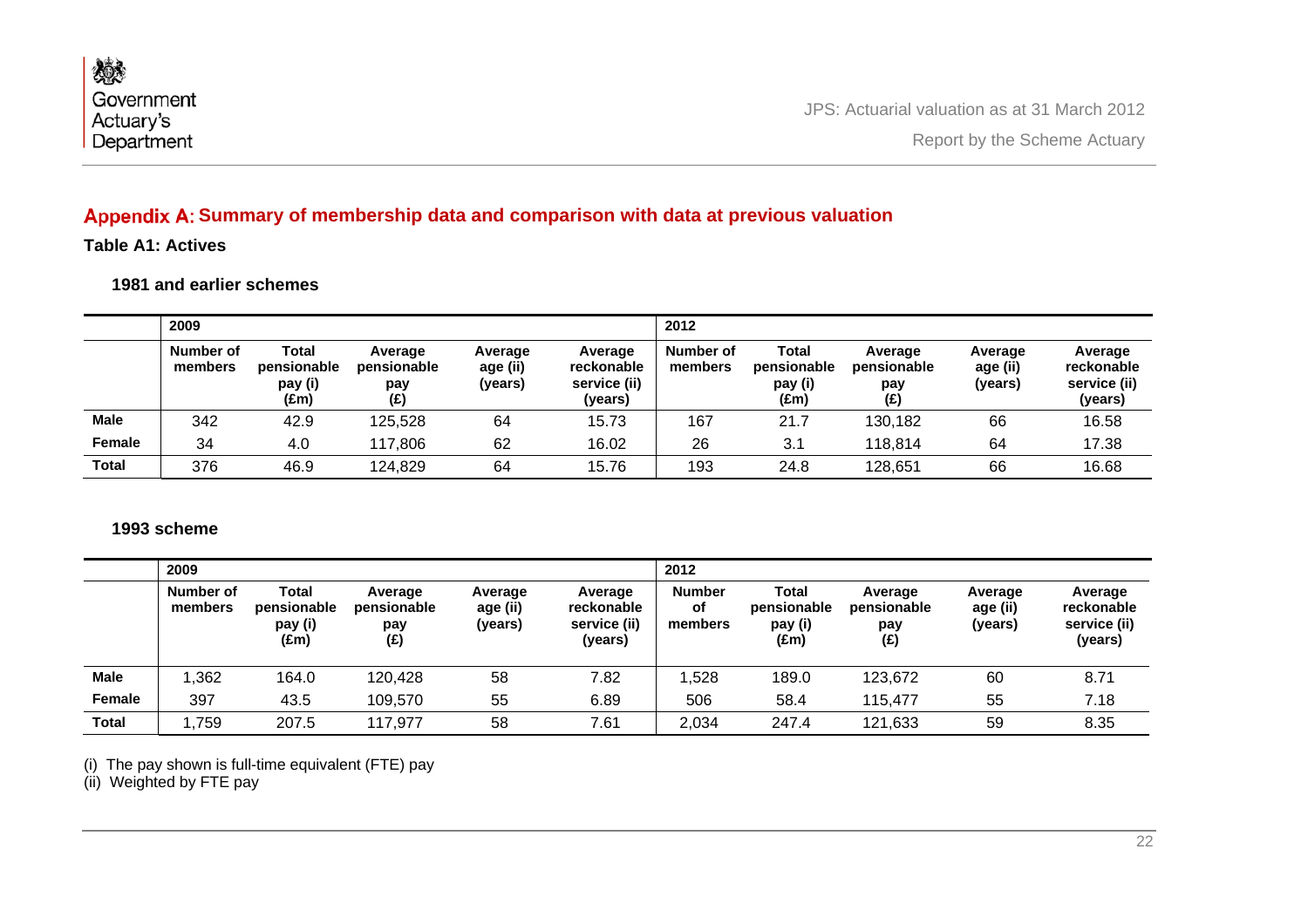#### **All members**

|              | 2009                 |                                                  |                                      |                                |                                                  | 2012                           |                                         |                                      |                                |                                                  |
|--------------|----------------------|--------------------------------------------------|--------------------------------------|--------------------------------|--------------------------------------------------|--------------------------------|-----------------------------------------|--------------------------------------|--------------------------------|--------------------------------------------------|
|              | Number of<br>members | Total<br>pensionable<br>pay (i)<br>$(\text{Em})$ | Average<br>pensionable<br>pay<br>(E) | Average<br>age (ii)<br>(years) | Average<br>reckonable<br>service (ii)<br>(years) | <b>Number</b><br>of<br>members | Total<br>pensionable<br>pay (i)<br>(£m) | Average<br>pensionable<br>pay<br>(E) | Average<br>age (ii)<br>(years) | Average<br>reckonable<br>service (ii)<br>(years) |
| <b>Male</b>  | ,704                 | 207.0                                            | 121,452                              | 60                             | 9.4                                              | ,695                           | 210.7                                   | 124,313                              | 60                             | 9.52                                             |
| Female       | 431                  | 47.5                                             | 110,220                              | 55                             | 7.61                                             | 532                            | 61.5                                    | 115,640                              | 56                             | 7.69                                             |
| <b>Total</b> | 2,135                | 254.5                                            | 119,184                              | 59                             | 9.04                                             | 2,227                          | 272.2                                   | 122,241                              | 59                             | 9.11                                             |

(i) The pay shown is full-time equivalent (FTE) pay

(ii) Weighted by FTE pay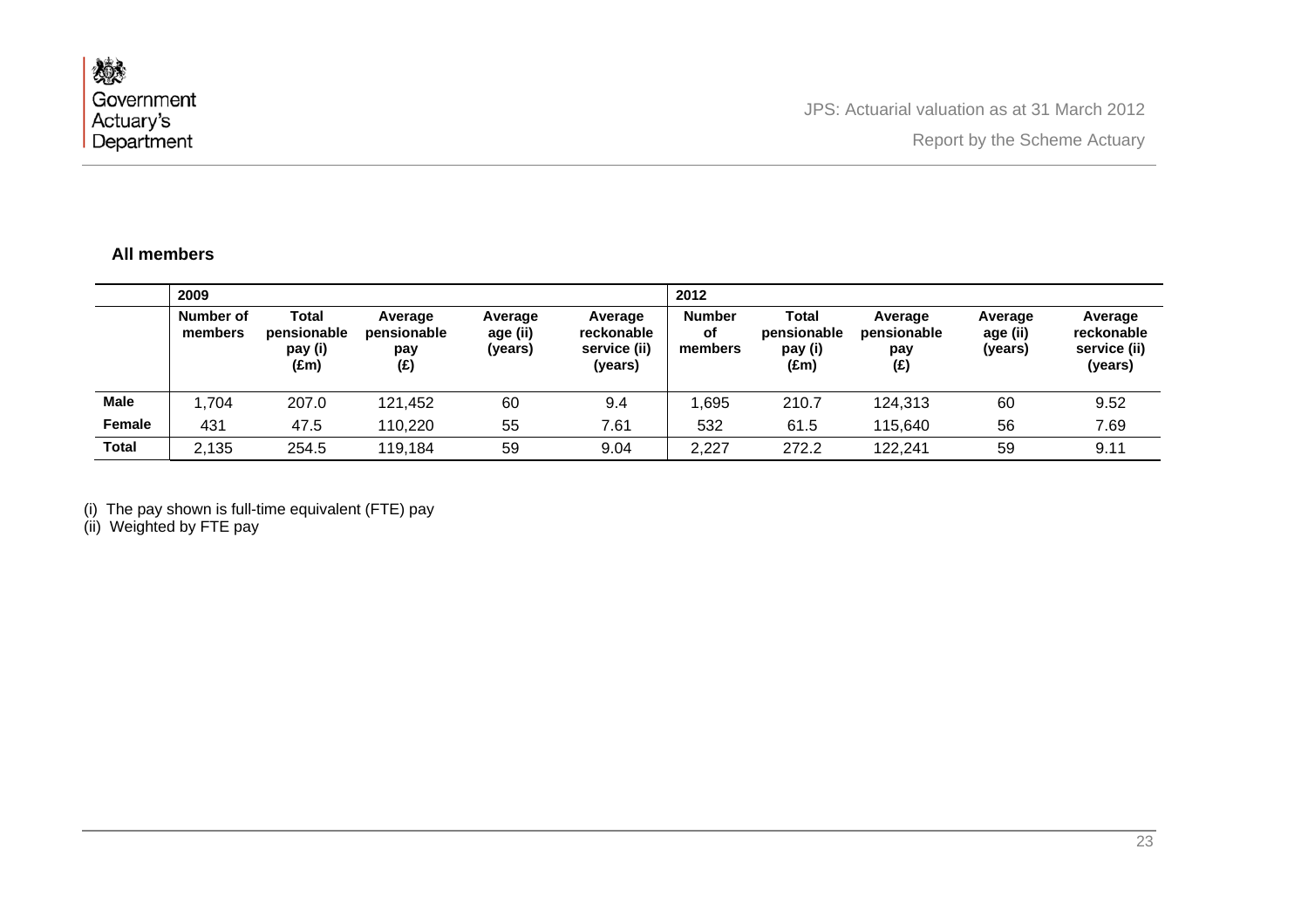#### **Table A2: Deferreds**

#### **All members**

|                                                            |               | 2009                 |                                                |                           |                               | 2012                 |                                                |                           |                               |
|------------------------------------------------------------|---------------|----------------------|------------------------------------------------|---------------------------|-------------------------------|----------------------|------------------------------------------------|---------------------------|-------------------------------|
|                                                            |               | Number of<br>members | <b>Total</b><br>deferred<br>pension<br>(£000s) | Average<br>pension<br>(E) | Average<br>age (i)<br>(years) | Number of<br>members | <b>Total</b><br>deferred<br>pension<br>(£000s) | Average<br>pension<br>(E) | Average<br>age (i)<br>(years) |
| <b>Deferred</b><br>and<br><b>Pension</b><br><b>Credits</b> | <b>Male</b>   | 5                    | 100                                            | 20,000                    | 62                            | $\overline{ }$       | 160                                            | 22,847                    | 61                            |
|                                                            | <b>Female</b> | 0                    | $\mathbf 0$                                    | 0                         | $\boldsymbol{0}$              | 15                   | 254                                            | 16,927                    | 62                            |
|                                                            | <b>Total</b>  | 5                    | 100                                            | 20,000                    | 62                            | 22                   | 414                                            | 18,811                    | 61                            |
| <b>Pension</b><br><b>Debits</b>                            | <b>Total</b>  |                      |                                                |                           |                               | 13                   | 161                                            | 12,388                    | 63                            |

(i) Weighted by pension/pension debit/pension credit as applicable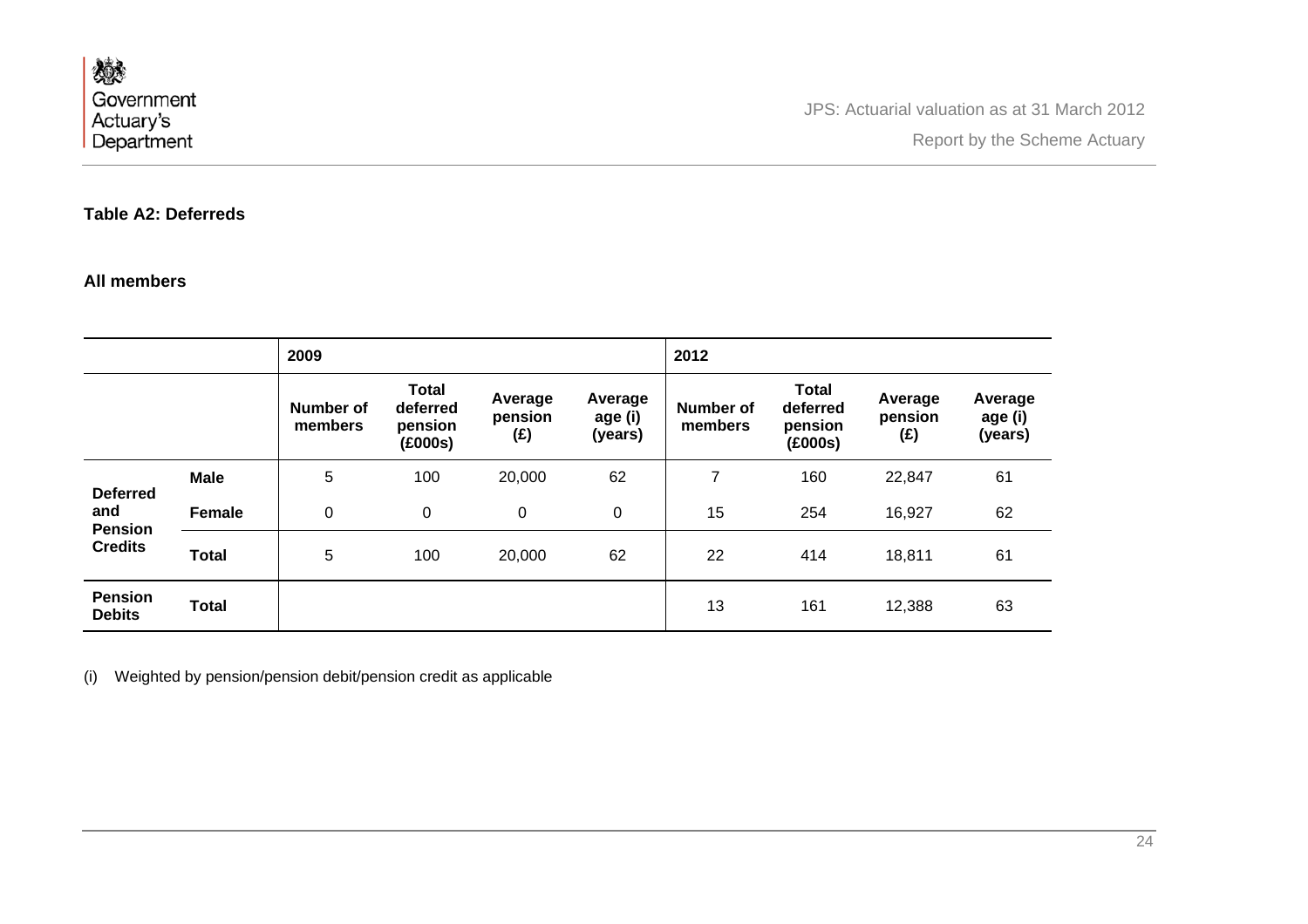## **Table A3: Pensioners**

|                   |              | 2009          |                                    |                           |                               | 2012          |                             |                                   |                               |
|-------------------|--------------|---------------|------------------------------------|---------------------------|-------------------------------|---------------|-----------------------------|-----------------------------------|-------------------------------|
| Type of benefit   |              | <b>Number</b> | <b>Total</b><br>pension<br>(£000s) | Average<br>pension<br>(£) | Average<br>age (i)<br>(years) | <b>Number</b> | Total<br>pension<br>(£000s) | Average<br>pension<br>$(\hat{f})$ | Average<br>age (i)<br>(years) |
|                   | Male         | 967           | 48,500                             | 50,155                    | 75                            | 1109          | 60,888                      | 54,903                            | 76                            |
| <b>Pensioners</b> | Female       | 87            | 3,400                              | 39,080                    | 70                            | 126           | 5,042                       | 40,019                            | 72                            |
|                   | Total        | 1,054         | 51,900                             | 49,241                    |                               | 1235          | 65,930                      | 53,385                            | 75                            |
|                   | Male         | 8             | 100                                | 12,500                    | 71                            | 10            | 178                         | 17,842                            | 75                            |
| Widow(er)s        | Female       | 466           | 9,400                              | 20,172                    | 78                            | 477           | 11,036                      | 23,137                            | 78                            |
|                   | Total        | 474           | 9,500                              | 20,042                    | 78                            | 487           | 11,215                      | 23,028                            | 78                            |
| <b>Dependants</b> | Total        | 16            | 100                                | 6,250                     | 20                            | 15            | 137                         | 9,143                             | 21                            |
| All               | <b>Total</b> | 1544          | 61,500                             | 39,832                    | 75                            | 1737          | 77,282                      | 44,492                            | 76                            |

(i) Weighted by pension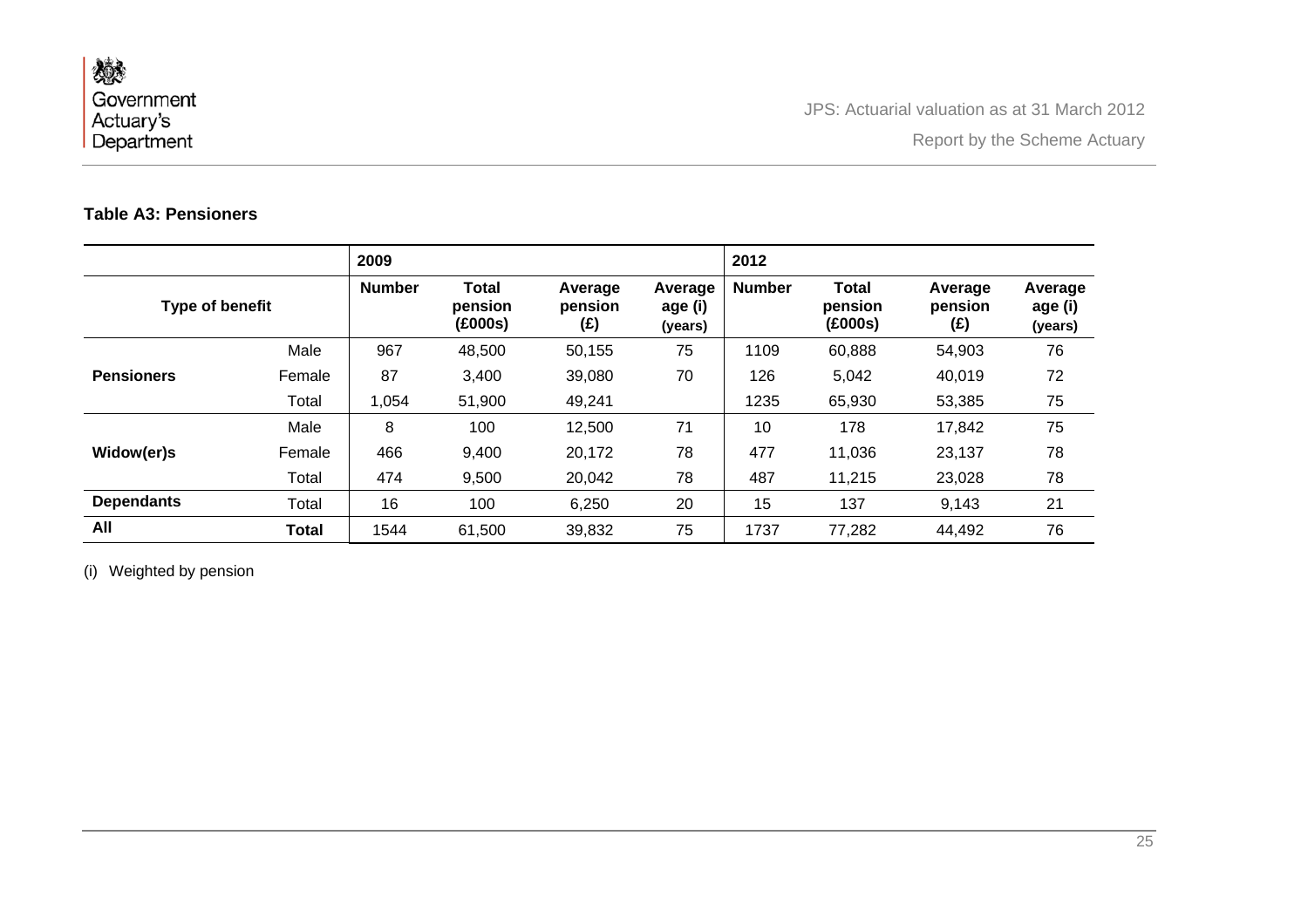## **Appendix B: Summary of benefits**

B.1 The Directions require the JPS and the new scheme being introduced for the judicial workforce on 1 April 2015 ('the 2015 Scheme') to be taken into account in aggregate for the purposes of the current valuation. The summary of benefits provided is shown separately for the JPS and the 2015 Scheme. The criteria by which Scheme membership will be determined from 1 April 2015 are also shown. A full summary of the Schemes' provisions is set out in the report *Judicial Pension Scheme: Report on membership data as at 31 March 2012* dated 21 August 2014.

#### **JPS (existing sections)**

B.2 The main benefit provisions of the Scheme for each category of member are shown in Table B1.

|                                                                                                                                                                                          | 1981 Scheme                                                                                                                                                   | 1993 Scheme                                                                                                                                                   |  |  |
|------------------------------------------------------------------------------------------------------------------------------------------------------------------------------------------|---------------------------------------------------------------------------------------------------------------------------------------------------------------|---------------------------------------------------------------------------------------------------------------------------------------------------------------|--|--|
| <b>Basis of provision</b>                                                                                                                                                                | Final salary                                                                                                                                                  | Final salary                                                                                                                                                  |  |  |
| Contracted out/in<br>prior to 2016 <sup>+</sup>                                                                                                                                          | Contracted out                                                                                                                                                | Contracted out                                                                                                                                                |  |  |
| <b>Normal Pension Age</b><br>(NPA)                                                                                                                                                       | After 15 years service or age 70 (higher<br>judiciary).                                                                                                       | Age 65 or 5 years after joining the<br>scheme, if later.                                                                                                      |  |  |
|                                                                                                                                                                                          | After 15 years service and age 65 (all<br>other 1981 schemes)                                                                                                 |                                                                                                                                                               |  |  |
| <b>Pension at</b><br>Approximately 50% of final pensionable<br>retirement<br>salary after 15 years service<br>(Consolidated Fund Judiciary) or 20<br>years service (MoJ Vote Judiciary). |                                                                                                                                                               | Accrued at the rate of 1/40th of final<br>pensionable salary per year of<br>reckonable service.                                                               |  |  |
| <b>Retirement lump</b><br>sum accrual rate                                                                                                                                               | 2 x member's pension.                                                                                                                                         | 2.25 x member's pension.                                                                                                                                      |  |  |
| <b>Final Pensionable</b><br>pay                                                                                                                                                          | Annual salary in payment at date of<br>retirement.                                                                                                            | The highest salary received in any 12<br>month period within the last 3 years.                                                                                |  |  |
| <b>Dependant benefits</b><br>- death in service                                                                                                                                          | A lump sum benefit of pensionable<br>remuneration at date of death.                                                                                           | A lump sum benefit of two times<br>pensionable remuneration at date of<br>death.                                                                              |  |  |
|                                                                                                                                                                                          | A spouse's or civil partner's pension of<br>half the member's notional pension<br>based on the member retiring on ill<br>health grounds at the date of death. | A spouse's or civil partner's pension of<br>half the member's notional pension<br>based on the member retiring on ill<br>health grounds at the date of death. |  |  |
|                                                                                                                                                                                          | Children's pension may also be<br>payable.                                                                                                                    | Children's pension may also be<br>payable.                                                                                                                    |  |  |

#### **Table B1: Main benefit provisions of JPS**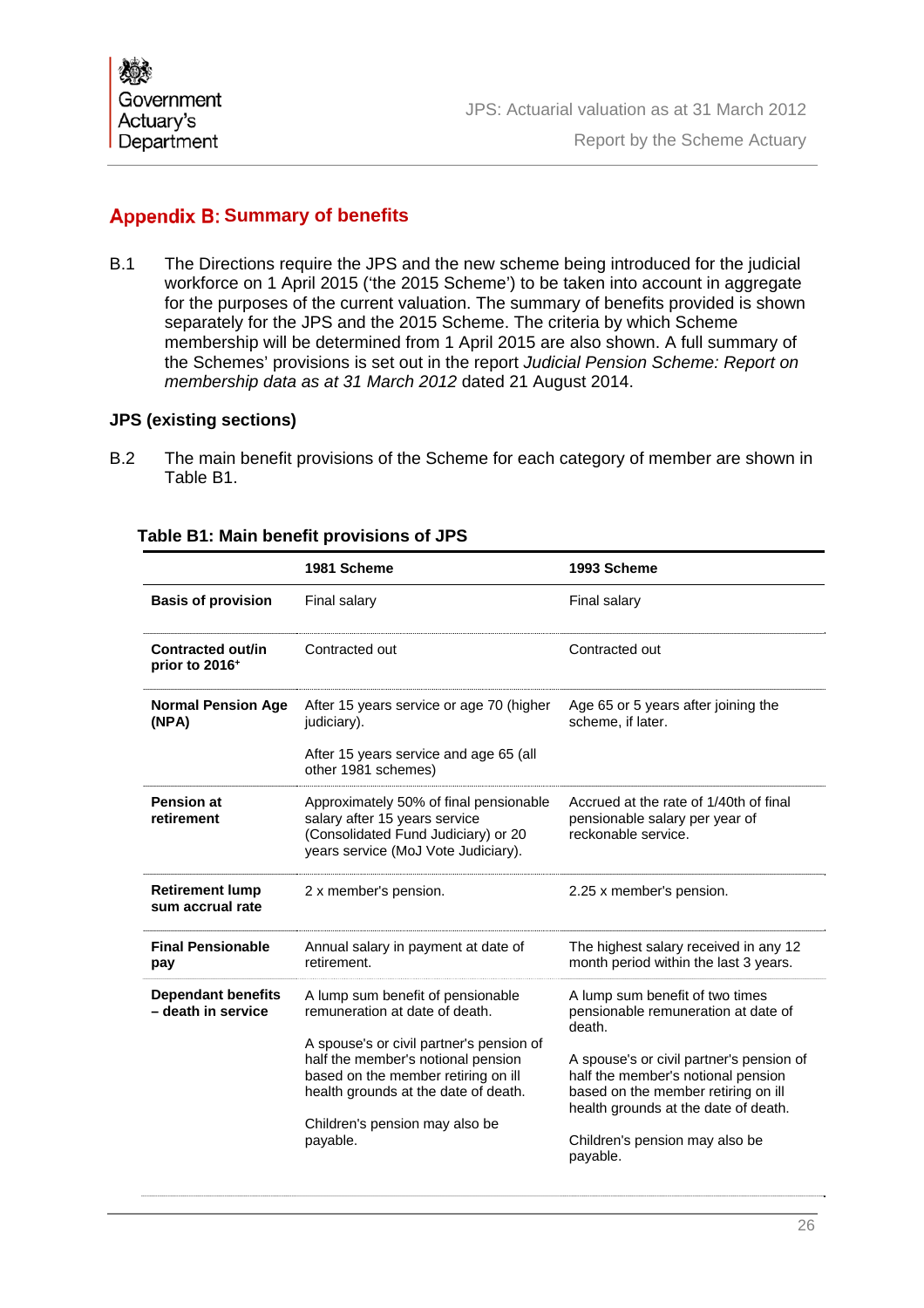JPS: Actuarial valuation as at 31 March 2012

Report by the Scheme Actuary

| Dependant benefits<br>- death after<br>retirement | A spouse's or civil partner's pension<br>equal to one half of the member's<br>actual pension.                                                                                                              | A spouse's or civil partner's pension<br>equal to one half of the member's<br>actual pension.                                                                                                             |  |  |  |  |
|---------------------------------------------------|------------------------------------------------------------------------------------------------------------------------------------------------------------------------------------------------------------|-----------------------------------------------------------------------------------------------------------------------------------------------------------------------------------------------------------|--|--|--|--|
| III health pension                                | May be awarded at any age subject to<br>medical evidence. Equal to the pension<br>that would have been payable to the<br>member had normal retirement taken<br>place at the date of ill-health retirement. | May be awarded at any age subject to<br>medical evidence. Ill Health pensions<br>are enhanced by one half of the<br>member's potential service to age 65.<br>subject to a maximum of 20 years<br>service. |  |  |  |  |
| <b>Pension increases</b>                          | In accordance with the Pensions (Increase) Acts.                                                                                                                                                           |                                                                                                                                                                                                           |  |  |  |  |
| Benefits on leaving<br>service                    | Either a refund of contributions, a preserved pension payable from NRA or a<br>transfer payment to another scheme or to an insurance company.                                                              |                                                                                                                                                                                                           |  |  |  |  |

+future benefits unaffected by contracting-out status

#### **2015 scheme**

B.3 The main benefit provisions of the 2015 scheme are shown in Table B2.

| Table B2: Main benefit provisions of 2015 scheme |  |  |  |  |
|--------------------------------------------------|--|--|--|--|
|--------------------------------------------------|--|--|--|--|

|                                            | 2015 scheme                                                                                              |
|--------------------------------------------|----------------------------------------------------------------------------------------------------------|
| <b>Basis of provision</b>                  | Career average with revaluation of CPI whilst in service                                                 |
| Contracted out/in<br>prior to 2016+        | Contracted out                                                                                           |
| <b>Normal Pension Age</b><br>(NPA)         | Higher of a member's State Pension Age and 65                                                            |
| <b>Pension accrual rate</b>                | 2.32%                                                                                                    |
| <b>Retirement lump</b><br>sum accrual rate | Cash by commutation only (£12: £1pa)                                                                     |
| <b>Final Pensionable</b><br>pay            | Not applicable                                                                                           |
| <b>Dependant benefits</b>                  | 37.5% of member pension (pre-commutation)                                                                |
| III health pension                         | Accrued pension plus 50% prospective pension accrued to NPA.                                             |
| <b>Early Retirement</b>                    | Benefits reduced for early payment. The reduction is actuarially neutral on a<br>deferred benefit basis. |
| <b>Pension increases</b>                   | In payment – increased in line with the PI Act (currently CPI), on excess over GMP                       |
|                                            | In deferment – total pension increased in line with the PI Act (currently CPI)                           |

+benefits unaffected by contracting-out status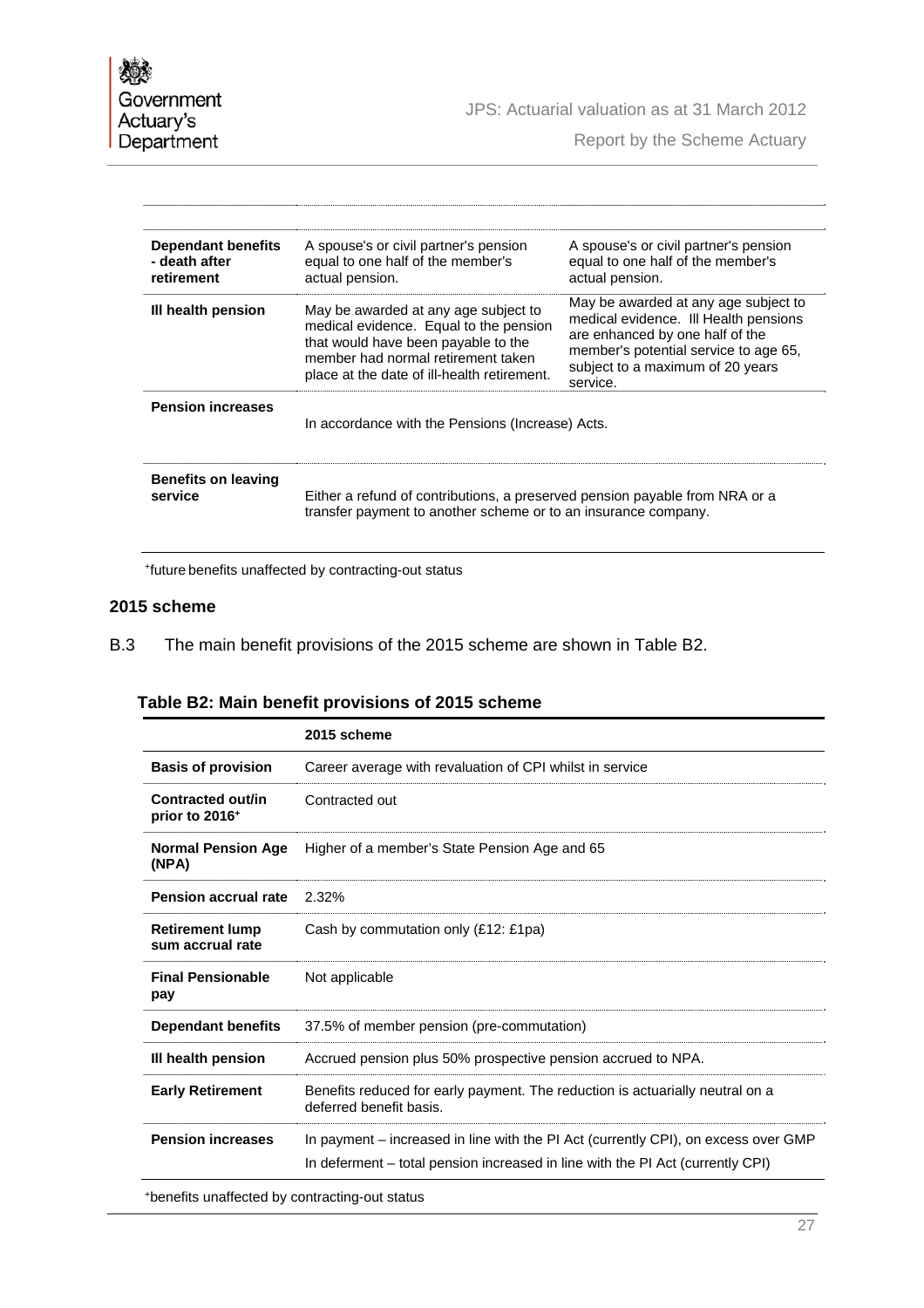#### **Criteria for scheme membership from 1 April 2015**

#### **Protected Members**

B.4 All active members who, as of 1 April 2012, have 10 years or less to their current Normal Pension Age (i.e. aged 55 or over on 1 April 2012) will see no change in when they can retire, nor any decrease in the amount of pension they receive at their current Normal Pension Age. This protection will be achieved by the member remaining in their current scheme until they retire.

#### **Tapered Members**

B.5 Active members who, as of 1 April 2012, are between 10 and 13½ years of their Normal Pension Age (i.e. aged between 51 ½ and 55 on 1 April 2012) will have the option of limited protection (by remaining in their current scheme) with linear tapering so that for every month of age that they are beyond 10 years from their Normal Pension Age, they lose 2 months of protection. At the end of the protected period, they will be transferred into the new pension arrangements. Alternatively, these members can opt to transfer into the 2015 Scheme with effect from 1 April 2015.

#### **Unprotected members**

B.6 All other active members will transfer to the new arrangements on 1 April 2015.

#### **Employee contribution rates payable from 2015**

B.7 Alongside the implementation of the 2015 scheme, the rates of member contributions for all members of the judiciary are also set to change. The member contributions outlined in the box below will be the rate paid as part of membership of any judicial pension scheme, including the1993 Scheme, from 2015/16.

| <b>Annual Rate of Pensionable</b><br><b>Earnings</b> | <b>Members of final salary</b><br>sections | <b>Members of career average</b><br>section |
|------------------------------------------------------|--------------------------------------------|---------------------------------------------|
| E47,001 - £150,000                                   | 4.41%                                      | 7.35%                                       |
| £150,000 and above                                   | 4.83%                                      | 8.05%                                       |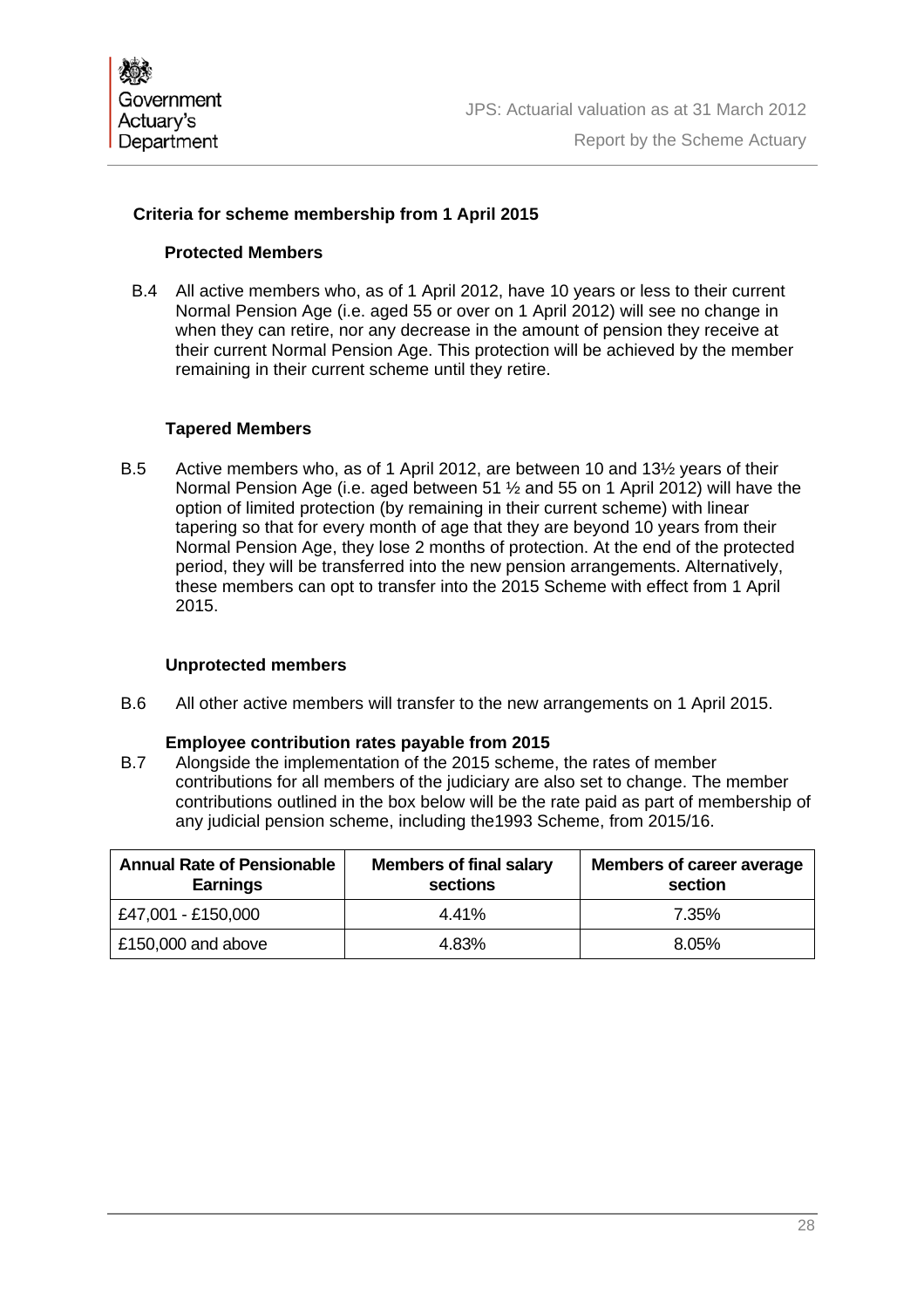## **Appendix C: Notional assets and cashflows**

C1 The Directions specify the calculation of the *notional assets* as at 31 March 2012. The calculation is set out in Table C1. Income and benefit payments have been derived from the JPS Annual Accounts for each year and the relevant information is summarised in Table C2. The notional return credited each year in line with the return specified in the Directions is also shown. Income and expenditure is assumed to occur mid-year for the purposes of crediting the notional return.

#### **Table C1: Notional assets**

|                                                                 | £ million |   | <b>Direction</b> |
|-----------------------------------------------------------------|-----------|---|------------------|
| Scheme Notional Assets at 31 March 2005                         | 1,170     | A | Schedule 2       |
| <b>Change in Scheme Notional Assets since in</b><br>respect of: |           |   |                  |
| Income received                                                 | 587       | В | 25               |
| <b>Benefits Paid</b>                                            | 500       | C | 25               |
| Notional Investment Returns                                     | 697       | D | 25               |
| Scheme Notional Assets at 31 March 2012<br>$(A + (B - C)) + D$  | 1.954     |   | 25               |

#### **Table C2: Cashflows**

 $\overline{a}$ 

|                                                        | 05/06<br>£m | 06/07<br>£m | 07/08<br>£m | 08/09<br>£m | 09/10<br>£m | 10/11<br>£m | 11/12<br>£m |
|--------------------------------------------------------|-------------|-------------|-------------|-------------|-------------|-------------|-------------|
| <b>Income</b>                                          | 74          | 76          | 82          | 86          | 89          | 90          | 90          |
| <b>Benefit</b><br>payments                             | 56          | 60          | 65          | 73          | 76          | 80          | 90          |
| <b>Notional</b><br>investment<br>returns <sup>30</sup> | 74          | 92          | 104         | 130         | 34          | 113         | 151         |
| (%)                                                    | 6.3%        | 7.2%        | 7.5%        | 8.7%        | 2.1%        | 6.7%        | 8.4%        |

C2 Future cashflows to the Scheme will comprise income and benefit payments. The liabilities set out in this report are based on the overall cashflows expected to arise in all future years based on the assumptions used. Over shorter time periods it is likely that actual cashflows will differ from those taken into account when considering the longer term. Given the sensitivity of cashflow projections to particular time periods they are required for, none are provided in this report. It is recognised cashflow projections based on the valuation data may be required for other purposes.

 $30$  Calculated in accordance with direction 25(4). In basic terms, the rate of return is the measure of price inflation (which can be negative) compounded with the net discount rate applying at the time.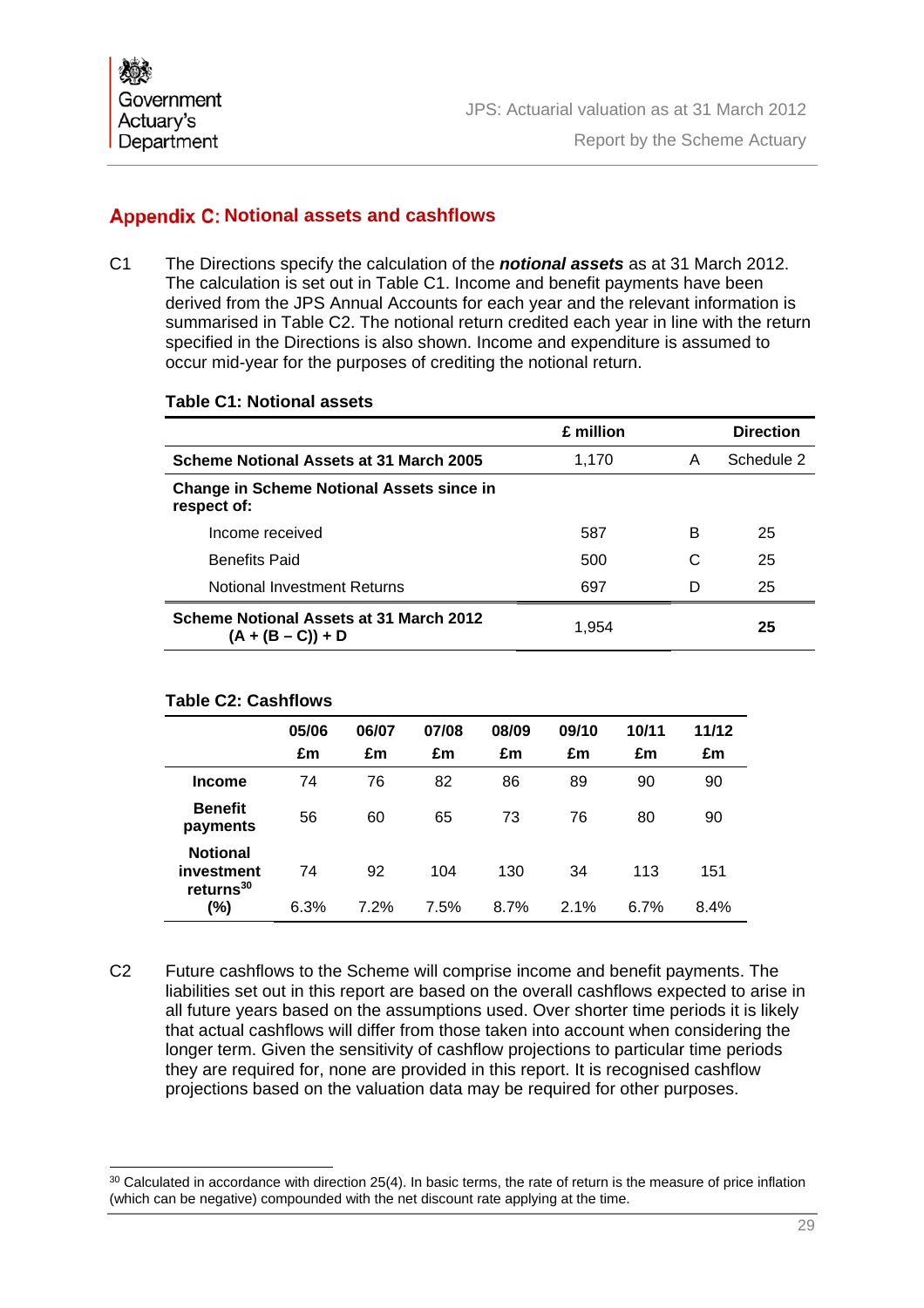## **Appendix D: Events since the 2009 actuarial valuation**

#### **Member contributions**

- D1 From 1 April 2009 up until 31 March 2012, member contributions for the 1993 Scheme were payable at the rate of 1.8% of earnings up to capped pay. For the 1981 Scheme member contributions were levied at a rate of 2.4% of salary for members of the Consolidated Fund Judiciary and 1.8% of salary from members of the MoJ vote Judiciary.
- D2 Additional member contributions were introduced after the *effective date* as set out in Table D1.

#### **Table D1: Additional member contribution rates 1 April 2012 to 31 March 2015**

| Member contribution rate (% of total pay) |       |          |  |  |
|-------------------------------------------|-------|----------|--|--|
| 2012/13<br>2013/14<br>2014/15             |       |          |  |  |
| 1.28%                                     | 2.56% | $3.20\%$ |  |  |

#### **Employer contributions**

D3 Between 1 April 2009 and 31 March 2012, employer contributions were payable at the rate of 36.25%. This rate contained an allowance of 0.25% of pensionable pay in respect of administration expenses although in practice actually MoJ retained £400,000 a year from contributions.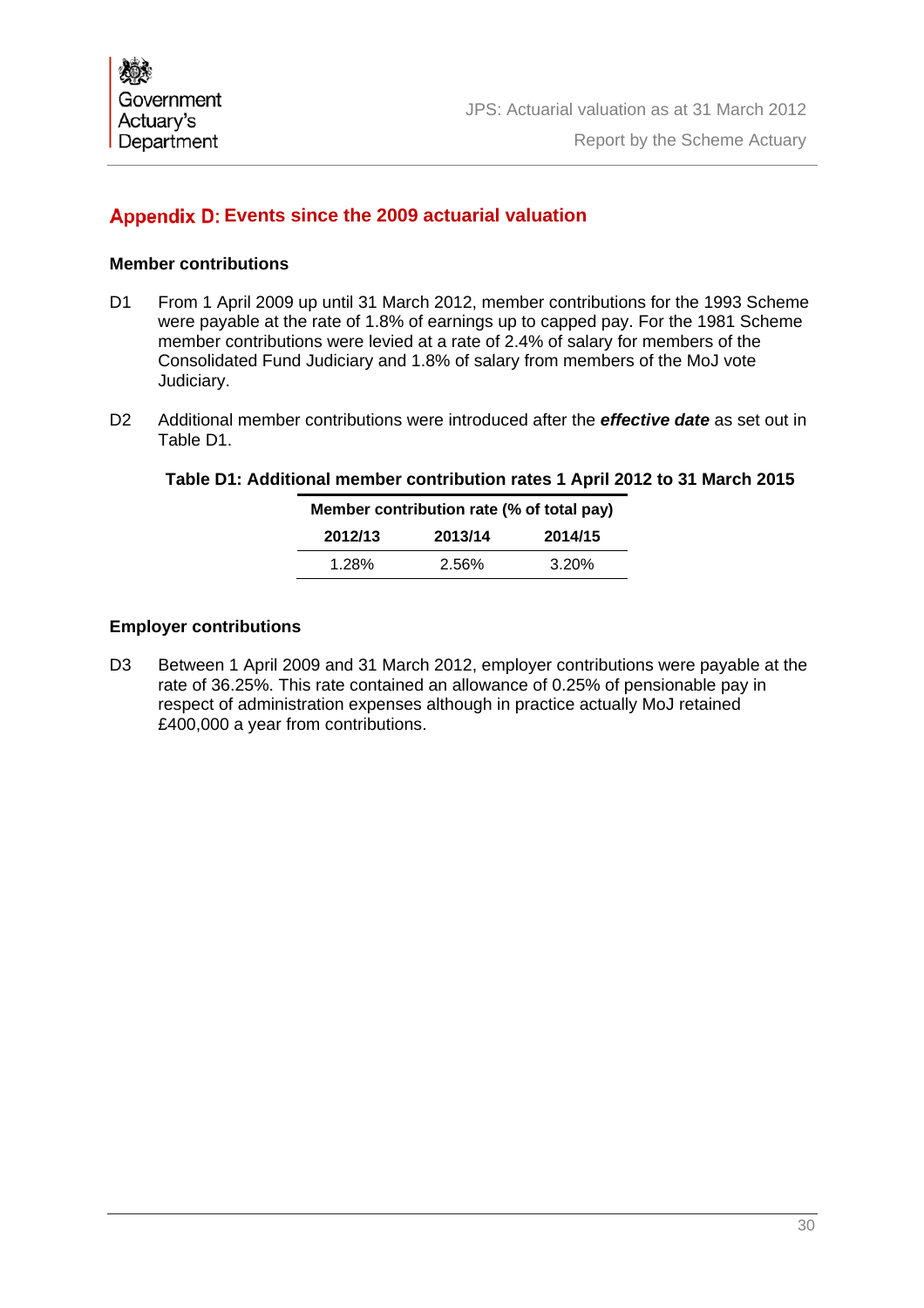| 燃                              |                                              |
|--------------------------------|----------------------------------------------|
| <b>Government</b><br>Actuary's | JPS: Actuarial valuation as at 31 March 2012 |
| Department                     | Report by the Scheme Actuary                 |

#### **Pension increases**

D4 The government announced that Consumer Price Index (CPI) rather than the Retail Price Index (RPI) would be used to set pension increases with effect from the April 2011 increase. The financial assumptions were amended accordingly as set out in Appendix E. The actual rate of increase awarded since the 2009 valuation are set out in Table D2. The known rates of increase awarded since the *effective date* are also shown. These have been taken into account in the valuation.

| Year              | <b>Pension Increase</b> |  |  |
|-------------------|-------------------------|--|--|
| April 2009        | 5.0%                    |  |  |
| April 2010        | $0\%$                   |  |  |
| April 2011        | 3.1%                    |  |  |
| April 2012        | 5.2%                    |  |  |
| <b>April 2013</b> | 2.2%                    |  |  |
| April 2014        | 2.7%                    |  |  |

#### **Table D2: pension increases since the previous valuation**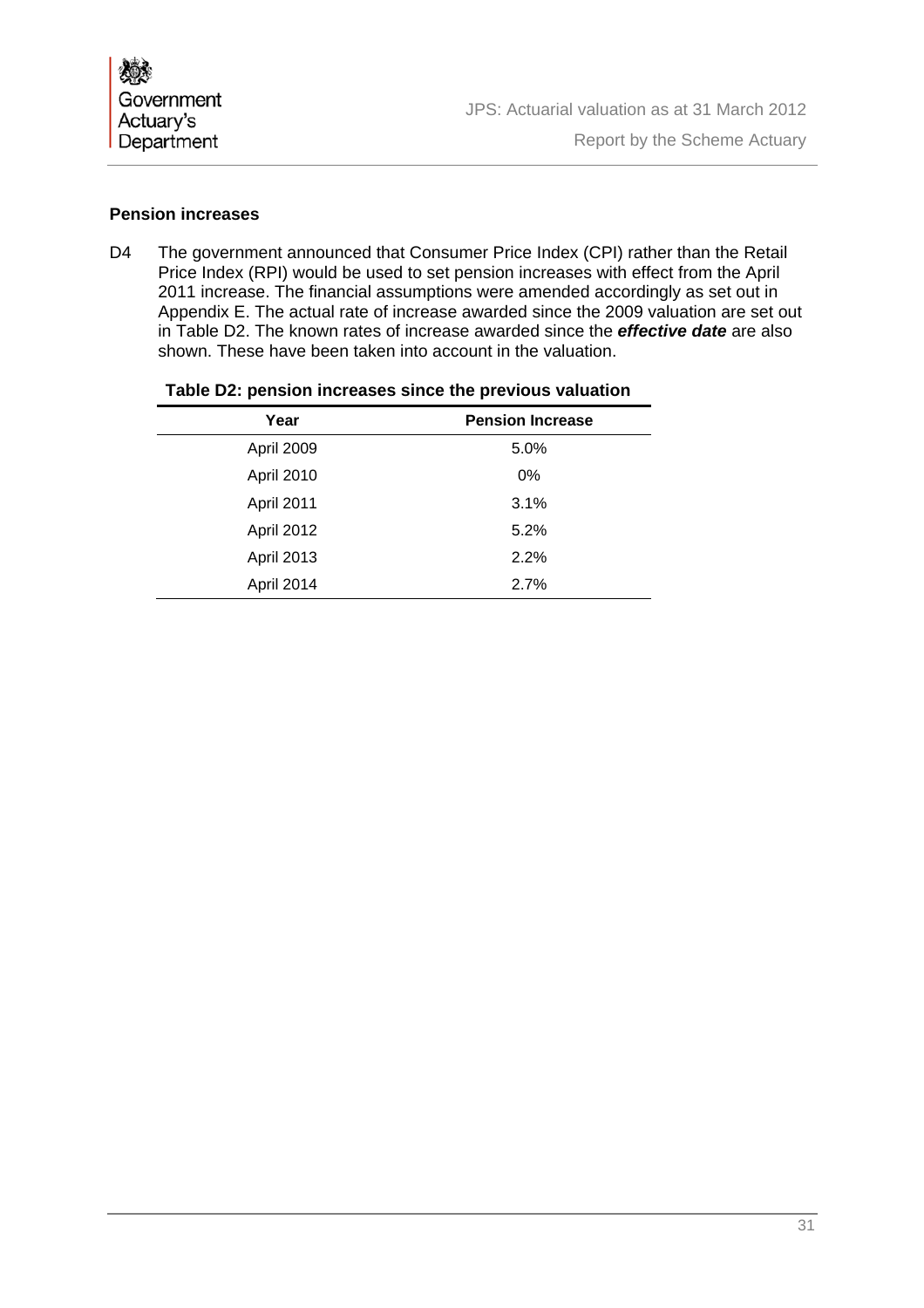## **Appendix E: Summary of assumptions**

#### **Table E1: Financial assumptions at current and previous valuation**

|                                                   | <b>Current valuation</b><br>31 March 2012                      |                                              |                                              |                                              | <b>Previous valuation</b><br><b>31 March 2009</b> |
|---------------------------------------------------|----------------------------------------------------------------|----------------------------------------------|----------------------------------------------|----------------------------------------------|---------------------------------------------------|
| <b>Discount rate</b>                              |                                                                |                                              | 3% pa real; 5.06% pa nominal                 |                                              | 3.5% pa real; 6.5% pa<br>nominal                  |
| <b>Pension increases</b>                          |                                                                |                                              | 2% pa                                        |                                              | $2.9%$ pa                                         |
| Long term salary<br>growth                        | 4.75% pa, 2.75% pa in excess of<br>assumed CPI                 |                                              |                                              | 4.4% pa, 1.5% pa in<br>excess of assumed RPI |                                                   |
| <b>Short term</b><br>variations in<br>assumptions | Year<br>2012/13                                                | Gross<br>discount<br>rate<br>5.27%           | Pension<br>increases<br>2.2%                 | Salary<br>growth<br>1.8%                     | None                                              |
|                                                   | 2013/14<br>2014/15<br>2015/16<br>2016/17<br>2017/18<br>2018/19 | 5.78%<br>5.27%<br>5.16%<br>n/a<br>n/a<br>n/a | 2.7%<br>2.2%<br>$2.1\%$<br>n/a<br>n/a<br>n/a | 0.5%<br>1.5%<br>2.0%<br>2.5%<br>3.0%<br>3.0% |                                                   |

#### **Demographic assumptions**

- E1 Full details of the demographic assumptions are provided in the report *Judicial Pension Scheme: Actuarial valuation as at 31 March 2012: Advice on assumptions* dated 8 October 2014. Sample rates and values are provided below.
- E2 Retirements on or after NPA are assumed to occur on a member's birthday. Other decrements are assumed to occur mid-year.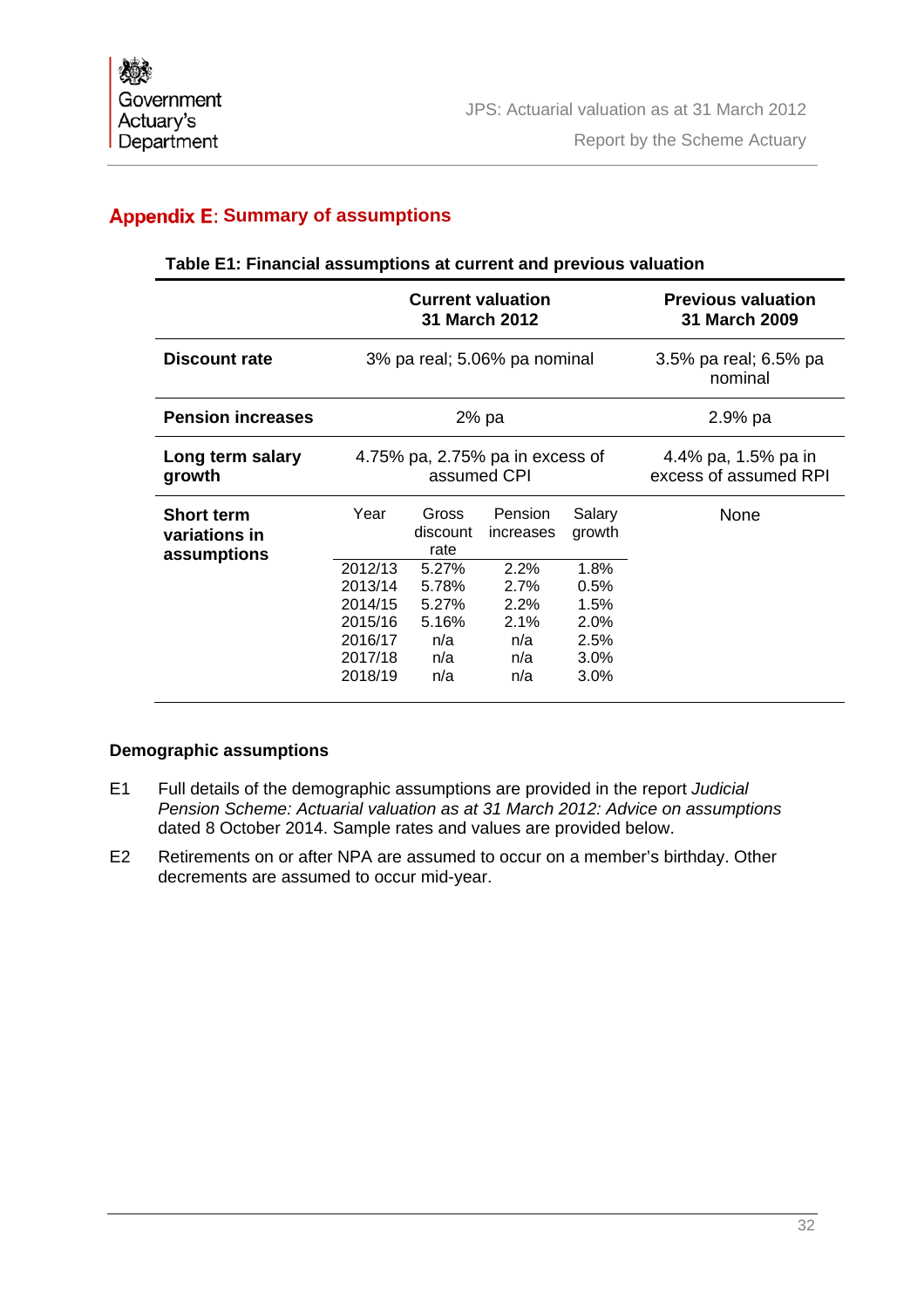#### **Pensioner mortality**

#### **Table E2: Baseline mortality assumptions31**

| Group                             | <b>Males</b> | <b>Females</b> |
|-----------------------------------|--------------|----------------|
| Normal-health pensioners          | 80% of S1NMA | 85% of S1NFA   |
| Existing ill-health<br>pensioners | 80% of S1NMA | 85% of S1NFA   |
| Future ill-health<br>pensioners   | N/A          | N/A            |
| Dependants                        | 80% of S1NMA | 85% of S1NFA   |

- E3 As specified by HMT, future improvements in mortality will be assumed to be in line with those underlying the ONS 2012-based population projections.
- E4 Resultant expectations of life are shown in Table E3 together with comparative figures for the previous valuation.

|                                    | 2009 valuation | 2012 valuation |
|------------------------------------|----------------|----------------|
| <b>Current pensioners</b>          |                |                |
| Male aged 65                       | 23.6           | 25.1           |
| Female aged 65                     | 25.1           | 27.1           |
| Male aged 76                       | 14.5           | 14.9           |
| Female aged 76                     | 15.7           | 16.6           |
| Future pensioners - current age 45 |                |                |
| Male life expectancy from age 65   | 25.4           | 27.4           |
| Female life expectancy from age 65 | 27.0           | 29.3           |
| Male life expectancy from age 67   | 23.7           | 25.4           |
| Female life expectancy from age 67 | 25.2           | 27.3           |
| Future pensioners – current age 60 |                |                |
| Male life expectancy from age 65   | 24.1           | 25.7           |
| Female life expectancy from age 65 | 25.7           | 27.7           |
| Male life expectancy from age 67   | 22.4           | 23.8           |
| Female life expectancy from age 67 | 24.0           | 25.7           |

#### **Table E3: Future life expectancy32 (normal health retirement)**

<sup>&</sup>lt;sup>31</sup> Expressed by reference to the S1 series of standard tables published by the CMI, adjusted to 2012 to take account of improvements in population mortality derived using rates from the UK Interim Life Tables.<br><sup>32</sup> Cohort life expectancy, based on age at relevant valuation date with future improvements in line with assumptions used in the relevant valuation.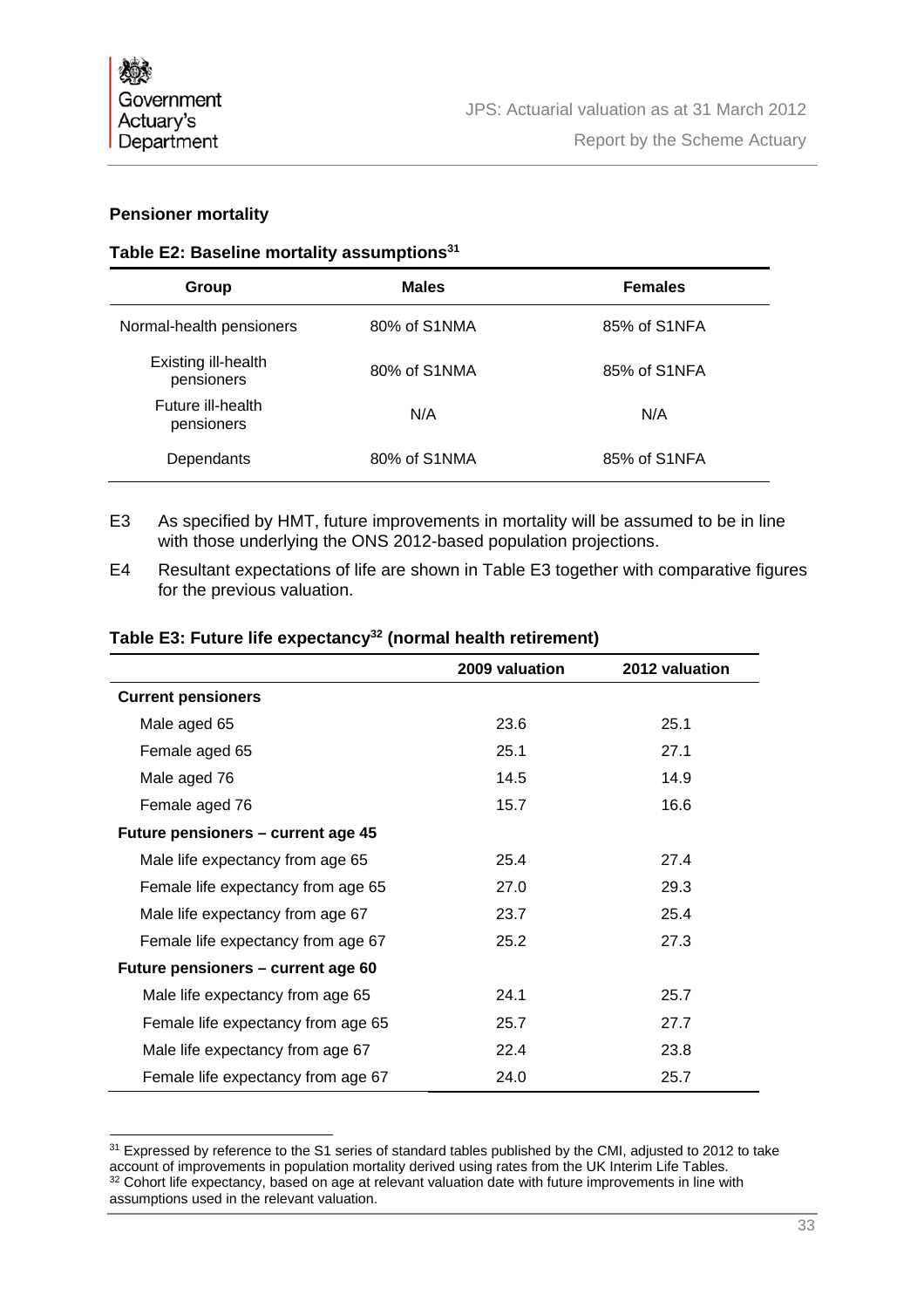#### **Age retirement from service**

#### **Table E4: Age retirement rates for protected members remaining in the existing scheme after 31 March 2015**

|     |              | 1981 Scheme    |              | 1993 Scheme    |
|-----|--------------|----------------|--------------|----------------|
| Age | <b>Males</b> | <b>Females</b> | <b>Males</b> | <b>Females</b> |
| 65  | 0.00         | 0.00           | 0.00         | 0.00           |
| 66  | 0.00         | 0.00           | 0.00         | 0.00           |
| 67  | 0.00         | 0.00           | 1.00         | 1.00           |
| 68  | 0.00         | 0.00           | 1.00         | 1.00           |
| 69  | 0.00         | 0.00           | 1.00         | 1.00           |
| 70  | 1.00         | 1.00           | 1.00         | 1.00           |

#### **Table E5: Age retirement rates for tapered and unprotected members remaining in the existing scheme after 31 March 2015**

|     |              | <b>SPA 65</b>  |              | <b>SPA 66</b>  |              | <b>SPA 67</b>  |              | <b>SPA 68</b>  |
|-----|--------------|----------------|--------------|----------------|--------------|----------------|--------------|----------------|
| Age | <b>Males</b> | <b>Females</b> | <b>Males</b> | <b>Females</b> | <b>Males</b> | <b>Females</b> | <b>Males</b> | <b>Females</b> |
| 65  | 0.00         | 0.00           | 0.00         | 0.00           | 0.00         | 0.00           | 0.00         | 0.00           |
| 66  | 0.00         | 0.00           | 0.00         | 0.00           | 0.00         | 0.00           | 0.00         | 0.00           |
| 67  | 1.00         | 1.00           | 0.00         | 0.00           | 0.00         | 0.00           | 0.00         | 0.00           |
| 68  | 1.00         | 1.00           | 1.00         | 1.00           | 0.50         | 0.50           | 0.00         | 0.00           |
| 69  | 1.00         | 1.00           | 1.00         | 1.00           | 1.00         | 1.00           | 1.00         | 1.00           |
| 70  | 1.00         | 1.00           | 1.00         | 1.00           | 1.00         | 1.00           | 1.00         | 1.00           |

#### **Table E6: Age retirement rates for members with service in both the existing and 2015 schemes**

| 1981 |               | 1993 Scheme    |               |                |               |                |
|------|---------------|----------------|---------------|----------------|---------------|----------------|
| Age  | <b>SPA 66</b> |                | <b>SPA 66</b> |                | <b>SPA 67</b> |                |
|      | <b>Males</b>  | <b>Females</b> | <b>Males</b>  | <b>Females</b> | <b>Males</b>  | <b>Females</b> |
| 65   | 0.00          | 0.00           | 0.00          | 0.00           | 0.00          | 0.00           |
| 66   | 0.00          | 0.00           | 0.00          | 0.00           | 0.00          | 0.00           |
| 67   | 0.00          | 0.00           | 0.00          | 0.00           | 0.00          | 0.00           |
| 68   | 0.00          | 0.00           | 1.00          | 1.00           | 0.50          | 0.50           |
| 69   | 0.00          | 0.00           | 1.00          | 1.00           | 1.00          | 1.00           |
| 70   | 1.00          | 1.00           | 1.00          | 1.00           | 1.00          | 1.00           |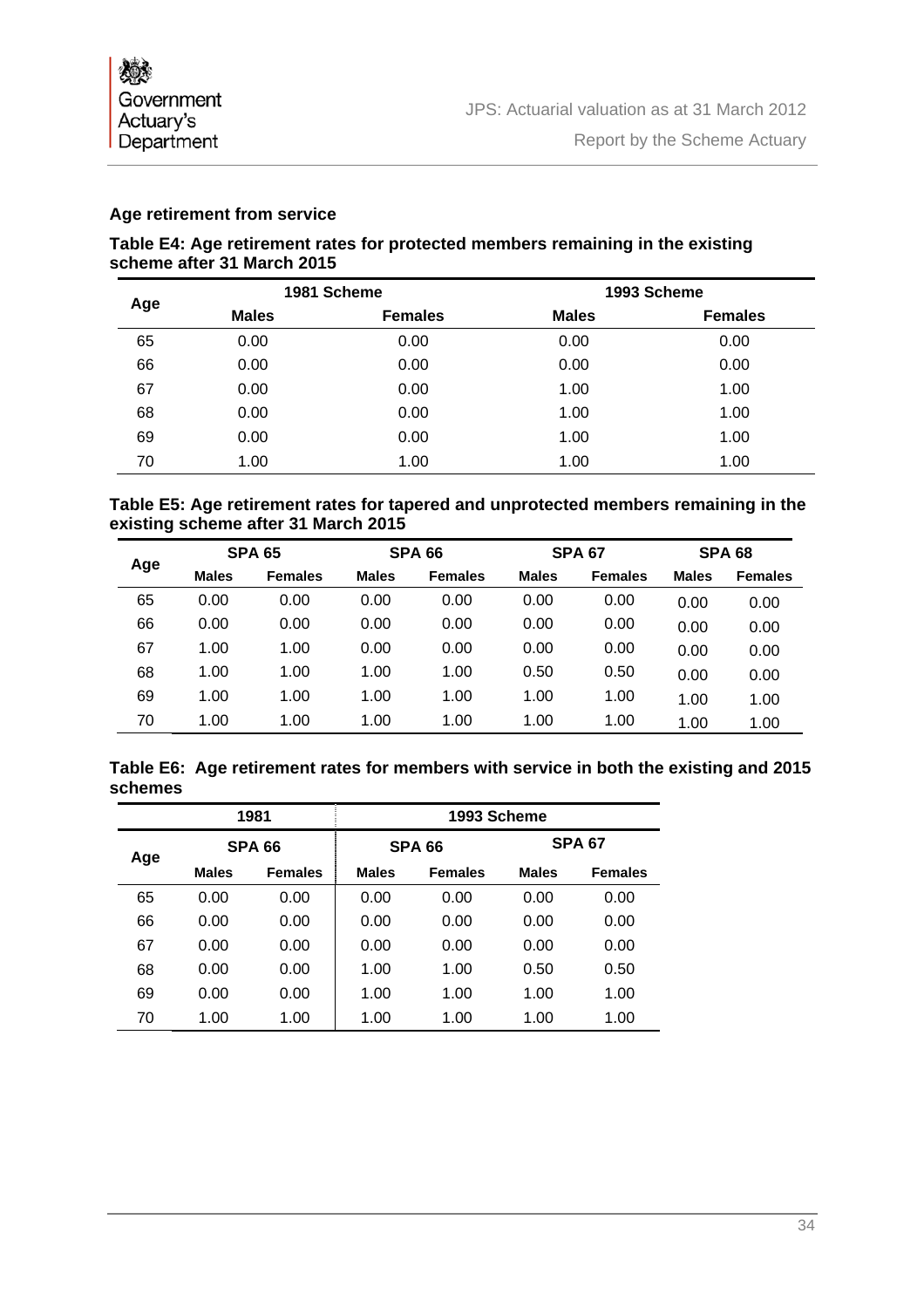#### **Commutation of pension for cash at retirement**

## **Table E7: Proportion of pension assumed commuted for cash**

|                | 1981 Scheme | 1993 Scheme | $2015$ scheme* |
|----------------|-------------|-------------|----------------|
| <b>Males</b>   | N/A         | N/A         | 15%            |
| <b>Females</b> | N/A         | N/A         | 15%            |

\* As specified in direction 18(e)

#### **Death before retirement**

#### **Table E8: Death before retirement rates for all members**

| Age | <b>Males</b> | <b>Females</b> |
|-----|--------------|----------------|
| 20  | 0.0002       | 0.0002         |
| 25  | 0.0002       | 0.0002         |
| 30  | 0.0002       | 0.0002         |
| 35  | 0.0004       | 0.0002         |
| 40  | 0.0005       | 0.0003         |
| 45  | 0.0007       | 0.0004         |
| 50  | 0.0010       | 0.0007         |
| 55  | 0.0016       | 0.0010         |
| 60  | 0.0025       | 0.0015         |
| 65  | 0.0040       | 0.0022         |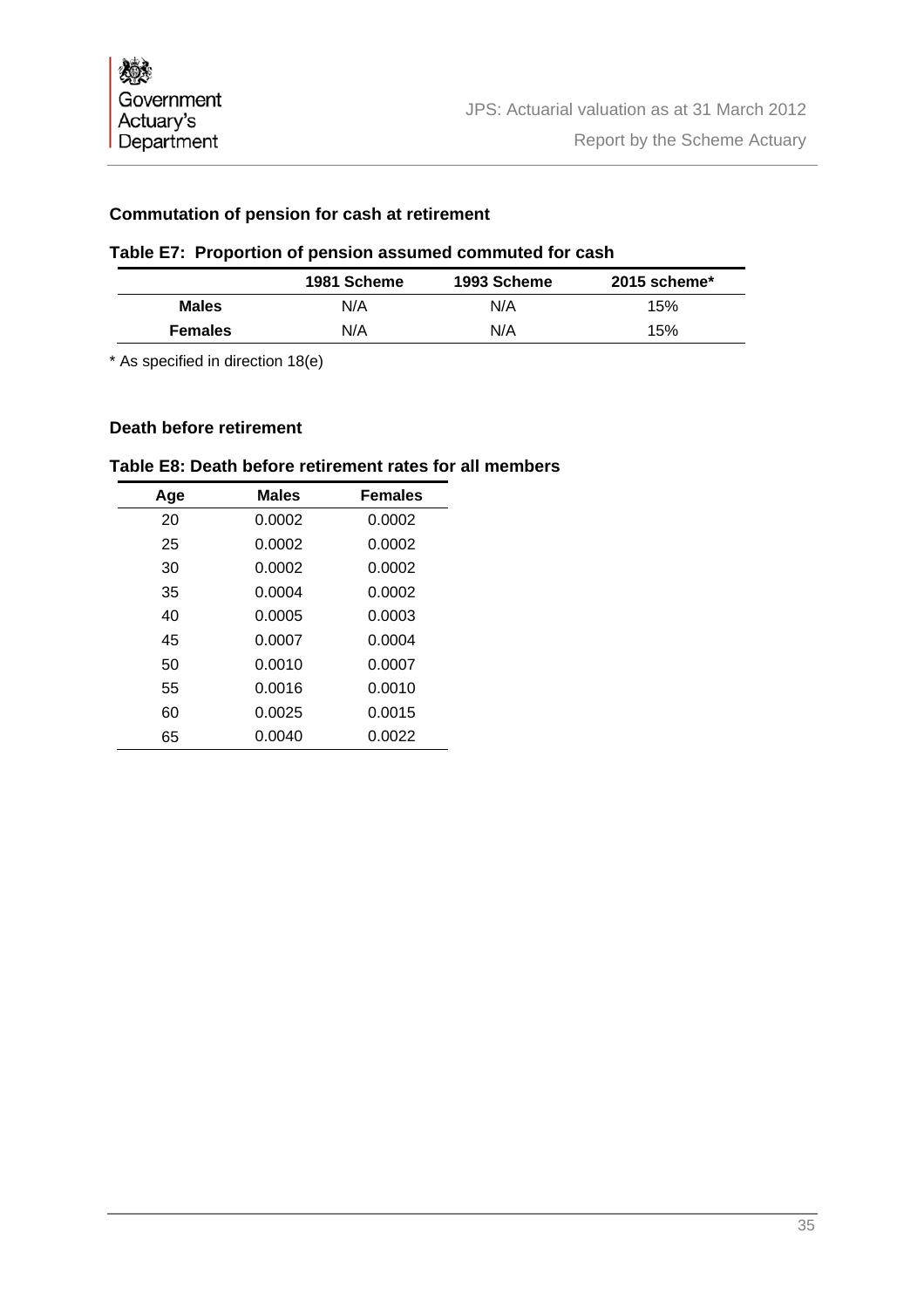#### **Family statistics**

#### **Table E9: Proportion married or partnered at death at retirement for future pensioners**

|                | 1981 Scheme                               | 1993 Scheme                               |
|----------------|-------------------------------------------|-------------------------------------------|
|                | <b>Proportion married or</b><br>partnered | <b>Proportion married</b><br>or partnered |
| <b>Males</b>   | 90%                                       | 90%                                       |
| <b>Females</b> | 80%                                       | 80%                                       |

#### **Table E14: Proportion married or partnered for current pensioners (at the effective date)**

| Age | 1981 Scheme<br><b>Proportion married or partnered</b> |                | 1993 Scheme<br><b>Proportion married or partnered</b> |                |
|-----|-------------------------------------------------------|----------------|-------------------------------------------------------|----------------|
|     | <b>Males</b>                                          | <b>Females</b> | <b>Males</b>                                          | <b>Females</b> |
| 50  | 90%                                                   | 80%            | 90%                                                   | 80%            |
| 60  | 90%                                                   | 80%            | 90%                                                   | 80%            |
| 70  | 89%                                                   | 69%            | 89%                                                   | 69%            |
| 80  | 74%                                                   | 34%            | 74%                                                   | 34%            |
| 90  | 42%                                                   | 10%            | 42%                                                   | 10%            |

- E5 Male members are assumed to be three years older than their partners and female members are assumed to be two years younger than their partners.
- E6 Promotional Salary scale is assumed to be 0.25% pa for all ages.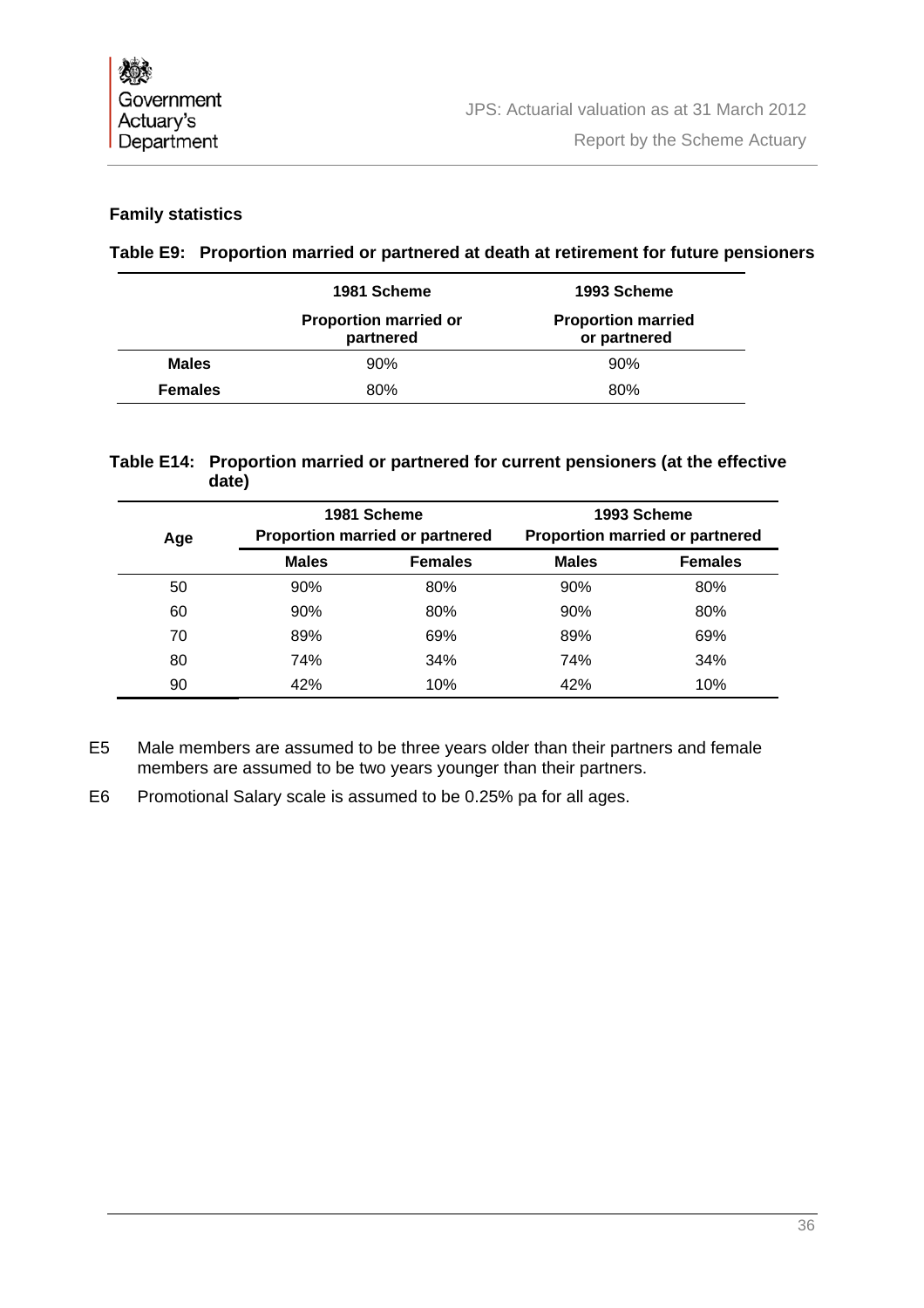## **Appendix F: Summary of methodology and calculations**

#### **Methodology**

- F1 The Directions specify the use of the projected unit methodology and that benefits should be attributed to periods of service in accordance with the requirements of International Accounting Standard 19: Employee Benefits.
- F2 Since the expected cost of benefits provided to members remaining in the existing scheme differs from the expected cost of providing those members with benefits in the 2015 scheme, and the expected cost of providing benefits varies for members with differing benefit provisions within the existing scheme (notably for members with differing normal pension ages), projecting the membership gives a materially different estimate of the valuation result.
- F3 We have projected the current membership to run off in accordance with the valuation assumptions from the *effective date* to the end of the implementation period. We have allowed for new entrants into the scheme at a rate that keeps the number of members and total salaries the same. The profile of new entrants is assumed to be the same as that of recent entrants into the Scheme. Full details of the membership projection is provided in the report *Judicial Pension Scheme: Methodology summary* dated 8 October 2014

#### **Calculations**

F4 The following provides a brief explanation of the actuarial calculations used to derive the *valuation results*.

#### **Scheme benefits**

- F5 First, an estimate is made of the amount of benefit to be received by each scheme member (and their dependants, where applicable) over each future year of the Scheme, from the *effective date* onwards. In order to do that, it is necessary to make some assumptions about the future service and salaries of the scheme members, and the length of time over which they will receive benefits. (More information about the assumptions is set out in Appendix E.)
- F6 Having estimated the benefits as a stream of projected cashflows from the *effective date* onwards, the second step is to calculate the capital sum which would need to be held at the *effective date* in order to pay all of the benefits. This requires an assumption to be made as to rate of return which would be earned by the capital sum if it were invested. In the case of the Scheme, there is no actual sum of money, but the valuation approach is predicated on the premise that there is a notional fund with a notional investment return.
- F7 This capital sum is often referred to as the 'present value' of the benefits and is calculated by 'discounting' the future cashflows back to the *effective date* using the valuation discount rate (see Appendix E). The present value can alternatively be considered as the amount of money which would need to be invested at an assumed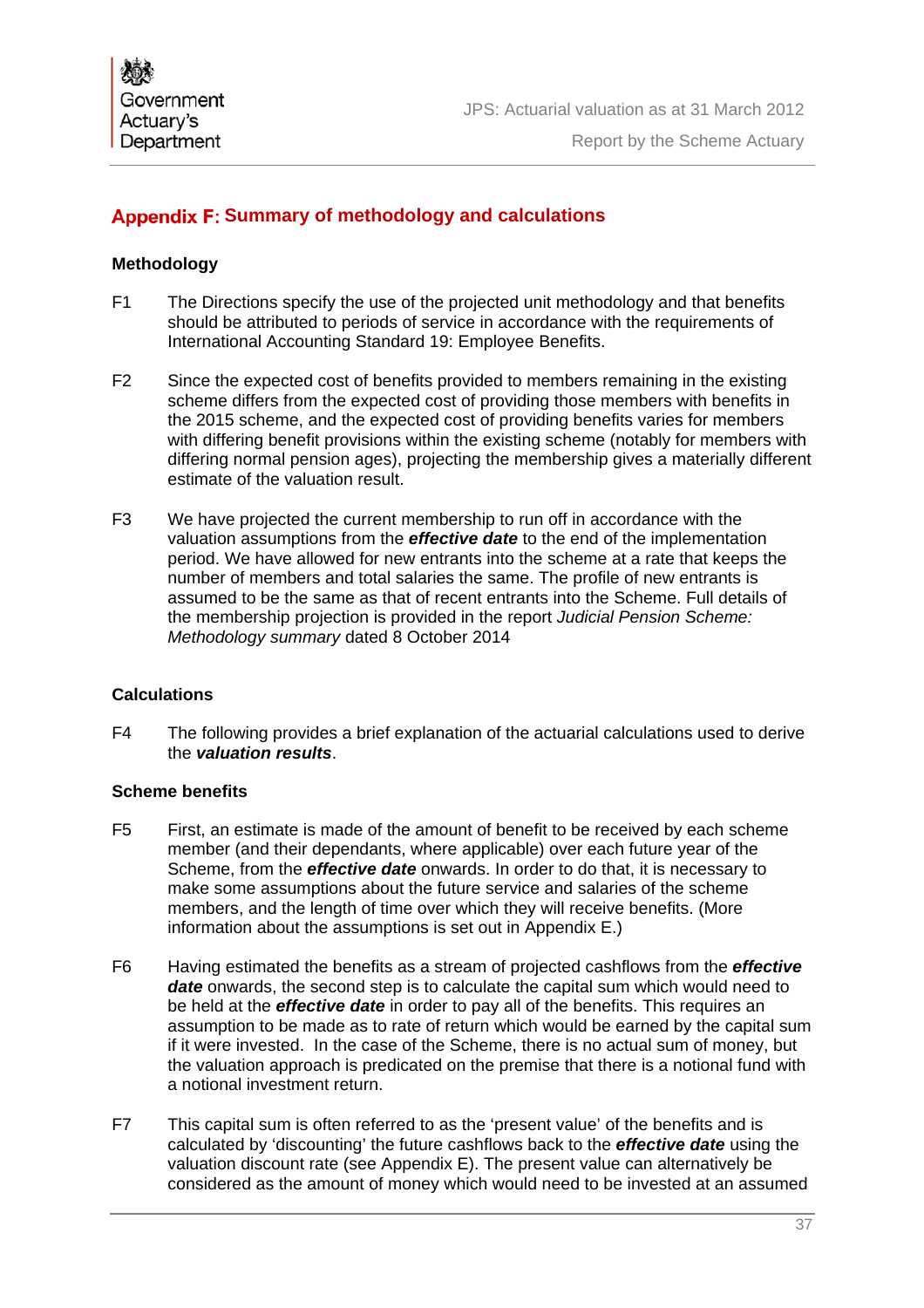

interest rate (equal to the discount rate) in order to pay all the benefits. The result of the calculation is, by its nature, a planning or budgeting estimate, not a 'valuation' as such.

#### **Calculations**

F8 For the valuation, it is necessary to separate the capital sum into two parts: (i) the sum needed to pay out benefits which relate to service *prior to* the *effective date* ('past service'), and (ii) the sum needed to pay out those benefits which relate to service *after* the *effective date* ('future service').

#### **Past service position**

- F9 In relation to the past service element, we compare the capital sum (or present value) relating to past service with the balance in the notional fund at the *effective date*. If all the assumptions made during previous reviews had been borne out exactly, and assuming no errors in previous data sets are revealed, the notional fund would exactly equal the capital sum now needed to pay for those past service benefits. But, if actual events have differed from the assumptions made, then the notional fund will exceed, or fall short of, the capital sum now estimated to be needed.
- F10 To the extent that the notional fund is *less* than the capital sum needed to pay out all the benefits relating to past service, the fund is said to be in *deficit*. This deficit needs to be met by additional contributions. If the notional fund *exceeds* the capital sum required for past service benefits, it is said to be in *surplus* and there would be a reduction in the contributions that would otherwise be paid for future service.

#### **Future contributions**

F11 To arrive at the level of contributions required to meet benefits estimated to arise out of future service, we calculate the percentage of total pensionable pay which, if paid from the *effective date* onwards, would be sufficient to make up the capital sum needed to pay out the benefits. (Or, using the terminology from above, we calculate the contribution rate which has the same 'present value' as the benefit stream which the contributions will pay for.) In making this calculation, we adopt the same assumptions that we mentioned above regarding the future service and salaries of the scheme members and the rate of return which would be earned by the capital sum if it were invested.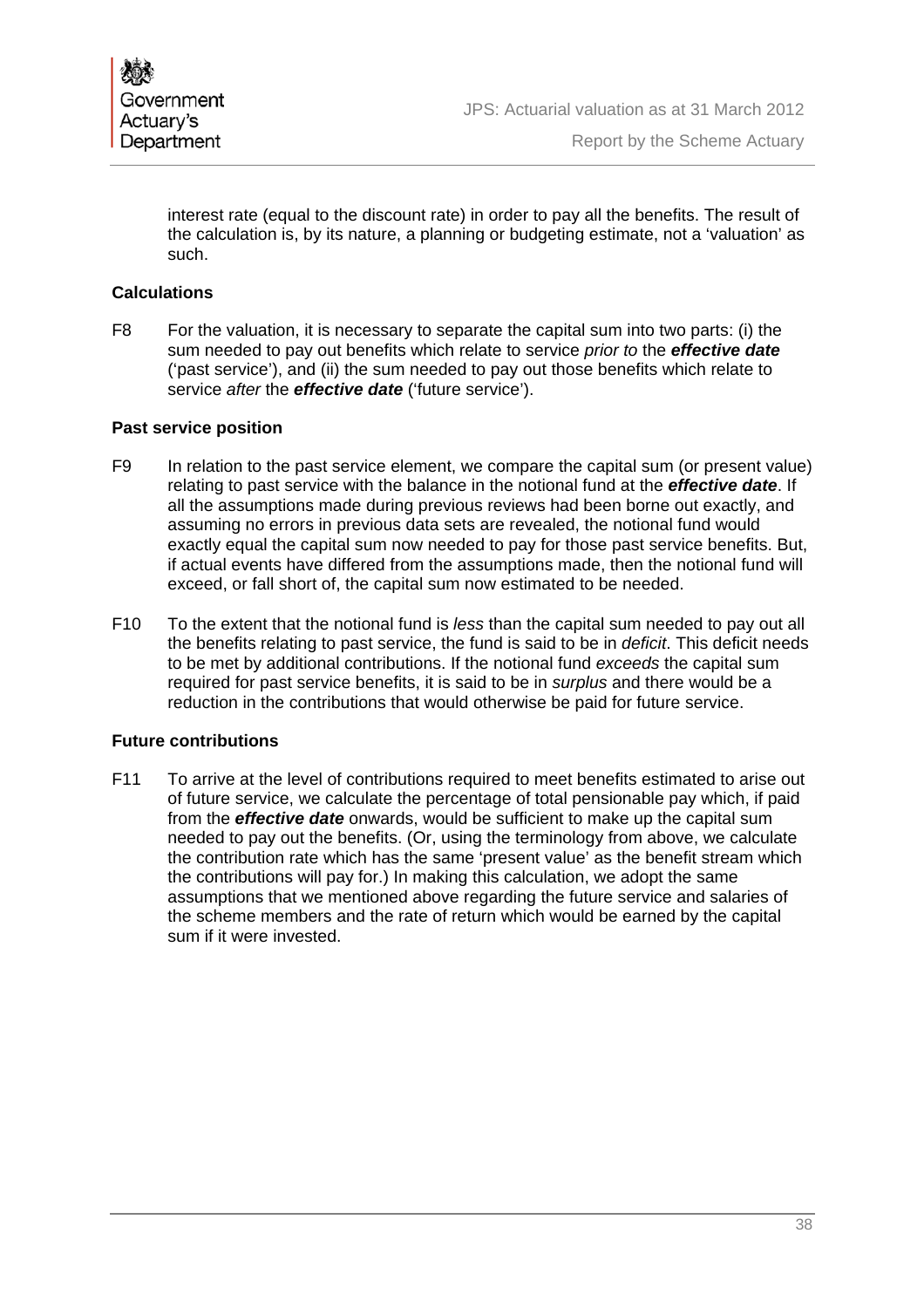## Appendix G: The cost cap mechanism

G1 This report recommends an *employer contribution rate* and proposes an *employer cost cap* (the *valuation results*) based on a number of assumptions about the future. Section 7 outlines the main reasons why future *valuation results* may differ from the results shown in this report. This section gives further information on the cost cap mechanism and the factors which may influence the level of contributions payable by, or amount of benefits payable to, members at future valuations.

#### **Allocation of cost savings/increases at future valuations**

- G2 The cost cap mechanism specifies that:
	- a. if the *cost cap cost of the scheme* determined at a future valuation differs from the *employer cost cap* by more than 2% of pay, then member contributions or benefits will be adjusted.
	- b. if the *cost cap cost of the scheme* is within 2% of the *employer cost cap*, then member contributions and benefits will not be adjusted.

#### **Liabilities considered for future valuation results**

- G3 The *employer contribution rate* takes into account the whole of the aggregate scheme's liabilities ie those attributable to all service in both the existing and 2015 schemes.
- G4 By contrast, only part of the aggregate scheme's liabilities are considered for the calculation of the *cost cap cost of the scheme*. In particular the *cost cap fund* is intended to exclude costs relating to deferred and pensioner members of the existing schemes. More detail is set out in paragraphs 2.24 to 2.27 of *Public service pensions: actuarial valuations and the employer cost cap mechanism*.
- G5 The prior value of the *cost cap fund* will be first determined at the actuarial valuation due to be carried out as at 31 March 2016. This will be based on the scheme's liabilities only for members who are active (that is, still in employment) as at 31 March 2015. As members with existing scheme benefits progressively leave active service, their liability will move outside the *cost cap fund*. Of the liabilities expected to establish the cost cap fund as at 31 March 2015 a significant proportion of the liabilities will relate to members who are in protection (including tapered protection) and who are expected to retire in the relatively short term. Over this period, the cost cap mechanism may therefore be exposed to significant variations in pay experience and retirement patterns.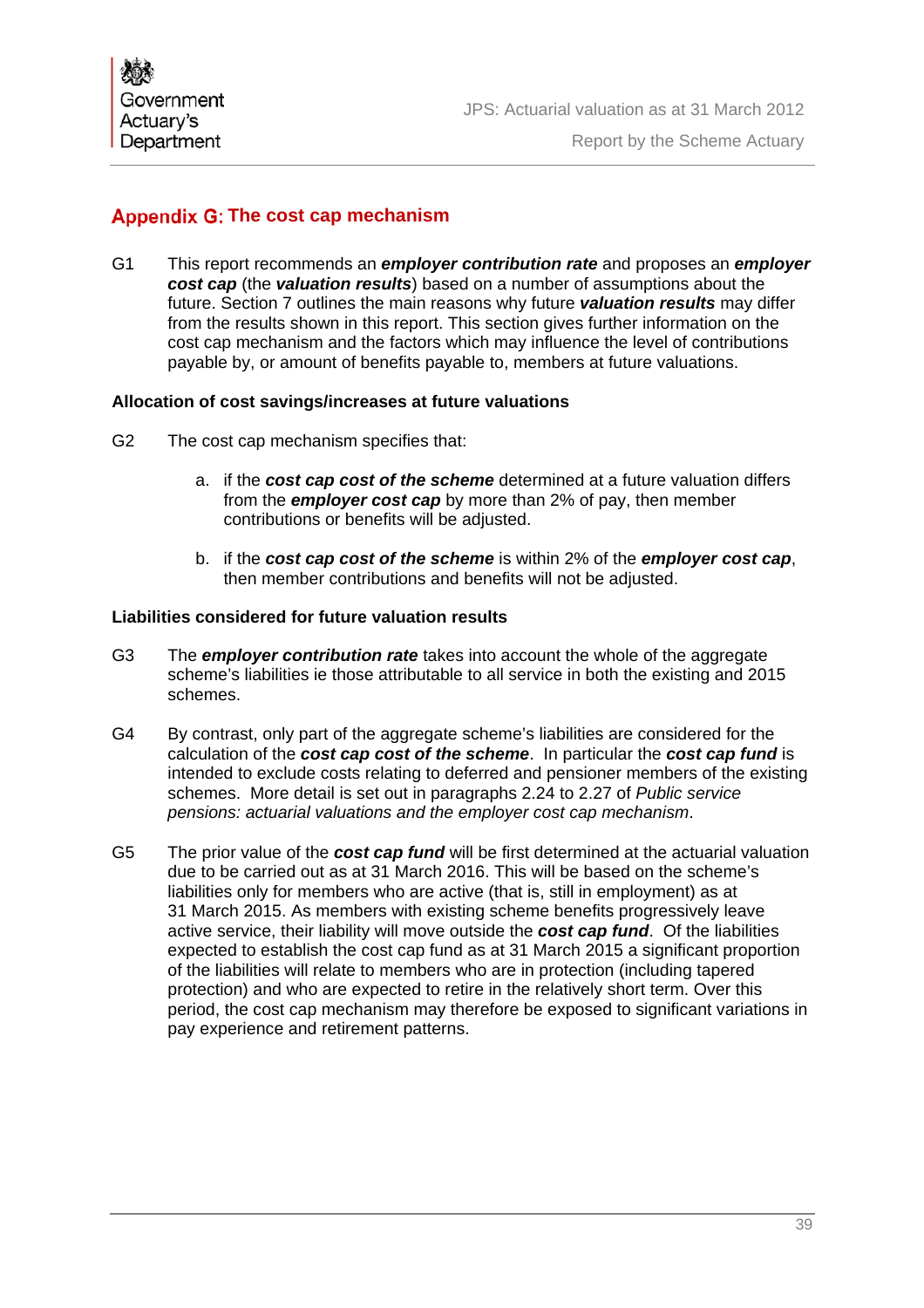

- G6 Over the longer term, the cost cap mechanism will become relatively more sensitive to the other demographic assumptions, particularly as they impact on the age profile of the active membership. The *cost cap cost of the scheme* is also sensitive to changes in longevity expectations. Initially, this only relates to active members but once members with 2015 scheme service have retired, then any changes in expectations of their longevity will also have an impact on the *cost cap cost of the scheme*. Further, although the retirement age of active members is intended to vary in line with longevity expectations, the timing of any legislative changes to retirement age is unlikely to be synchronised with the timing of future valuation cycles.
- G7 More information about the employer cost cap mechanism can be found in of *Public service pensions: actuarial valuations and the employer cost cap mechanism* published by HMT in March 2014.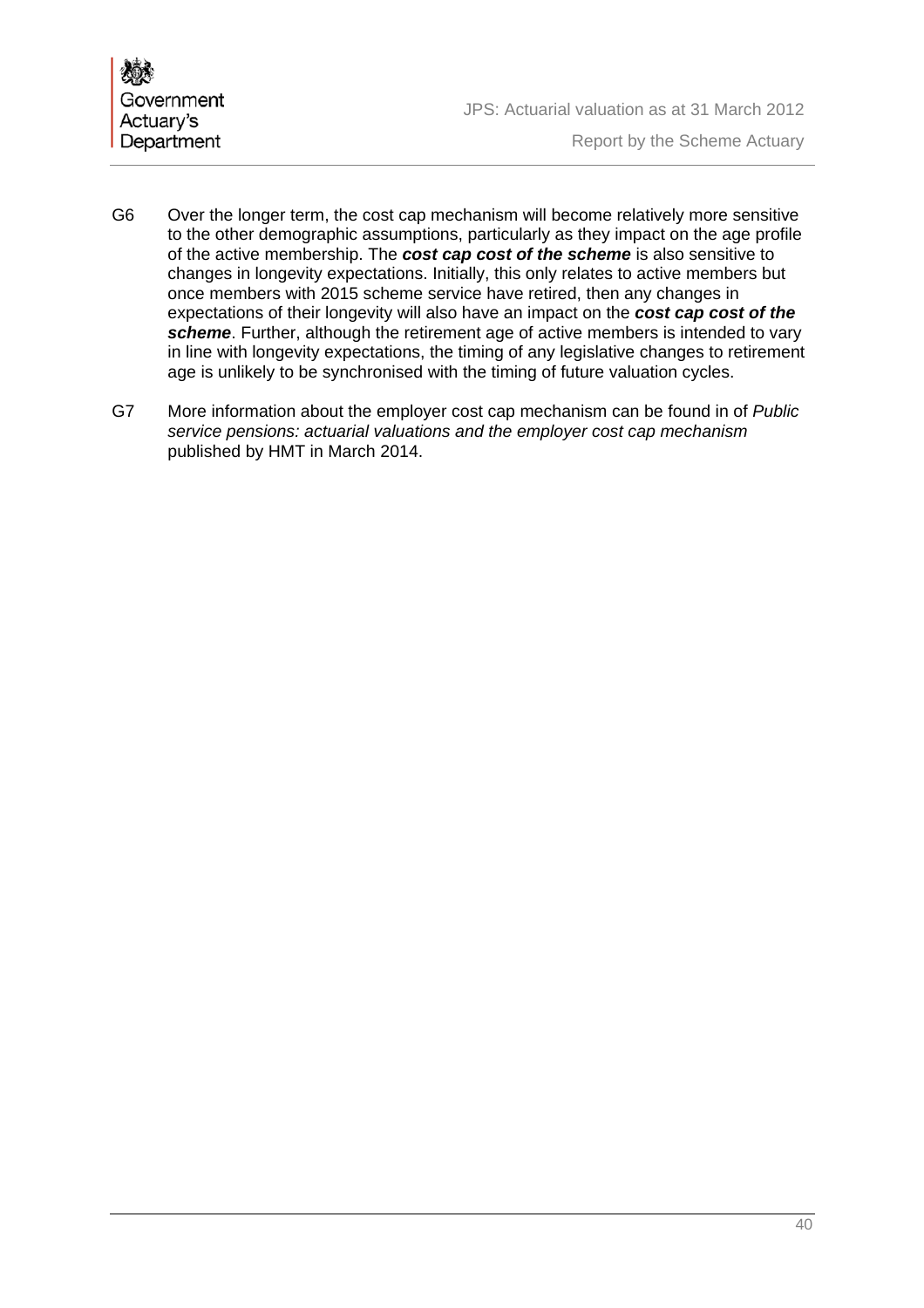## **Appendix H: Location of material required by Directions**

| <b>Direction</b>   | <b>Description</b>                                                        | Location                                                                                                                                              |
|--------------------|---------------------------------------------------------------------------|-------------------------------------------------------------------------------------------------------------------------------------------------------|
| $21(a)(i)$ , (ii)  | Summary of<br>membership data<br>and checks<br>carried out                | Appendix A<br>Judicial Pension Scheme: Report on membership data as at 31<br>March 2012 dated 8 October 2014                                          |
| 21(a)(iii)         | Adjustments<br>made to data                                               | Judicial Pension Scheme: Report on membership data as at 31<br>March 2012 dated 8 October 2014                                                        |
|                    | Projections made                                                          | Judicial Pension Scheme: Actuarial Report on Methodology<br>dated 8 October 2014                                                                      |
| 21(b)              | Average age of<br>active members                                          | Appendix A1                                                                                                                                           |
| 21(c)              | Statement of<br>compliance with<br>directions                             | Paragraph 2.3                                                                                                                                         |
| 21(d)              | Summary of<br>regulations,<br>directions and<br>professional<br>standards | Paragraphs 2.3-2.5, GAD website                                                                                                                       |
| 21(e)              | Summary of main<br>provisions of the<br>schemes                           | Appendix B<br>Judicial Pension Scheme: Report on membership data as at 31<br>March 2012 dated 8 October 2014                                          |
| 21(f)              | Analysis of<br>demographic<br>experience                                  | Judicial Pension Scheme: Actuarial valuation as at 31 March<br>2012: Advice on assumptions dated 8 October 2014                                       |
| $21(g)(i)$ , (ii)  | Statement of<br>assumptions,<br>including rationale                       | Judicial Pension Scheme: Actuarial valuation as at 31 March<br>2012: Advice on assumptions dated 8 October 2014<br>See also Appendix E of this report |
| 21(g)(iii)         | Illustration of<br>sensitivity to<br>assumptions                          | Section 6                                                                                                                                             |
| 21(h)              | Other liabilities<br>valued                                               | None                                                                                                                                                  |
| $22(a)$ , (b)      | Valuation balance<br>sheet                                                | Section 4, Table 4.1                                                                                                                                  |
| 22(c)              | Notional asset<br>cashflows                                               | Appendix C, Table C2                                                                                                                                  |
| $22(d)$ , (e), (f) | Contribution rates                                                        | Section 4, Table 4.2                                                                                                                                  |
| 53                 | <b>Proposed</b><br>employer cost<br>cap                                   | Section 4, Table 4.3                                                                                                                                  |